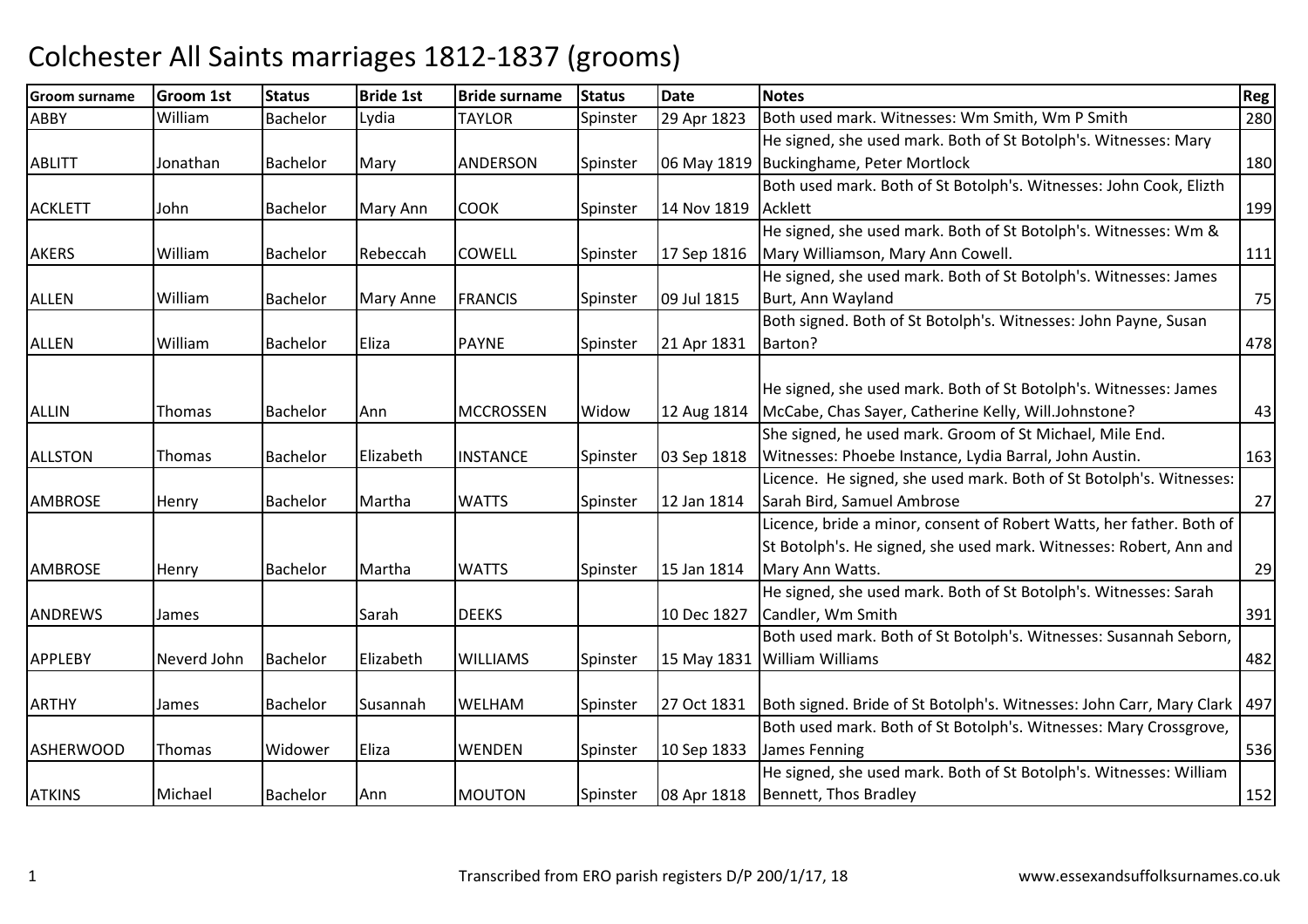| <b>Groom surname</b> | <b>Groom 1st</b> | <b>Status</b> | <b>Bride 1st</b> | <b>Bride surname</b> | <b>Status</b> | <b>Date</b>            | <b>Notes</b>                                                               | <b>Reg</b> |
|----------------------|------------------|---------------|------------------|----------------------|---------------|------------------------|----------------------------------------------------------------------------|------------|
|                      |                  |               |                  |                      |               |                        |                                                                            |            |
|                      |                  |               |                  |                      |               |                        | Licence. Both used mark. Groom of St Botolph's, bride of East              |            |
| <b>AUDLEY</b>        | Thomas           | Bachelor      | Elizabeth        | <b>GOSLING</b>       | Spinster      |                        | 27 Mar 1815   Hanningfield, Essex. Witnesses: William Barnard, Jno Edwards | 64         |
|                      |                  |               |                  |                      |               |                        | Both signed. Both of St Botolph's. Witnesses: Henry Aylett, Emma           |            |
| <b>AYLETT</b>        | Samuel           | Bachelor      | Sarah            | <b>GARDNER</b>       | Spinster      | 25 Dec 1833            | Martin                                                                     | 543        |
|                      |                  |               |                  |                      |               |                        | Both signed. Groom of St Botolph's, bride of St Giles'. Witnesses:         |            |
| <b>AYLETT</b>        | Charles          | Bachelor      | Lucy             | <b>BUTCHER</b>       | Spinster      | 01 Feb 1836            | Richard Coote?, Harriott Butcher                                           | 592        |
|                      |                  |               |                  |                      |               |                        | He signed, she used mark. Groom of St Giles', bride of St Botolph's.       |            |
| <b>BACON</b>         | James            | Bachelor      | Elizabeth        | <b>RAMPLING</b>      | Spinster      | 06 Feb 1816            | Witnesses: William & Maria Watts                                           | 95         |
|                      |                  |               |                  |                      |               |                        | He signed, she used mark. Both of St Botolph's. Witnesses: John &          |            |
| <b>BACON</b>         | George           | Widower       | Elizabeth        | <b>DARCY</b>         | Spinster      | 17 Oct 1819            | Martha Greenwood                                                           | 194        |
|                      | Samuel           |               |                  |                      |               |                        | He signed, she used mark. Both of St Botolph's. Witnesses: Amy             |            |
| <b>BACON</b>         | Sparrow          |               | Mary             | <b>SMITH</b>         |               |                        | 09 Mar 1828 Puter, John Bacon                                              | 400        |
|                      |                  |               |                  |                      |               |                        | Both signed. Both of St Botolph's. Witnesses: Elizth Ladbrook,             |            |
| <b>BAILEY</b>        | William          | Bachelor      | Charlotte        | <b>LADBROOKE</b>     | Spinster      | 18 Jul 1830            | Thomas Timble?                                                             | 460        |
|                      |                  |               |                  |                      |               |                        | He signed, she used mark. Both of St Botolph's. Witnesses: Hannah          |            |
| <b>BAKER</b>         | William          | Widower       | Susan            | <b>KEYS</b>          | Widow         | 09 Mar 1823            | & Edward Gadd                                                              | 275        |
|                      |                  |               |                  |                      |               |                        | Both used mark. Both of St Botolph's. Witnesses: James Fenning,            |            |
| <b>BAKER</b>         | Charles          | Bachelor      | Deborah          | <b>WHITE</b>         | Spinster      | 14 Jul 1834            | Elenor Hoydon?                                                             | 556        |
|                      |                  |               |                  |                      |               |                        | He signed, she used mark. Both of St Botolph's. Witnesses: James           |            |
| <b>BAKER</b>         | Thomas           | Bachelor      | Sarah            | <b>PEACH</b>         | Spinster      | 27 Oct 1835            | Lythgo, Eliza Corbell                                                      | 587        |
|                      |                  |               |                  |                      |               |                        | He signed, she used mark. Both of St Botolph's. Witnesses: Aaron           |            |
| <b>BALLS</b>         | John             | Bachelor      | Martha           | <b>WHITING</b>       | Spinster      | 11 Jul 1819            | <b>Balls, Mary Cansell</b>                                                 | 184        |
|                      |                  |               |                  |                      |               |                        | Both signed. Both of St Botolph's. Witnesses: Charlotte Stevens,           |            |
| <b>BALLS</b>         | Isaac            | Bachelor      | Sarah            | <b>ARTHY</b>         | Spinster      | 31 May 1829 John Inman |                                                                            | 436        |
|                      |                  |               |                  |                      |               |                        | Both used mark. Both of St Botolph's. Witnesses: Jonathan Mason,           |            |
| <b>BAMMEN?</b>       | George           | Widower       | Susan            | <b>GOODWIN</b>       | Widow         | 27 Jun 1814            | Sarah Garrad, Mira Greenleaf.                                              | 37         |
|                      |                  |               |                  |                      |               |                        | Both signed. Both of St Botolph's. Witnesses: Thomas & Eleaner             |            |
| <b>BARBER</b>        | William          | Bachelor      | Elizabeth        | PAGE                 | Spinster      | 01 May 1818   Barber   |                                                                            | 154        |
|                      |                  |               |                  |                      |               |                        | He signed, she used mark. Groom of St Botolph's. Witnesses: Wm             |            |
| <b>BARBER</b>        | Thomas           | Bachelor      | Eliza            | <b>FORD</b>          | Spinster      |                        | 26 Nov 1833 Mason, Rebecca Pettican                                        | 541        |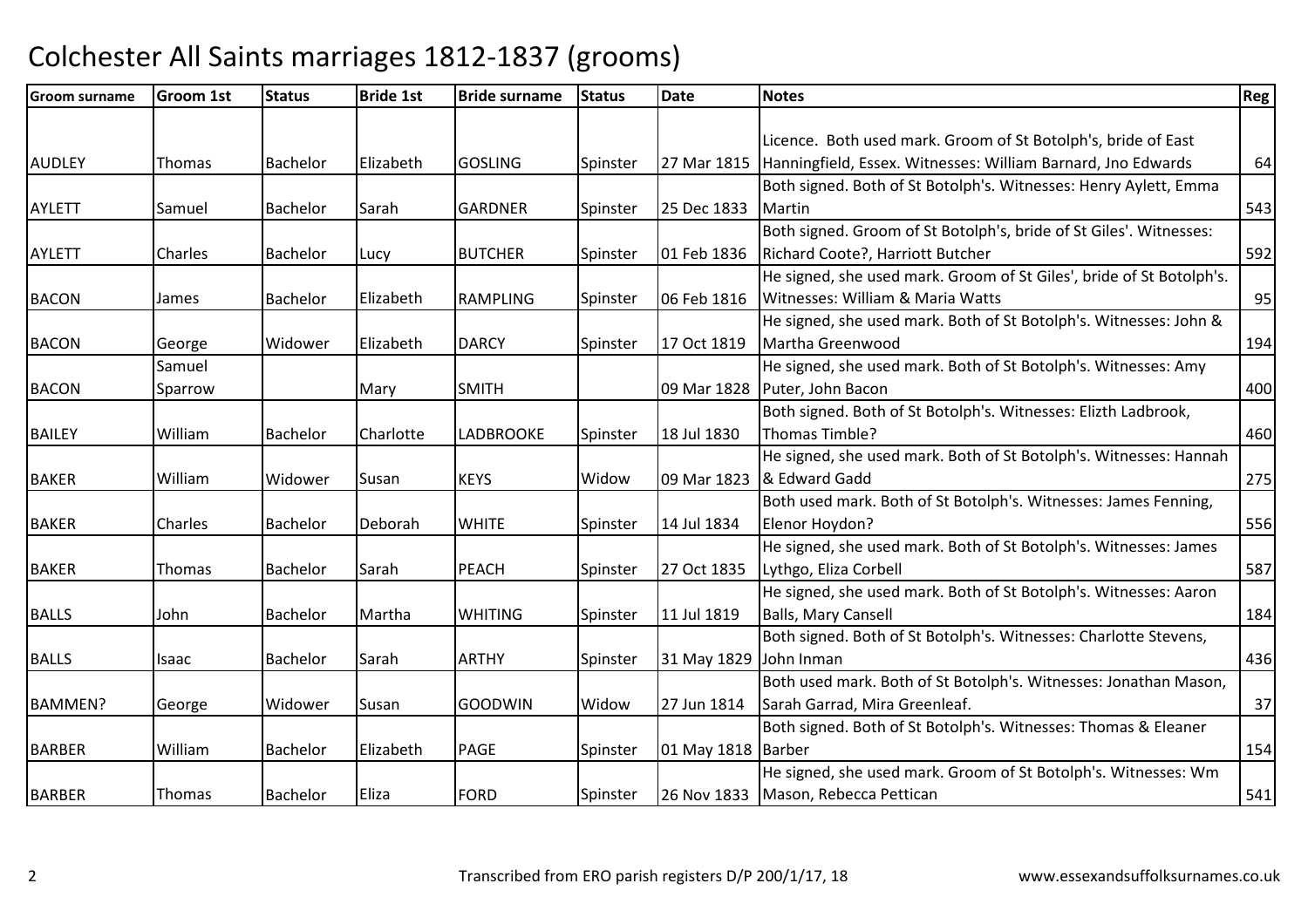| <b>Groom surname</b> | <b>Groom 1st</b> | <b>Status</b>   | <b>Bride 1st</b> | <b>Bride surname</b> | <b>Status</b> | <b>Date</b> | <b>Notes</b>                                                         | Reg |
|----------------------|------------------|-----------------|------------------|----------------------|---------------|-------------|----------------------------------------------------------------------|-----|
|                      |                  |                 |                  |                      |               |             | Both signed. Groom of St Botolph's. Witnesses: John Boag, Ann        |     |
| <b>BARHAM</b>        | William          | Bachelor        | Sarah            | <b>MATSON</b>        | Spinster      | 08 Jul 1832 | Barham                                                               | 514 |
|                      |                  |                 |                  |                      |               |             | He signed, she used mark. Both of St Botolph's. Witnesses:           |     |
| <b>BARKER</b>        | William          | Bachelor        | Margaret         | <b>KELYARD</b>       |               | 06 Jul 1821 | Christopher Kelyard, Wm Smith                                        | 237 |
|                      |                  |                 |                  |                      |               |             | He used mark, she signed. Groom of Gt Horkesley, bride of St         |     |
| <b>BARKER</b>        | William          | Bachelor        | Susan            | <b>OAKLEY</b>        |               | 02 Sep 1827 | Botolph's. Witnesses: Daniel Munson, Lucy Oakley                     | 381 |
|                      |                  |                 |                  |                      |               |             |                                                                      |     |
|                      |                  |                 |                  |                      |               |             | He used mark, she signed. Groom of St Giles', bride of St Botolph's. |     |
| <b>BARKER</b>        | William          | Widower         | Elizabeth        | <b>AUSTON</b>        | Widow         | 23 Aug 1835 | Witnesses: Emma Orrin, Thomas Austen, Elizabeth Auston.              | 581 |
|                      |                  |                 |                  |                      |               |             | Both signed. Both of St Botolph's. Witnesses: William Delap, John    |     |
| <b>BARNES</b>        | Charles          | <b>Bachelor</b> | Sarah            | <b>DELAP</b>         | Spinster      | 13 Jul 1829 | <b>Watts</b>                                                         | 440 |
|                      |                  |                 |                  |                      |               |             | He signed, she used mark. Both of St Botolph's. Witnesses: Martha    |     |
| <b>BARNET</b>        | John             | Bachelor        | Ruth             | <b>BORRINGER</b>     | Spinster      |             | 25 Mar 1816  & Henry Gilbert                                         | 97  |
|                      |                  |                 |                  |                      |               |             | Both signed. Both of St Botolph's. Witnesses: Joseph Ashby,          |     |
| <b>BARR</b>          | <b>Thomas</b>    | Bachelor        | Hannah           | <b>ASHBY</b>         | Spinster      | 17 Jan 1830 | <b>Elizabeth Gardener</b>                                            | 448 |
|                      |                  |                 |                  |                      |               |             | Both signed. Both of St Botolph's. Witnesses: Elizth Butcher, James  |     |
| <b>BARTON</b>        | Robert           | Bachelor        | Susannah         | <b>BUTCHER</b>       | Spinster      | 30 Sep 1819 | Emery                                                                | 190 |
|                      |                  |                 |                  |                      |               |             | Both used mark. Both of St Botolph's. Witnesses: Mary Fincham,       |     |
| <b>BASHAM</b>        | John             | Widower         | Elizabeth        | <b>FINCHAM</b>       | Widow         |             | 14 Nov 1836 William Game                                             | 11  |
|                      |                  |                 |                  |                      |               |             | Licence. Both used mark. Both of St Botolph's. Witnesses: Thomas     |     |
| <b>BASKETT</b>       | John             | Bachelor        | Mary             | <b>MORRIS</b>        | Spinster      | 18 Nov 1817 | Webber, Wm Smith                                                     | 139 |
|                      |                  |                 |                  |                      |               |             | Both signed. Both of St Botolph's. Witnesses: Charlotte Furman,      |     |
| <b>BASKETT</b>       | William          | Bachelor        | Patience         | <b>FURMAN</b>        | Spinster      | 07 Oct 1832 | John Horne?                                                          | 523 |
|                      |                  |                 |                  |                      |               |             | Both used mark. Both of St Botolph's. Witnesses: Samuel Hales,       |     |
| <b>BASSAM</b>        | James            | Bachelor        | Hannah           | <b>GRICE</b>         | Spinster      | 28 Jun 1819 | Wm Smith                                                             | 183 |
|                      |                  |                 |                  |                      |               |             | Both used mark. Both of St Botolph's. Witnesses: Joseph Cook, Lucy   |     |
| <b>BATEMAN</b>       | William          | Widower         | Mary             | <b>STAPLETON</b>     | Spinster      | 08 Nov 1822 | Hellen                                                               | 269 |
|                      |                  |                 |                  |                      |               |             | Both used mark. Both of St Botolph's. Witnesses: Richard & Mary      |     |
| <b>BATEMAN</b>       | David            | Bachelor        | Elizabeth        | <b>JAMES</b>         | Spinster      | 07 Dec 1835 | Norman                                                               | 590 |
|                      |                  |                 |                  |                      |               |             | He signed, she used mark. Both of St Botolph's. Witnesses: Sarah     |     |
| <b>BATES</b>         | Thomas           | Bachelor        | Mary             | <b>MORGAN</b>        | Widow         |             | 07 Sep 1814 Cobble, James Secrett, Esau?Powell.                      | 46  |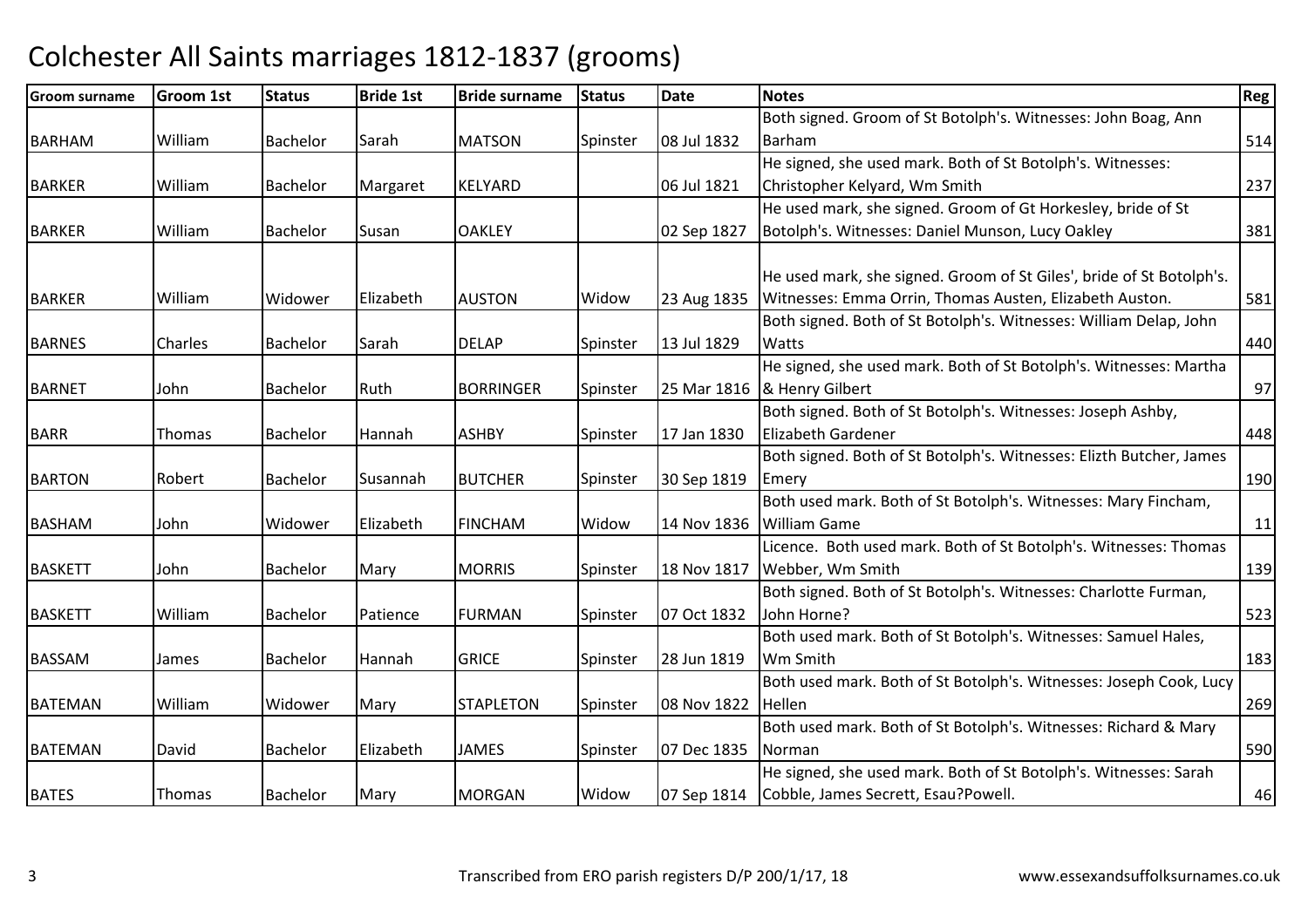| <b>Groom surname</b> | <b>Groom 1st</b>    | <b>Status</b>   | <b>Bride 1st</b> | <b>Bride surname</b> | <b>Status</b> | <b>Date</b> | <b>Notes</b>                                                          | Reg |
|----------------------|---------------------|-----------------|------------------|----------------------|---------------|-------------|-----------------------------------------------------------------------|-----|
|                      |                     |                 |                  |                      |               |             | Licence. Both signed. Groom of Holy Trinity, bride of St Botolph's.   |     |
|                      |                     |                 |                  |                      |               |             | Witnesses: Sarah Bawtree, Roger Nunn, H?Whitmore, Elizabeth           |     |
|                      |                     |                 |                  |                      |               |             | Nunn, Cas?Bawtree, W?Nunn, Sam Bawtree, Jane Bawtree,                 |     |
| <b>BAWTREE</b>       | George              | Bachelor        | Harriette        | <b>NUNN</b>          | Spinster      |             | 14 May 1833 Octavia?Nunn.                                             | 532 |
|                      |                     |                 |                  |                      |               |             | Both signed. Both of St Botolph's. Witnesses: John Bacon, James       |     |
| <b>BEACHAM</b>       | Isaack              | Bachelor        | Mary Ann         | <b>WEBBER</b>        | Spinster      | 03 Dec 1832 | Fenning                                                               | 529 |
|                      |                     |                 |                  |                      |               |             | Both signed. Both of St Botolph's. Witnesses: James Lufkin, Anne      |     |
| <b>BEARDWELL</b>     | <b>Thomas</b>       | Bachelor        | Martha           | <b>BLOYS</b>         | Spinster      | 06 Jul 1830 | <b>Bloys</b>                                                          | 459 |
|                      |                     |                 |                  |                      |               |             | Licence. Both signed. Groom of St Botolph's. Witnesses: George &      |     |
| <b>BEDELL</b>        | <b>Walter Death</b> | <b>Bachelor</b> | Elizabeth        | <b>ANDREWS</b>       | Spinster      | 13 Dec 1818 | <b>Susan Andrews</b>                                                  | 171 |
|                      |                     |                 |                  |                      |               |             | Both signed. Both of St Botolph's. Witnesses: Joseph & Ann Bennell,   |     |
| <b>BENNELL</b>       | Thomas              | Bachelor        | Susannah         | <b>HARWOOD</b>       | Spinster      | 22 Mar 1819 | Thomas Bolten, Emma Bate*.                                            | 178 |
|                      |                     |                 |                  |                      |               |             | Both used mark. Both of St Botolph's. Witnesses: John & Mary          |     |
| <b>BENNELL</b>       | John                | Widower         | Ann              | <b>BONE</b>          | Spinster      | 04 Feb 1822 | Crask                                                                 | 251 |
|                      |                     |                 |                  |                      |               |             | Licence. Both signed. Bride of Gt Coggeshall. Witnesses: Hannah       |     |
| <b>BENNELL</b>       | Samuel              | Widower         | Maria            | <b>SADLER</b>        | Spinster      | 17 Oct 1833 | Gale, James Fenning                                                   | 538 |
|                      |                     |                 |                  |                      |               |             | Both used mark. Both of St Botolph's. Witnesses: James Bruce,         |     |
| <b>BENNETT</b>       | <b>Charles</b>      | Bachelor        | Frances          | <b>BRUCE</b>         | Spinster      |             | 13 May 1834 Hannah Watson                                             | 552 |
|                      |                     |                 |                  |                      |               |             | Both signed (poorly). Both of St Botolph's. Witnesses: Harriet Mills, |     |
| <b>BENNETT</b>       | James Blake         | Bachelor        | Anne             | <b>KETTLE</b>        | Spinster      | 29 Oct 1834 | William Rowe                                                          | 564 |
|                      |                     |                 |                  |                      |               |             | Licence. He signed, she used mark. Both of St Botolph's. Witnesses:   |     |
| <b>BENSON</b>        | William             | Bachelor        | Mary             | <b>VAUGHAN</b>       | Widow         | 19 Jul 1813 | Bernard Doran, Isabella Jones                                         | 19  |
|                      |                     |                 |                  |                      |               |             | Both signed. Groom of St Botolph's. Witnesses: Joseph Disher?,        |     |
| <b>BERRIDGE</b>      | William             | Bachelor        | Elizabeth        | <b>PALMER</b>        | Spinster      | 01 Jan 1832 | <b>Elizabeth Stoker</b>                                               | 501 |
|                      |                     |                 |                  |                      |               |             | He signed, she used mark. Both of St Botolph's. Witnesses:            |     |
| <b>BERRINGER</b>     | William             | Bachelor        | Ann              | <b>CORTMAN</b>       |               | 19 Aug 1821 | Abraham & Mary Sansom                                                 | 242 |
|                      |                     |                 |                  |                      |               |             | He signed, she used mark. Both of St Botolph's. Witnesses: John       |     |
| <b>BIGGS</b>         | John                | Bachelor        | Ann              | <b>MCQUILLAN</b>     | Spinster      | 16 Oct 1822 | McQuillan, Ann Biggs                                                  | 268 |
|                      |                     |                 |                  |                      |               |             | He signed, she used mark. Both of St Botolph's. Witnesses: Mary       |     |
| <b>BIRCH</b>         | John                | Bachelor        | Mary Ann         | <b>EVERETT</b>       | Spinster      | 11 Sep 1818 | Harland, Wm Smith                                                     | 164 |
|                      |                     |                 |                  |                      |               |             | Both used mark. Both of St Botolph's. Witnesses: Pleasant Upcher,     |     |
| <b>BIRD</b>          | William             | Bachelor        | Sarah            | SOWMAN               | Spinster      | 12 Apr 1813 | Jno Edwards                                                           | 12  |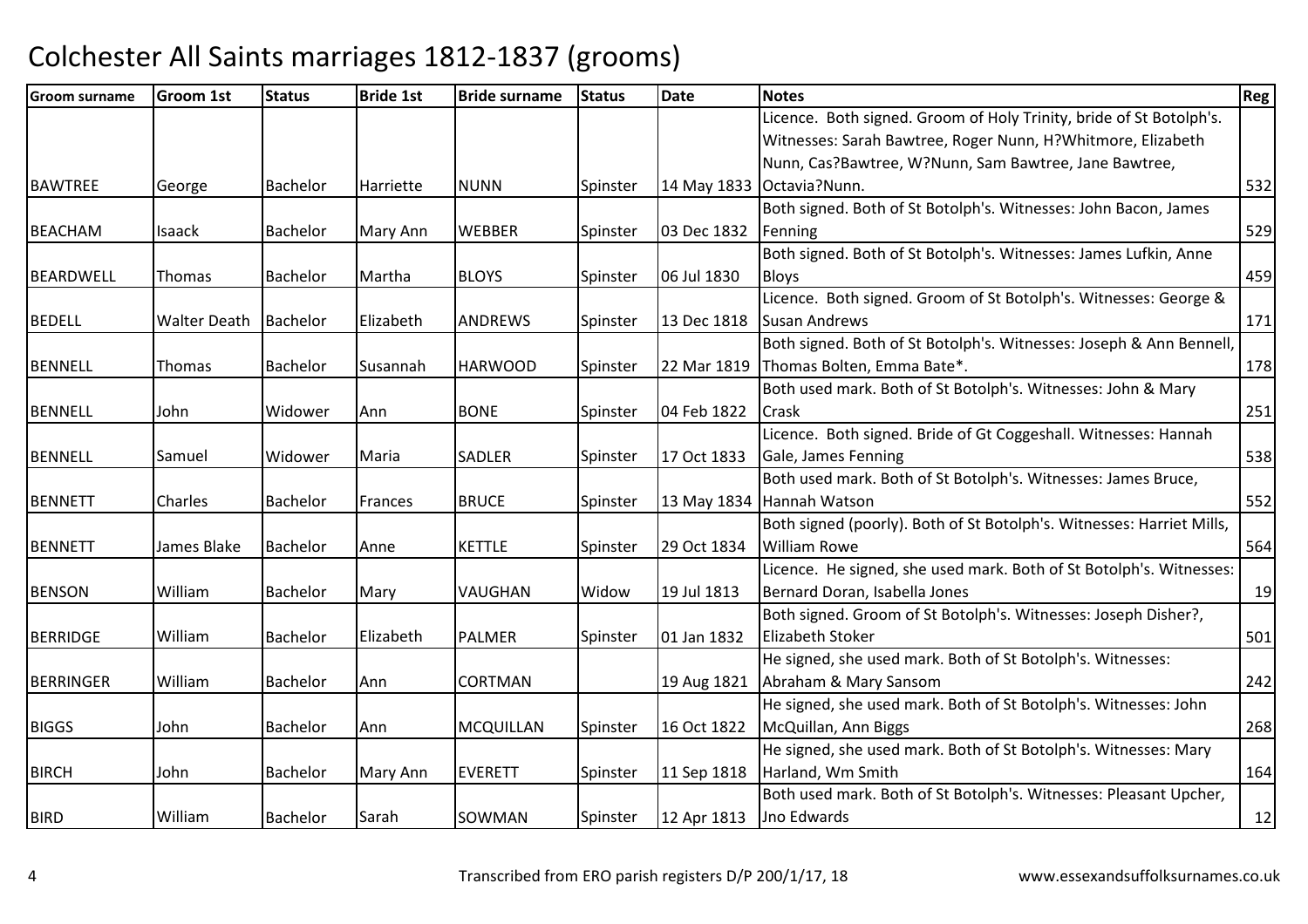| <b>Groom surname</b> | <b>Groom 1st</b>      | <b>Status</b>   | <b>Bride 1st</b>     | <b>Bride surname</b> | <b>Status</b> | <b>Date</b>       | <b>Notes</b>                                                         | Reg |
|----------------------|-----------------------|-----------------|----------------------|----------------------|---------------|-------------------|----------------------------------------------------------------------|-----|
|                      |                       |                 |                      |                      |               |                   | Both used mark. Groom of St Peter's, bride of St Botolph's.          |     |
|                      |                       |                 |                      |                      |               |                   | Witnesses: Mary Ann Mourning, Susan Smith, Thomas Farrow,            |     |
| <b>BISCOE</b>        | Thomas                | Bachelor        | Hannah               | <b>DENNY</b>         | Spinster      | 18 Oct 1825       | James Cutler.                                                        | 341 |
|                      |                       |                 |                      |                      |               |                   | Licence. He used mark, she signed (looks more like Laurell). Both    |     |
| <b>BLACKWELL</b>     | Richard               | Widower         | Mary                 | <b>LAWRENCE</b>      | Widow         | 14 Sep 1826       | of St Botolph's. Witnesses: Louisa Boyden, ? Dawson                  | 361 |
|                      |                       |                 |                      |                      |               |                   | He signed, she used mark. Groom of St Martin's, bride of St          |     |
| <b>BLATCH</b>        | Robert                | Bachelor        | Sarah                | <b>BROWN</b>         | Spinster      | 04 Oct 1835       | Botolph's. Witnesses: Jno Blatch, C Barker?                          | 585 |
|                      |                       |                 |                      |                      |               |                   | Both signed. Witnesses: Isaac Shead, Harriett Spurgeon, Mary Shed,   |     |
| <b>BLOCK</b>         | James                 | Bachelor        | Mary Anne            | <b>PLUMBE</b>        | Spinster      |                   | 05 May 1823 William Spurgeon.                                        | 281 |
|                      |                       |                 |                      |                      |               |                   | Both signed. Both of St Botolph's. Witnesses: Terence Staines Flynn, |     |
| <b>BLOMFIELD</b>     | Daniel                |                 | Alice                | PRIESTLEY            |               |                   | 25 Mar 1828   Eliza Bloomfield                                       | 404 |
|                      |                       |                 |                      |                      |               |                   | Both signed. Both of St Botolph's. Witnesses: Ann Amelia Hibble,     |     |
| <b>BOAG</b>          | John                  | Bachelor        | Mary Louisa          | <b>SPURGEON</b>      | Spinster      | 26 Sep 1826       | <b>Edward Marten Watson</b>                                          | 362 |
|                      |                       |                 |                      |                      |               |                   | Licence. Both signed. Groom of St Mary at the Walls, bride of St     |     |
| <b>BOAG</b>          | James                 | <b>Bachelor</b> | <b>Eliza Staines</b> | <b>BURNBY</b>        | Spinster      | 13 Feb 1831       | Botolph's. Witnesses: Sarah Margaret Scott, John Boag                | 473 |
|                      | Samuel                |                 |                      |                      |               |                   | Both signed. Both of St Botolph's. Witnesses: Ann Collins, Jonathan  |     |
| <b>BOND</b>          | William               | Bachelor        | Sarah                | D[EI]APER            | Widow         | 04 Oct 1825       | <b>IBull</b>                                                         | 338 |
|                      |                       |                 |                      |                      |               |                   | Both used mark. Bride of West Mersea. Witnesses: Wm Smith,           |     |
| <b>BONHAM</b>        | John                  | Widower         | Judith               | <b>CUDMORE</b>       | Widow         | 02 Aug 1830       | Simon Nason?                                                         | 461 |
| <b>BONIVELL</b>      | Henry                 | Bachelor        | Mary Anne            | <b>HINDWOOD</b>      | Spinster      |                   | 31 May 1829   Both signed. Witnesses: Henry Ward, Sarah Hendy?       | 435 |
|                      |                       |                 |                      |                      |               |                   | Both signed. Both of St Botolph's. Witnesses: Robt Hatfield, Ann     |     |
| <b>BOX</b>           | John                  | Bachelor        | Elizabeth            | <b>LEACH</b>         |               | 07 May 1815 Leach |                                                                      | 69  |
|                      |                       |                 |                      |                      |               |                   | She signed, he used mark. Groom of Bere Church. Witnesses:           |     |
| <b>BRADBROOK</b>     | William               | <b>Bachelor</b> | Mary                 | <b>OXLEY</b>         | Spinster      |                   | 25 Nov 1824 William & Hannah Oxley                                   | 315 |
|                      |                       |                 |                      |                      |               |                   | He signed, she used mark. Both of St Botolph's. Witnesses: Joseph    |     |
| <b>BREAKENRIDGE</b>  | Robert                | Bachelor        | Jane                 | <b>GRAHAM</b>        | Widow         | 02 Jun 1817       | M Green, Jane Watson, Margaret Boysdell?                             | 127 |
|                      |                       |                 |                      |                      |               |                   | Both signed. Both of St Botolph's. Witnesses: Simon Bedwell,         |     |
| <b>BRETT</b>         | Thomas Henry Bachelor |                 | Mary                 | <b>BARRALL</b>       | Spinster      | 16 Feb 1818       | Elizabeth Brett, Simon Bruth ? Or Brett ?                            | 146 |
|                      |                       |                 |                      |                      |               |                   | He signed, she used mark. Both of St Botolph's. Witnesses:           |     |
| <b>BRIERLEY</b>      | Samuel                | Bachelor        | Mary                 | LILLEY               | Spinster      | 06 Mar 1815       | Elizabeth Newburn, John Faulkner                                     | 61  |
|                      |                       |                 |                      |                      |               |                   | He signed, she used mark. Groom of St Botolph's, bride of St         |     |
| <b>BRIGHTMAN</b>     | Benjamin              | <b>Bachelor</b> | Lucy                 | <b>CARTER</b>        | Spinster      |                   | 16 Mar 1824 Martin's. Witnesses: Henry Brightman, Elizth Springett   | 299 |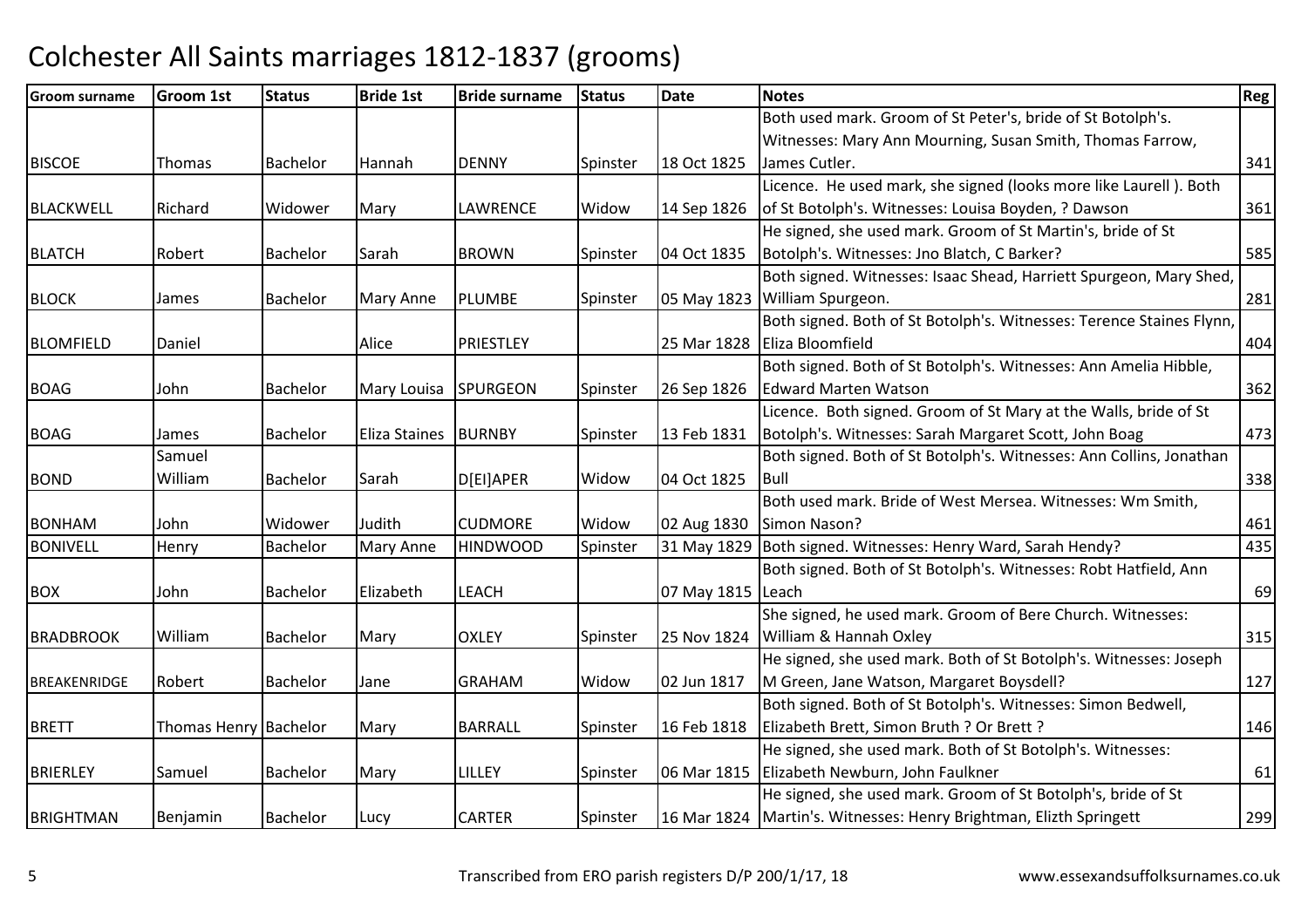| <b>Groom surname</b> | <b>Groom 1st</b> | <b>Status</b>   | <b>Bride 1st</b> | <b>Bride surname</b> | <b>Status</b> | Date               | <b>Notes</b>                                                                   | <b>Reg</b> |
|----------------------|------------------|-----------------|------------------|----------------------|---------------|--------------------|--------------------------------------------------------------------------------|------------|
| <b>BRIGHTMAN</b>     | Henry            | Bachelor        | Sarah            | <b>BARKER</b>        | Spinster      |                    | 24 Dec 1826   Both signed. Both of St Botolph's. Witnesses: John & Mary Martin | 366        |
|                      |                  |                 |                  |                      |               |                    | He signed, she used mark. Both of St Botolph's. Witnesses: Sarah               |            |
| <b>BROOKER</b>       | William          | Bachelor        | Sarah            | <b>FITCH</b>         | Spinster      | 01 Jan 1818        | Halls, Joseph Brooker                                                          | 142        |
|                      |                  |                 |                  |                      |               |                    | Both signed. Both of St Botolph's. Witnesses: Maryann & William                |            |
| <b>BROOM</b>         | Henry            | Bachelor        | Maria            | <b>BULL</b>          | Spinster      | 27 Jan 1834        | Rye                                                                            | 544        |
|                      |                  |                 |                  |                      |               |                    | Both used mark. Both of St Botolph's. Witnesses: John & Elizabeth              |            |
| <b>BROWN</b>         | Joseph           | Bachelor        | Sarah            | <b>GARLAND</b>       | Spinster      | 17 May 1820   Dodd |                                                                                | 212        |
|                      |                  |                 |                  |                      |               |                    | He signed, she used mark. Both of St Botolph's. Witnesses: John                |            |
| <b>BROWN</b>         | Robert           | Bachelor        | Maria            | <b>NAHTOT</b>        | Spinster      | 11 Oct 1821        | Upcher, Eliz. Fisher                                                           | 245        |
|                      |                  |                 |                  |                      |               |                    | Licence. Both signed. Groom of Dedham, bride of St Botolph's.                  |            |
| <b>BRUCE</b>         | <b>Thomas</b>    | Bachelor        | Sarah            | <b>BRADDOCK</b>      | Spinster      | 08 Dec 1833        | Witnesses: J Braddock, Susan Barber                                            | 542        |
|                      |                  |                 |                  |                      |               |                    | He signed, she used mark. Groom of St Giles', bride of St Botolph's.           |            |
|                      |                  |                 |                  |                      |               |                    | Witnesses: James Patterson, Elizabeth Child, Jno & Elinor                      |            |
| <b>BUCKINGHAM</b>    | John             | Bachelor        | Rachel           | <b>CHILD</b>         | Spinster      | 29 Oct 1827        | Buckingham.                                                                    | 388        |
|                      |                  |                 |                  |                      |               |                    | Both signed. [See Bloys etc]. Both of St Botolph's. Witnesses: John            |            |
| <b>BUCKMAN</b>       | George           | Bachelor        | Susan            | <b>BLOICE</b>        | Spinster      | 15 Nov 1830        | James Cutler, Sarah Brown                                                      | 465        |
|                      |                  |                 |                  |                      |               |                    | Both used mark. Both of St Botolph's. Witnesses: Elizth Deal, Wm               |            |
| <b>BULLOCK</b>       | Edward           | Bachelor        | Hannah           | <b>AVIS</b>          | Spinster      | 02 Jul 1826        | Smith                                                                          | 354        |
|                      |                  |                 |                  |                      |               |                    | He signed, she used mark. Both of St Botolph's. Witnesses: Thos &              |            |
| <b>BUNNER</b>        | John             | Bachelor        | Louisa           | <b>THURLOW</b>       | Spinster      | 09 Jan 1820        | Etty Thurlow, Wm Smith.                                                        | 205        |
|                      |                  |                 |                  |                      |               |                    | He signed, she used mark. Both of St Botolph's. Witnesses:                     |            |
| <b>BUNNER</b>        | John             | Widower         | Mary             | <b>HAWS</b>          | Spinster      | 25 Dec 1831        | Elizabeth Crussle, William Watts                                               | 498        |
|                      |                  |                 |                  |                      |               |                    | Both signed. Both of St Botolph's. Witnesses: Frances Bunyan, Mary             |            |
| <b>BUNYAN</b>        | William          | Bachelor        | Sarah            | <b>THORP</b>         | Spinster      | 17 Aug 1813        | & N.Thorp, William Cockrell.                                                   | 22         |
|                      |                  |                 |                  |                      |               |                    |                                                                                |            |
| <b>BUNYAN</b>        | William          | Widower         | Hannah Ann       | <b>ELLIOTT</b>       | Spinster      |                    | 15 Aug 1826   Both signed. Both of St Botolph's. Witnesses: Eliza & Wm Gregory | 357        |
|                      |                  |                 |                  |                      |               |                    | Both signed. Both of St Botolph's. Witnesses: Joseph & Mary Ann                |            |
| <b>BUTCHER</b>       | Robert           | <b>Bachelor</b> | Elizabeth        | <b>AUSTON</b>        | Spinster      | 28 Jan 1816        | Auston, Edward Gadd.                                                           | 94         |
|                      |                  |                 |                  |                      |               |                    | Both used mark. Groom of St Mary at the Walls, bride of St                     |            |
| <b>BUXTON</b>        | John             | Bachelor        | Charlotte        | <b>PRIOR</b>         | Spinster      | 04 Jul 1824        | Botolph's. Witnesses: Jane & William Hobrough                                  | 310        |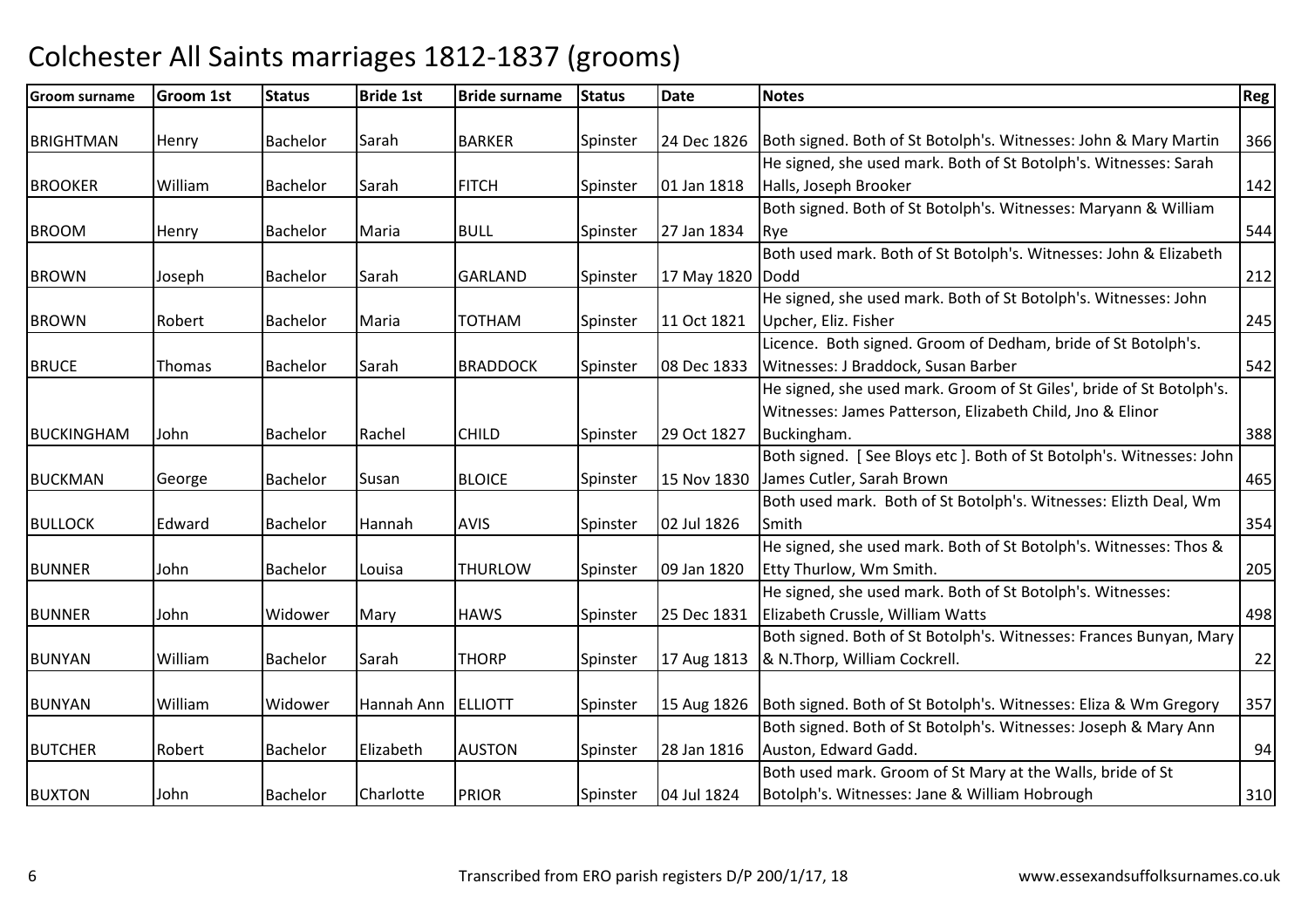| <b>Groom surname</b> | <b>Groom 1st</b> | <b>Status</b>   | <b>Bride 1st</b> | <b>Bride surname</b> | <b>Status</b> | <b>Date</b>          | <b>Notes</b>                                                       | Reg |
|----------------------|------------------|-----------------|------------------|----------------------|---------------|----------------------|--------------------------------------------------------------------|-----|
|                      |                  |                 |                  |                      |               |                      | Both signed. Groom of Grinstead, bride of St Botolph's. Witnesses: |     |
|                      |                  |                 |                  |                      |               |                      | Ann & William Holman, Abraham Glass, Mary Webber. [For             |     |
| <b>BYHAM</b>         | Enoch            | <b>Bachelor</b> | Mary Ann         | <b>HOLMAN</b>        | Spinster      | 28 Oct 1819          | Greenstead?].                                                      | 196 |
|                      |                  |                 |                  |                      |               |                      | Both used mark. Groom of St Botolph's, bride of Holy Trinity.      |     |
| <b>CAMPBELL</b>      | Michael          | <b>Bachelor</b> | Elizabeth        | <b>CROOKS</b>        |               |                      | 04 Mar 1818   Witnesses: Edward Lee, Hannah Candler                | 150 |
|                      |                  |                 |                  |                      |               |                      | Licence. Both signed. Groom of Walworth, Surrey, bride of St       |     |
| <b>CAMPION</b>       | Edward           | <b>Bachelor</b> | Elizabeth        | <b>EVERSON</b>       | Spinster      | 18 Jan 1818          | Botolph's. Witnesses: Mary Stuck, John Stuck                       | 143 |
|                      |                  |                 |                  |                      |               |                      | Both signed. Both of St Botolph's. Witnesses: Edward Gadd, Elis?   |     |
| <b>CAMPION</b>       | Samuel           | Bachelor        | Ann              | <b>TATE</b>          | Widow         | 24 Oct 1823          | Bawtree. Unclear if Elis for Elisabeth or just Eli.                | 292 |
|                      |                  |                 |                  |                      |               |                      |                                                                    |     |
|                      |                  |                 |                  |                      |               |                      | Licence, consent of Mary Cant and William Cant. Groom is a minor,  |     |
|                      |                  |                 |                  |                      |               |                      | of St Mary at the Walls. Both signed. Witnesses: Thos & Edward     |     |
| <b>CANT</b>          | William          | <b>Bachelor</b> | Eliza            | <b>CROSS</b>         | Spinster      | 20 Sep 1836          | Cross, two women both called Mary Ann Cross.                       | 7   |
|                      |                  |                 |                  |                      |               |                      | He signed, she used mark. Both of St Botolph's. Witnesses: James   |     |
|                      |                  |                 |                  |                      |               |                      | McCabe, Catherine Kelly, Thomas Allin, Sarah Williams, Mathew      |     |
| <b>CARMICHAEL</b>    | John             | Bachelor        | Mary             | <b>BURNS</b>         | Widow         | 16 Sep 1814          | Mooney, Jane Mooney.                                               | 47  |
|                      |                  |                 |                  |                      |               |                      |                                                                    |     |
|                      |                  |                 |                  |                      |               |                      | Both signed. Both of St Botolph's. Witnesses: Ann & John Challis,  |     |
| <b>CARNEY</b>        | Daniel           | Bachelor        | Mary Ann         | <b>CHALLIS</b>       | Spinster      | 15 Aug 1826          | G.W.Wade. Groom's surname could be read as Coney.                  | 358 |
|                      |                  |                 |                  |                      |               |                      | Licence. He signed, she used mark. Groom of Manningtree, bride of  |     |
| <b>CARTER</b>        | Jonathan         | <b>Bachelor</b> | Sarah            | <b>DALE</b>          | Spinster      | 20 Jul 1818          | St Botolph's. Witnesses: Joseph Ward, Wm Smith                     | 160 |
|                      |                  |                 |                  |                      |               |                      | Both used mark. [ Could be with Penman and could be Jenett         |     |
|                      |                  |                 |                  |                      |               |                      | (seen elsewhere) ] Both of St Botolph's. Witnesses: Mary Candler,  |     |
| <b>CARTER</b>        | John             | Bachelor        | Jannetta         | <b>PENMEN</b>        | Spinster      | 05 Mar 1827          | Joseph Carter                                                      | 368 |
|                      |                  |                 |                  |                      |               |                      | Both used mark. Both of St Botolph's. Witnesses: John & Jennet     |     |
| <b>CARTER</b>        | Joseph           |                 | Mary             | <b>WOODS</b>         |               | 27 Jan 1828          | Carter                                                             | 396 |
|                      |                  |                 |                  |                      |               |                      | Both used mark. Both of St Botolph's. Witnesses: Wm Smith, Robert  |     |
| <b>CATCHPOLE</b>     | William          | <b>Bachelor</b> | Mary             | <b>BOLTER</b>        | Widow         | 30 Mar 1819   Pudney |                                                                    | 179 |
|                      |                  |                 |                  |                      |               |                      | Licence. Both signed. Groom of Wivenhoe. Witnesses: Mary           |     |
| CHAMBERLAIN          | John Green       | Widower         | Elizabeth        | <b>STACEY</b>        | Spinster      | 20 Oct 1831          | Chamberlain, Benjamin Smith                                        | 493 |
|                      |                  |                 |                  |                      |               |                      | Licence. Both signed. Both of St Botolph's. Witnesses: William &   |     |
| <b>CHAMBERS</b>      | John             | <b>Bachelor</b> | Harriet          | <b>ELLIS</b>         | Spinster      | 05 Oct 1819          | Thos Ellis, Phoebe Page, Charlotte Upcher.                         | 193 |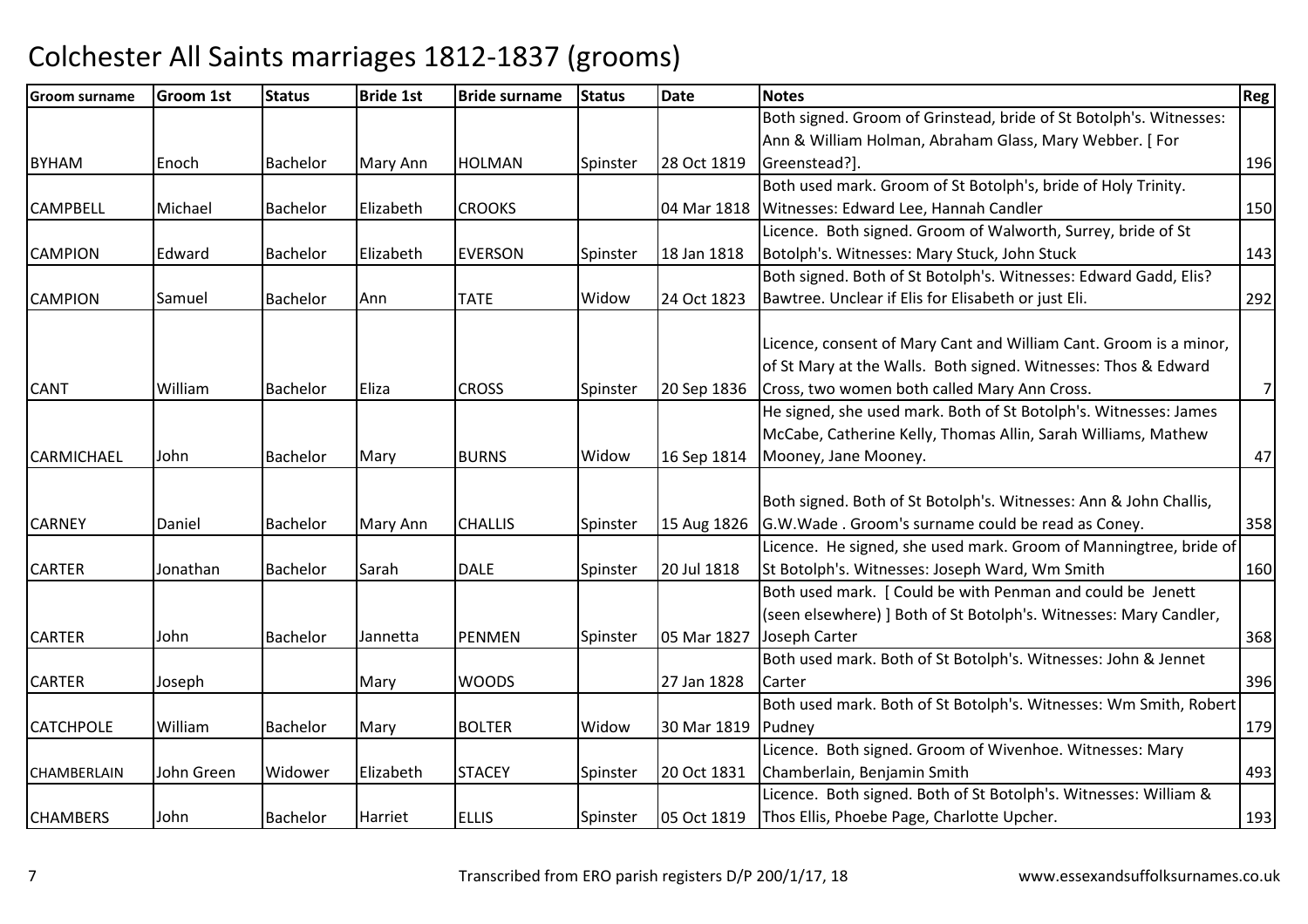| <b>Groom surname</b> | <b>Groom 1st</b> | <b>Status</b>   | <b>Bride 1st</b> | <b>Bride surname</b> | <b>Status</b> | <b>Date</b> | <b>Notes</b>                                                         | Reg |
|----------------------|------------------|-----------------|------------------|----------------------|---------------|-------------|----------------------------------------------------------------------|-----|
|                      |                  |                 |                  |                      |               |             | He signed, she used mark. Both of St Botolph's. Witnesses: Elizth.   |     |
| <b>CHAPMAN</b>       | Hezekiah         | <b>Bachelor</b> | Susan            | <b>CROSBY</b>        | Spinster      |             | 18 May 1823 Sadler, James Desant                                     | 283 |
|                      |                  |                 |                  |                      |               |             | He signed, she used mark. Both of St Botolph's. Witnesses:           |     |
| <b>CHAPMAN</b>       | James            | <b>Bachelor</b> | Sarah            | <b>SALISBURY</b>     | Spinster      | 25 Dec 1828 | Elizabeth & William Chapman                                          | 425 |
|                      |                  |                 |                  |                      |               |             | He signed, she used mark. Both of St Botolph's. Witnesses: Thomas    |     |
| <b>CHAPMAN</b>       | Daniel           | Widower         | Elizabeth        | <b>CARR</b>          | Widow         | 26 Jan 1835 | Coker, Sarah Chapman                                                 | 569 |
|                      |                  |                 |                  |                      |               |             | Both used mark. Both of St Botolph's. Witnesses: Robert Blatch,      |     |
| <b>CHIDOCK</b>       | Robert           | Bachelor        | Sarah            | <b>PRESCOTT</b>      | Spinster      | 26 Sep 1832 | Sarah Coveney                                                        | 519 |
|                      |                  |                 |                  |                      |               |             | Both signed. Groom of St Botolph's. Witnesses: William James,        |     |
| <b>CHIGNALL</b>      | Charles          | Bachelor        | Lydia            | <b>FURMAGE</b>       | Spinster      | 15 Jul 1827 | Alethea Furmage                                                      | 377 |
|                      |                  |                 |                  |                      |               |             | He signed, she used mark. Both of St Botolph's. Witnesses: William   |     |
| <b>CHIGNELL</b>      | James            | Bachelor        | Hannah           | <b>FINCHAM</b>       | Spinster      | 20 Jul 1834 | Fincham, Mary Ann Pollard                                            | 557 |
|                      |                  |                 |                  |                      |               |             | Licence. Both signed. Both of St Botolph's. Witnesses: Joseph        |     |
| <b>CHISOLM</b>       | William          | Widower         | Mary             | <b>KING</b>          | Widow         | 14 Jul 1825 | Herrick, Jno. Barrell                                                | 330 |
|                      |                  |                 |                  |                      |               |             | Both used mark. Both of St Botolph's. Witnesses: Thos & Sarah        |     |
| <b>CLAREY</b>        | James            | Bachelor        | Mary             | <b>MISKIN</b>        | Spinster      | 21 May 1820 | Chitham                                                              | 213 |
|                      |                  |                 |                  |                      |               |             | He signed, she used mark. Both of St Botolph's. Witnesses: John      |     |
| <b>CLARK</b>         | John             | <b>Bachelor</b> | Elizabeth        | <b>HARDLEY</b>       | Widow         | 20 Feb 1819 | Fennor, Wm Smith                                                     | 177 |
|                      |                  |                 |                  |                      |               |             |                                                                      |     |
|                      |                  |                 |                  |                      |               |             | Both signed. Both of St Botolph's. Could be read as Greenwood.       |     |
| <b>CLARK</b>         | William          | <b>Bachelor</b> | Amy              | <b>GRIMWOOD</b>      | Spinster      | 14 Sep 1820 | Witnesses: Saml Grimwood, Benjamin Turpin, Susan Lee*ve?             | 218 |
|                      |                  |                 |                  |                      |               |             |                                                                      |     |
|                      |                  |                 |                  |                      |               |             | Licence. Both signed. Groom of Great Wakering, bride of St           |     |
| <b>CLARK</b>         | Samuel           | Bachelor        | Elizabeth        | <b>CHIGNELL</b>      | Spinster      | 16 Apr 1824 | Botolph's. Witnesses: Charles Steggall, Elizabeth & M.A.Chignell.    | 302 |
|                      |                  |                 |                  |                      |               |             | Licence, bride is a minor, with consent of her mother Phillis Blyth, |     |
|                      |                  |                 |                  |                      |               |             | widow. Groom of Wivenhoe. Both used mark. WitnesseS:                 |     |
| <b>CLARK</b>         | William          | Bachelor        | Lucy             | <b>BLYTH</b>         |               | 22 Nov 1828 | Christopher Harvey, Batholomew Caxon                                 | 421 |
|                      |                  |                 |                  |                      |               |             | He signed, she used mark. Both of St Botolph's. Witnesses: Willm &   |     |
| <b>CLAYPOLE</b>      | <b>Thomas</b>    | <b>Bachelor</b> | Jane             | <b>CLEMENTS</b>      | Spinster      | 12 Mar 1820 | Hannah Norfolk                                                       | 206 |
|                      |                  |                 |                  |                      |               |             | Both used mark. Both of St Botolph's. Witnesses: Robert Tracker,     |     |
| <b>CLEAR</b>         | William          | <b>Bachelor</b> | Elizabeth        | <b>KING</b>          | Spinster      |             | 30 Nov 1815   Mary Clayfield                                         | 90  |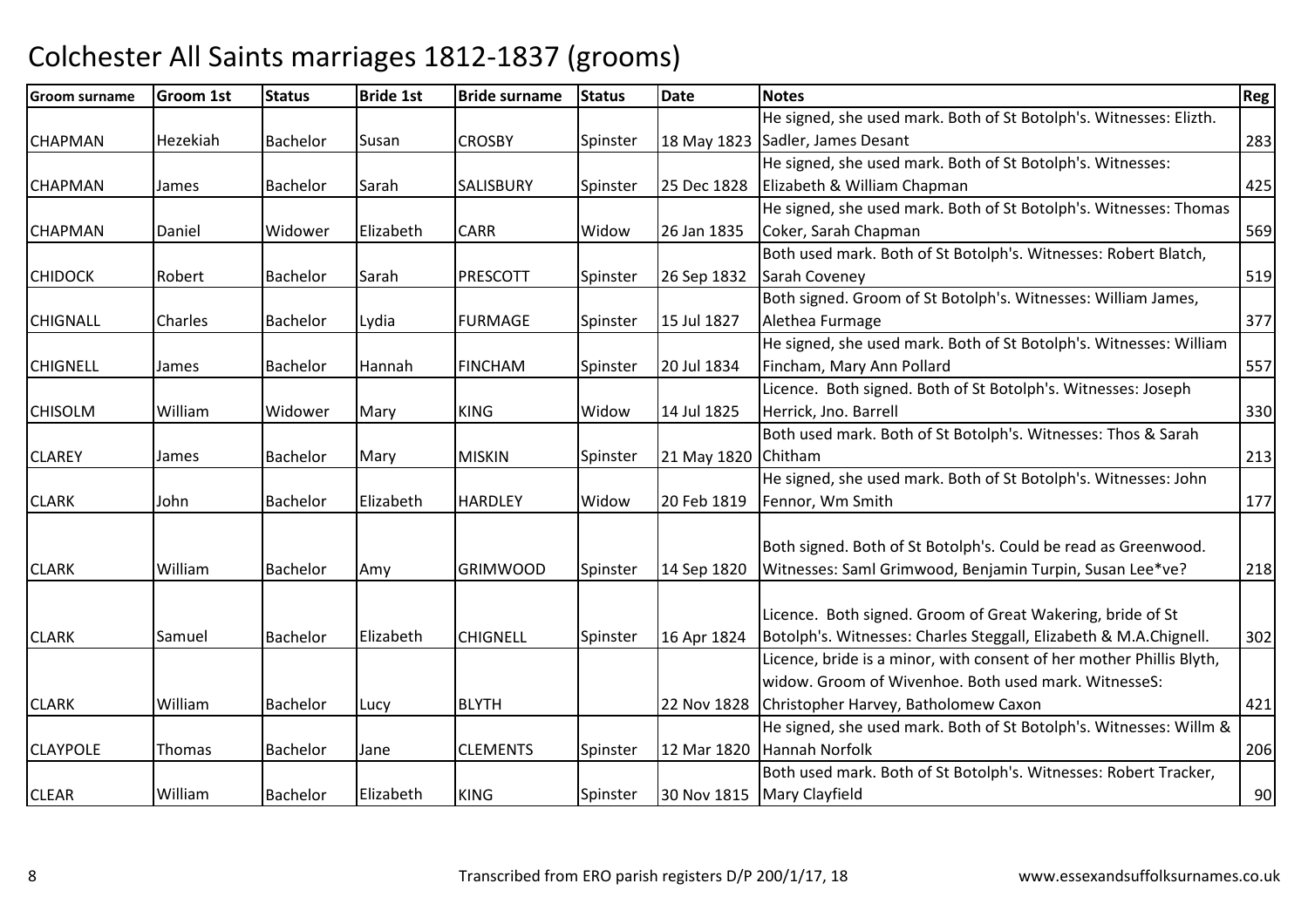| <b>Groom surname</b> | <b>Groom 1st</b>     | <b>Status</b> | <b>Bride 1st</b> | <b>Bride surname</b> | <b>Status</b> | <b>Date</b>         | <b>Notes</b>                                                         | <b>Reg</b>   |
|----------------------|----------------------|---------------|------------------|----------------------|---------------|---------------------|----------------------------------------------------------------------|--------------|
|                      |                      |               |                  |                      |               |                     |                                                                      |              |
|                      |                      |               |                  |                      |               |                     | He signed, she used mark. Groom of St Botolph's, bride of St Mary    |              |
| <b>COCKERELL</b>     | William              | Bachelor      | Hannah           | <b>RADLEY</b>        | Spinster      | 02 Sep 1833         | at the Walls. Witnesses: Daniel Spooner, Elizabeth Hobrow            | 535          |
|                      |                      |               |                  |                      |               |                     | Both used mark. Groom of St Giles'. Witnesses: Mary Ann Letch,       |              |
| <b>COLLINGS</b>      | James                | Bachelor      | Elizabeth        | <b>LETCH</b>         | Spinster      | 17 Jan 1813         | John Leaver?                                                         | $\mathbf{2}$ |
|                      |                      |               |                  |                      |               |                     |                                                                      |              |
|                      |                      |               |                  |                      |               |                     | He signed, she used mark. Groom of St Mary's at the Walls, bride of  |              |
| <b>COLLINGS</b>      | David                | Widower       | Keziah           | <b>NUNN</b>          | Spinster      |                     | 25 Aug 1819   St Botolph's. Witnesses: James, Elizabeth & John Nunn. | 188          |
|                      |                      |               |                  |                      |               |                     | Both used mark. Both of St Botolph's. Witnesses: Thomas Cranmer,     |              |
| <b>COLLINS</b>       | Joseph               | Widower       | Sarah            | <b>CANDLER</b>       | Widow         |                     | 19 May 1813 Mary Edwards                                             | 16           |
|                      |                      |               |                  |                      |               |                     |                                                                      |              |
|                      |                      |               |                  |                      |               |                     | He signed, she used mark. Groom of St Mary's at the Walls, bride of  |              |
| <b>COLLINS</b>       | David                | Widower       | Sarah            | <b>HAYWOOD</b>       | Spinster      | 09 Oct 1823         | St Botolph's. Witnesses: Susannah Haywood, Joseph Frost              | 291          |
|                      |                      |               |                  |                      |               |                     | He signed, she used mark. Groom of Wivenhoe, bride of St             |              |
| <b>COLLYER</b>       | John                 |               | Elizabeth        | <b>RICHARDS</b>      |               |                     | 19 Mar 1828   Botolph's. Witnesses: Hezekiah & Mary Ann Richards     | 403          |
|                      |                      |               |                  |                      |               |                     | Both signed. Groom of St Martin's, bride of St Botolph's. Witnesses: |              |
| <b>CONEY</b>         | Joseph               | Widower       | Sarah            | <b>GARLAND</b>       | Spinster      |                     | 05 Mar 1826   Wm & Hannah Fincham                                    | 349          |
|                      |                      |               |                  |                      |               |                     |                                                                      |              |
|                      |                      |               |                  |                      |               |                     | Both signed. Both of St Botolph's. Witnesses: Ann & John Challis,    |              |
| <b>CONEY</b>         | Daniel               | Bachelor      | Mary Ann         | <b>CHALLIS</b>       | Spinster      |                     | 15 Aug 1826   G.W. Wade. Groom's surname can be read as Carney.      | 358          |
|                      |                      |               |                  |                      |               |                     | Both signed. Both of St Botolph's. Witnesses: James & Hannah         |              |
| <b>CONWAY</b>        | James                | Bachelor      | Sarah            | <b>POTTER</b>        | Spinster      | 06 May 1835 Fenning |                                                                      | 573          |
|                      |                      |               |                  |                      |               |                     | Both used mark. Both of St Botolph's. Witnesses: Frances Desent,     |              |
| <b>COOK</b>          | John                 | Bachelor      | Martha           | <b>MACKAY</b>        | Widow         | 08 Jul 1821         | John Hughes                                                          | 239          |
|                      |                      |               |                  |                      |               |                     | Both signed. Groom of St Mary at the Walls. Witnesses: Edward        |              |
| <b>COOK</b>          | Edward               | Bachelor      | Eliza            | <b>BIGGS</b>         | Spinster      |                     | 27 May 1834 Fairhead, Susanna Cook                                   | 554          |
|                      |                      |               |                  |                      |               |                     | He used mark, she signed. Groom of Peldon, bride of St Botolph's.    |              |
| <b>COOK</b>          | Charles              | Bachelor      | Eliza            | <b>WOODS</b>         | Spinster      | 23 Mar 1837         | Witnesses: Louisa King, Richard Woods                                | 15           |
|                      |                      |               |                  |                      |               |                     | Both used mark. Groom of St Nicholas', bride of St Botolph's.        |              |
| <b>COPPIN</b>        | William              |               | Lucy             | <b>HAXELL</b>        | Spinster      | 25 Dec 1830         | Witnesses: Sarah Jane Eaton, Jas Haxell                              | 469          |
|                      |                      |               |                  |                      |               |                     | Both used mark. Both of St Botolph's. Witnesses: Charles Rose, Mrs   |              |
| <b>CORBLE</b>        | <b>William Orris</b> | Bachelor      | Eliza            | <b>MORTLOCK</b>      | Spinster      | 08 Jun 1829         | Lyes                                                                 | 438          |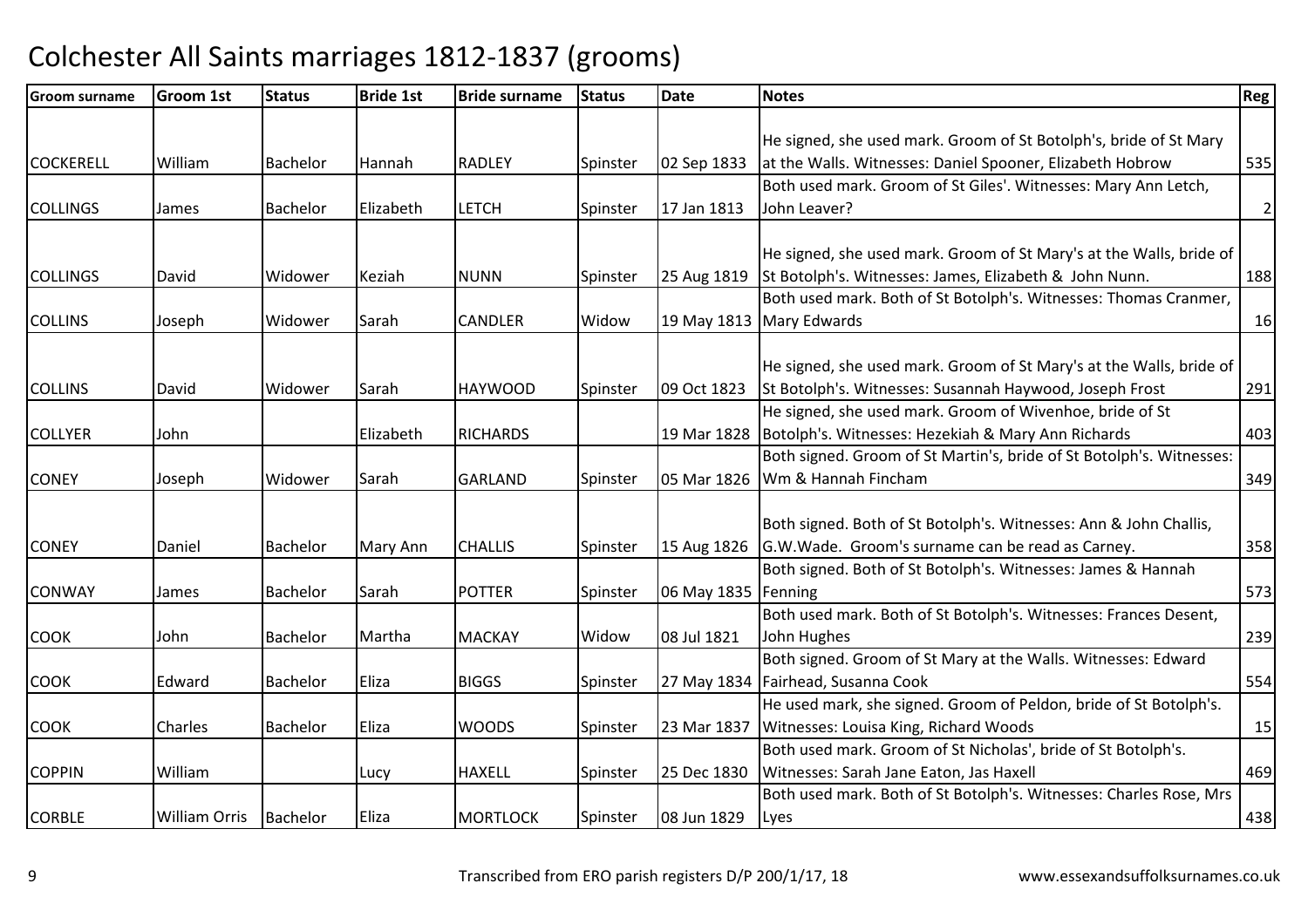| <b>Groom surname</b> | <b>Groom 1st</b> | <b>Status</b>   | <b>Bride 1st</b>    | <b>Bride surname</b> | <b>Status</b> | <b>Date</b> | <b>Notes</b>                                                        | Reg        |
|----------------------|------------------|-----------------|---------------------|----------------------|---------------|-------------|---------------------------------------------------------------------|------------|
|                      |                  |                 |                     |                      |               |             | He signed, she used mark. Both of St Botolph's. Witnesses: Sarah    |            |
| <b>COWELL</b>        | William          | <b>Bachelor</b> | Deborah             | <b>MORLEY</b>        | Spinster      | 10 Aug 1817 | Peggs, Wm Cowell                                                    | 132        |
|                      |                  |                 |                     |                      |               |             | Both used mark. Both of St Botolph's. Witnesses: Charles Halls,     |            |
| <b>COWELL</b>        | William          | Bachelor        | Sarah               | <b>LUFF</b>          | Spinster      | 05 Jul 1818 | <b>Elizth Springett</b>                                             | 159        |
|                      |                  |                 |                     |                      |               |             | He signed, she used mark. Both of St Botolph's. Witnesses:          |            |
| <b>COWELL</b>        | Joshua           | Bachelor        | Amelia              | <b>BUTT</b>          | Spinster      | 31 Oct 1831 | Susannah Cockerell, Benjamin William Smith                          | 496        |
|                      |                  |                 |                     |                      |               |             | She signed, he used mark. Both of St Botolph's. Witnesses: William  |            |
| <b>COWELL</b>        | John             | Bachelor        | Anne                | <b>WORDLEY</b>       | Spinster      | 02 Apr 1832 | & Deborah Cowell                                                    | 509        |
|                      |                  |                 |                     |                      |               |             | Both used mark. Both of St Botolph's. Witnesses: Henry Clark, Wm    |            |
| <b>CRANFIELD</b>     | George           | Bachelor        | Elizabeth           | <b>CLARK</b>         | Spinster      | 27 Aug 1826 | Smith                                                               | 359        |
|                      |                  |                 |                     |                      |               |             | Both used mark. Both of St Botolph's. Witnesses: John Kelly?, Maria |            |
| <b>CROOKS</b>        | John             | Bachelor        | Ann                 | <b>GODFREY</b>       | Spinster      | 18 Oct 1815 | Montague                                                            | 85         |
|                      |                  |                 |                     |                      |               |             | Both used mark. Both of St Botolph's. Witnesses: Sarah Harrison,    |            |
| <b>CROOKS</b>        | Joseph           | Bachelor        | Sarah Ann           | <b>COLE</b>          | Spinster      | 08 Aug 1823 | Thomas Fisher                                                       | 287        |
|                      |                  |                 |                     |                      |               |             | He used mark, she signed. Both of St Botolph's. Witnesses: Isabela  |            |
| <b>CROSBY</b>        | Richard          | Bachelor        | Sarah               | <b>HART</b>          | Widow         | 30 Jan 1813 | Jones, Edward Gadd                                                  | $\sqrt{5}$ |
|                      |                  |                 |                     |                      |               |             | He signed, she used mark. Both of St Botolph's. Witnesses: Mary     |            |
| <b>CROWFOOT</b>      | William          | Bachelor        | Mary                | <b>SADLER</b>        | Spinster      |             | 28 Mar 1825 Ann Gooch, Wm Smith                                     | 326        |
|                      |                  |                 |                     |                      |               |             | Both used mark. Bride of Ardleigh, Essex. Witnesses: Mary Rudkin,   |            |
| <b>CUDMORE</b>       | William          | Bachelor        | Martha              | <b>PATTEN</b>        | Widow         |             | 31 May 1813 Edward Gadd                                             | 17         |
|                      |                  |                 |                     |                      |               |             | Both used mark. Both of St Botolph's. Witnesses: Jemima & John      |            |
| <b>CUDMORE</b>       | Ezekiel          | Widower         | Elizabeth           | <b>TURNER</b>        | Widow         | 30 Oct 1831 | Cudmore                                                             | 495        |
| <b>CULF</b>          | Carrington       | Bachelor        | Anne                | <b>KING</b>          | Spinster      | 26 Sep 1831 | He signed, she used mark. Witnesses: Eli* & John Shepherd           | 491        |
|                      |                  |                 |                     |                      |               |             | Both signed. Groom of Halesworth, Suffolk. Witnesses: Susan &       |            |
| <b>CULLINGFORD</b>   | James            | Widower         | Eliza Hannah JACOBS |                      | Widow         | 14 Feb 1825 | Saml Girling, Sarah Cullingford.                                    | 321        |
|                      |                  |                 |                     |                      |               |             | He signed, she used mark. Both of St Botolph's. Witnesses: Wm       |            |
| <b>CUNNINGHAM</b>    | Michael          |                 | Catherine           | <b>MCGOWAN</b>       |               | 31 Dec 1827 | Smith, W M Tucker                                                   | 392        |
|                      |                  |                 |                     |                      |               |             | Both signed. Both of St Botolph's. Witnesses: Sarah Baker, John     |            |
| <b>CUNNINGHAM</b>    | Josiah           |                 | Anne                | <b>BURROWS</b>       |               | 03 Aug 1828 | Winch                                                               | 413        |
|                      |                  |                 |                     |                      |               |             | Both signed. Both of St Botolph's. Witnesses: Anna Rose Selby, Rcd. |            |
| <b>CUTLER</b>        | William          |                 | Susannah            | <b>TAYLER</b>        |               | 01 Jan 1828 | Sadler                                                              | 394        |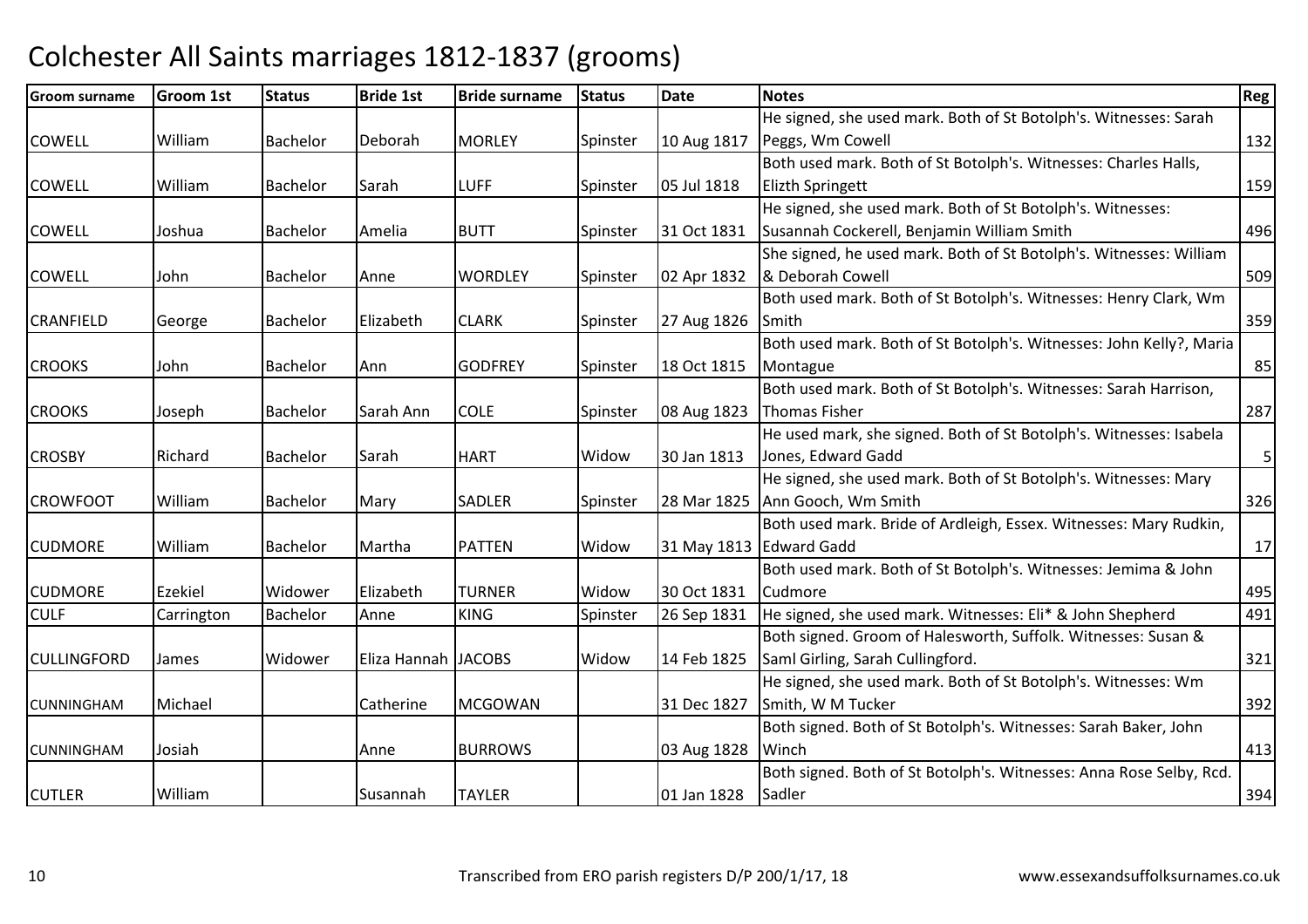| <b>Groom surname</b> | <b>Groom 1st</b> | <b>Status</b>   | <b>Bride 1st</b> | <b>Bride surname</b> | <b>Status</b> | <b>Date</b>         | <b>Notes</b>                                                         | Reg |
|----------------------|------------------|-----------------|------------------|----------------------|---------------|---------------------|----------------------------------------------------------------------|-----|
|                      |                  |                 |                  |                      |               |                     | Both signed. Both of St Botolph's. Witnesses: George Talbot,         |     |
| <b>CUTLER</b>        | John             | Bachelor        | Susannah         | <b>CROSS</b>         | Spinster      | 22 Feb 1829         | <b>Elizabeth Cross</b>                                               | 431 |
|                      |                  |                 |                  |                      |               |                     | Both used mark. Both of St Botolph's. Witnesses: Edward Howlet?,     |     |
| <b>DANIELS</b>       | John             | Widower         | Sarah            | <b>HAYWOOD</b>       | Spinster      |                     | 02 May 1832 Elizh. Osborne                                           | 510 |
|                      |                  |                 |                  |                      |               |                     |                                                                      |     |
|                      |                  |                 |                  |                      |               |                     | Both used mark. Both of St Botolph's. Witnesses: John Burgess,       |     |
| <b>DAVEY</b>         | William          | Bachelor        | Emma             | <b>BURGESS</b>       | Spinster      |                     | 01 Nov 1813 Hannah Thorrington, Zachariah Petch, Mary Maynard.       | 24  |
|                      |                  |                 |                  |                      |               |                     | Both used mark. Both of St Botolph's. Witnesses: Sarah Webber?,      |     |
| <b>DAVEY</b>         | John             | Bachelor        | Mary             | <b>DOUBLE</b>        | Spinster      | 18 Oct 1816         | Emma Davey                                                           | 114 |
|                      |                  |                 |                  |                      |               |                     | He signed, she used mark. Both of St Botolph's. Witnesses: Ann       |     |
| <b>DAVIS</b>         | James            | Bachelor        | Ann              | <b>DAVEY</b>         | Spinster      | 01 Nov 1819         | McQuillen, John Biggs, Elizabeth Davis.                              | 197 |
| <b>DAVIS</b>         | William          | <b>Bachelor</b> | Sarah            | <b>CUTLER</b>        | Spinster      | 22 Jul 1827         | Both signed. Witnesses: Thomas, Ann & Charlotte Cutler.              | 378 |
|                      |                  |                 |                  |                      |               |                     | Both used mark. Both of St Botolph's. Witnesses: Wm & Sarah Bird,    |     |
| <b>DAWSON</b>        | William          | Bachelor        | Pleasant         | <b>UPCHER</b>        | Spinster      | 13 Apr 1813         | Jno.Edwards.                                                         | 13  |
|                      |                  |                 |                  |                      |               |                     |                                                                      |     |
|                      |                  |                 |                  |                      |               |                     | Licence. He signed, she used mark. Groom of Gt Bentley, Essex,       |     |
| <b>DAWSON</b>        | John             | Bachelor        | Diana            | <b>WALLACE</b>       | Spinster      | 24 Oct 1816         | bride of St Botolph's. Witnesses: William? Daines, William Rulter?   | 116 |
|                      |                  |                 |                  |                      |               |                     | Both used mark. [More usually, Siday / Sidey]. Both of St Botolph's. |     |
| <b>DAWSON</b>        | William          | <b>Bachelor</b> | Amey             | <b>CIDAY</b>         | Spinster      | 21 Jun 1819         | Witnesses: Martha MacKay, Wm Smith                                   | 182 |
|                      |                  |                 |                  |                      |               |                     | Both used mark. Groom of West Mersea, bride of St Botolph's.         |     |
| <b>DAWSON</b>        | Robert           | Bachelor        | Emme             | <b>BRIGHTMAN</b>     | Spinster      | 15 Nov 1821         | Witnesses: Benjn Brightman, Henry Barnard                            | 248 |
|                      |                  |                 |                  |                      |               |                     | Both used mark. Groom of Ardleigh, bride of St Botolph's.            |     |
| <b>DAY</b>           | Henry            | Bachelor        | Mary             | <b>CLARK</b>         | Spinster      | 29 Aug 1824         | Witnesses: Sarah Sparrow, John Clarke                                | 311 |
|                      |                  |                 |                  |                      |               |                     | Both signed. Both of St Botolph's. Witnesses: Henry? Scale?, Sarah   |     |
| <b>DAY</b>           | William          |                 | Mary             | <b>GRIGGS</b>        |               | 11 Mar 1828 Rand    |                                                                      | 401 |
|                      |                  |                 |                  |                      |               |                     | Both used mark. Both of St Botolph's. Witnesses: Owen & Tracy        |     |
| <b>DAY</b>           | Daniel           | Bachelor        | Catherine        | <b>SAUNDERS</b>      | Widow         | 20 Jul 1835         | Kenty                                                                | 579 |
|                      |                  |                 |                  |                      |               |                     | Both used mark. Both of St Botolph's. Witnesses: James Fenning,      |     |
| <b>DE LACY</b>       | William          | Widower         | Elizabeth        | <b>GRIMWOOD</b>      | Widow         | 24 Dec 1828         | Michl. P. A*gan                                                      | 424 |
|                      |                  |                 |                  |                      |               |                     | Both signed. Groom of Fordham, Essex. Witnesses: Samuel & Sarah      |     |
| <b>DEAN</b>          | Richard          | Bachelor        | Mary Ann         | <b>FRANCIS</b>       | Spinster      | 11 May 1824 Francis |                                                                      | 304 |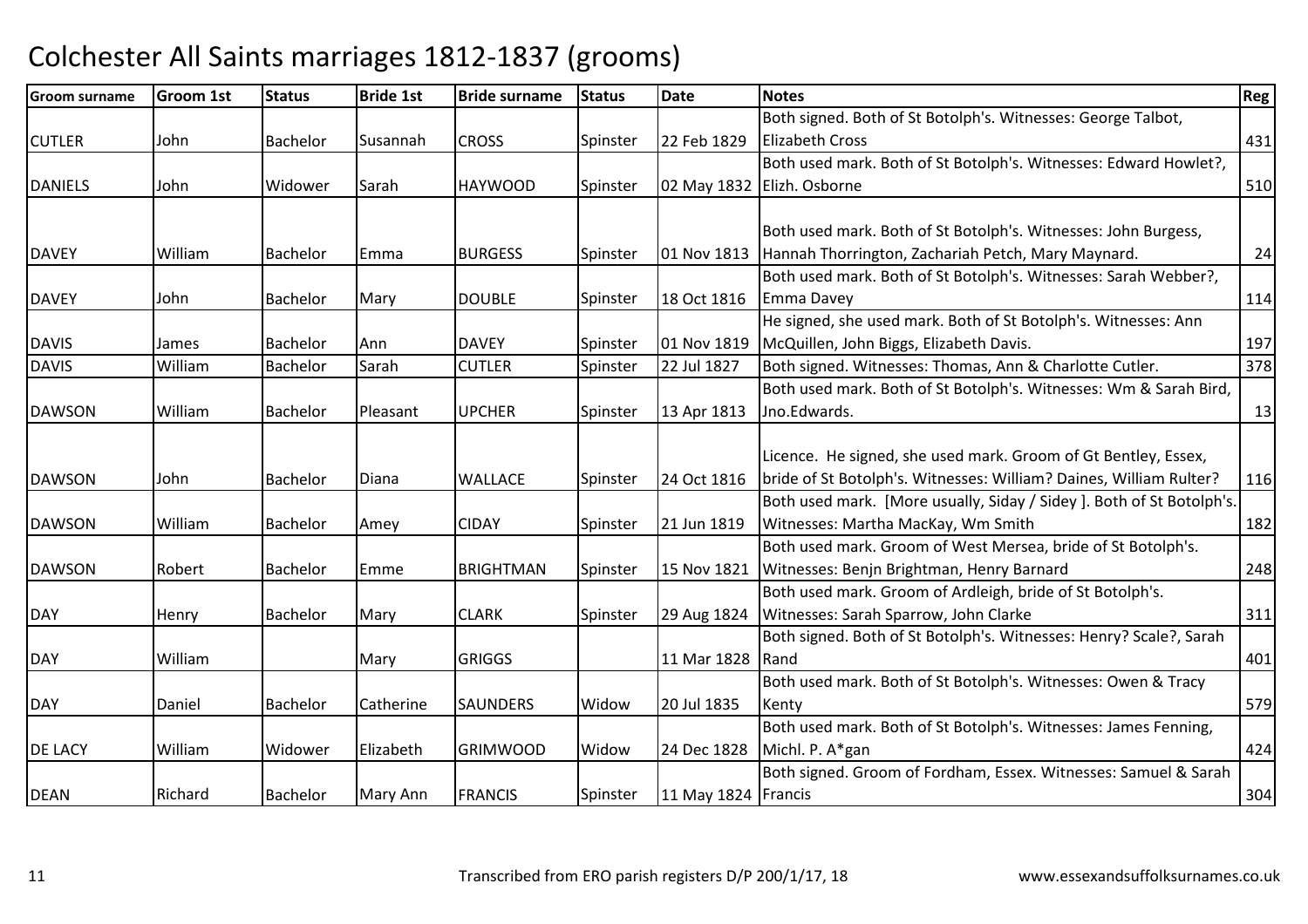| <b>Groom surname</b> | <b>Groom 1st</b> | <b>Status</b> | <b>Bride 1st</b> | <b>Bride surname</b> | <b>Status</b> | <b>Date</b> | <b>Notes</b>                                                         | Reg          |
|----------------------|------------------|---------------|------------------|----------------------|---------------|-------------|----------------------------------------------------------------------|--------------|
|                      |                  |               |                  |                      |               |             | Both signed. Groom of St Clement's, Ipswich, bride of St Botolph's.  |              |
| <b>DEARN</b>         | John             | Bachelor      | Frances          | <b>DEARN</b>         |               | 17 Jul 1820 | Witnesses: Elizabeth Ann Bailey, Wm Dearn                            | 215          |
|                      |                  |               |                  |                      |               |             | Licence. Both signed. Groom of Holy Trinity. Witnesses: Jane Farren, |              |
| <b>DENNIS</b>        | George           | Bachelor      | Charlotte        | <b>COLEMAN</b>       | Spinster      | 03 Jun 1824 | Susan & H.S.Coleman, C.Coleman, R.Coleman.                           | 306          |
|                      |                  |               |                  |                      |               |             | Both signed. Groom of St Botolph's. Witnesses: John Suffolk,         |              |
| <b>DEWHIRST</b>      | William          | Bachelor      | Elizabeth        | <b>LINNETT</b>       | Spinster      | 22 Jan 1813 | <b>Edward Gadd</b>                                                   | $\mathbf{3}$ |
|                      |                  |               |                  |                      |               |             | Both used mark. Groom of Lexden, bride of St Botolph's. Witnesses:   |              |
| <b>DIAMOND</b>       | William          | Widower       | Mary             | <b>BATE</b>          | Widow         | 12 Sep 1831 | Thomas & Sarah Filer                                                 | 489          |
|                      |                  |               |                  |                      |               |             | Both used mark. Both of St Botolph's. Witnesses: James & Sarah       |              |
| <b>DIMMON</b>        | Charles          | Bachelor      | Isabella         | <b>POOLEY</b>        | Spinster      | 08 Dec 1828 | Dimmon, James Fenning. [See Demon / Demmon ?].                       | 422          |
| <b>DINES</b>         | William          | Bachelor      | Ann              | <b>JOHNSON</b>       | Spinster      | 28 Aug 1822 | Both signed. Witnesses: James Dines, Hannah Denney                   | 265          |
|                      |                  |               |                  |                      |               |             | He used mark, she signed. Groom of St James', bride of St Botolph's. |              |
| <b>DINES</b>         | John             | Bachelor      | Ann              | <b>MOLDON</b>        | Spinster      | 28 Feb 1825 | Witnesses: Susan Downham?, Mary Garland                              | 323          |
|                      |                  |               |                  |                      |               |             | He used mark, she signed. Both of St Botolph's. Witnesses: Joseph    |              |
| <b>DINES</b>         | William          | Bachelor      | Anne             | <b>KERRY</b>         | Spinster      | 24 Nov 1835 | Dines, Betsy Kerry                                                   | 588          |
|                      |                  |               |                  |                      |               |             | Both used mark. Both of St Botolph's. Witnesses: Robt Moses,         |              |
| <b>DINSDALE</b>      | George           | Bachelor      | Sarah            | <b>NICKELS</b>       | Spinster      | 04 Jan 1813 | George Cardward?                                                     | $\mathbf{1}$ |
|                      | James            |               |                  |                      |               |             | Both signed. Groom of Mark Tey. Witnesses: Charlotte Brown, John     |              |
| <b>DIXEY</b>         | Spooner          | Bachelor      | Sarah            | <b>GOWAN</b>         | Spinster      | 12 Sep 1826 | <b>Dixey</b>                                                         | 360          |
|                      |                  |               |                  |                      |               |             | Both used mark. Both of St Botolph's. Witnesses: Thomas & Ann        |              |
| <b>DODD</b>          | James            | Bachelor      | Jane             | LEWIS                | Spinster      | 30 Oct 1815 | Allen, Edward Gadd.                                                  | 86           |
|                      |                  |               |                  |                      |               |             | Both used mark. Both of St Botolph's. Witnesses: William Doe,        |              |
| <b>DOE</b>           | Joseph           | Bachelor      | Elizabeth        | <b>FINCHAM</b>       | Spinster      | 18 Dec 1822 | Aron? Tatum                                                          | 272          |
|                      |                  |               |                  |                      |               |             | Both used mark. Both of St Botolph's. Witnesses: Michl Green*?,      |              |
| <b>DONELLY</b>       | James            | Bachelor      | Catherine        | <b>MULLET</b>        | Spinster      | 13 Jan 1817 | <b>Elizabeth Fitzpatrick</b>                                         | 119          |
|                      |                  |               |                  |                      |               |             | Licence. Both signed. Groom of St Botolph's, bride of Alresford.     |              |
| <b>DORRELL</b>       | William          | Widower       | Charlotte        | <b>KEMP</b>          | Spinster      | 26 Dec 1816 | Witnesses: George Day, Jane Elizabeth Kemp                           | 118          |
|                      |                  |               | Emily            |                      |               |             | Both signed. Both of St Botolph's. Witnesses: James Boag, Mary       |              |
| <b>DOWSON</b>        | James            | Bachelor      | Margaret         | <b>BURNBY</b>        | Spinster      |             | 01 May 1834 Laver? Bland?                                            | 551          |
|                      |                  |               |                  |                      |               |             | He signed, she used mark. Both of St Botolph's. Witnesses: Maria     |              |
| <b>DUDLEY</b>        | George           | Bachelor      | Sarah            | <b>TOTHAM</b>        | Spinster      | 25 Dec 1820 | Totham, Rd. Pinsum?                                                  | 225          |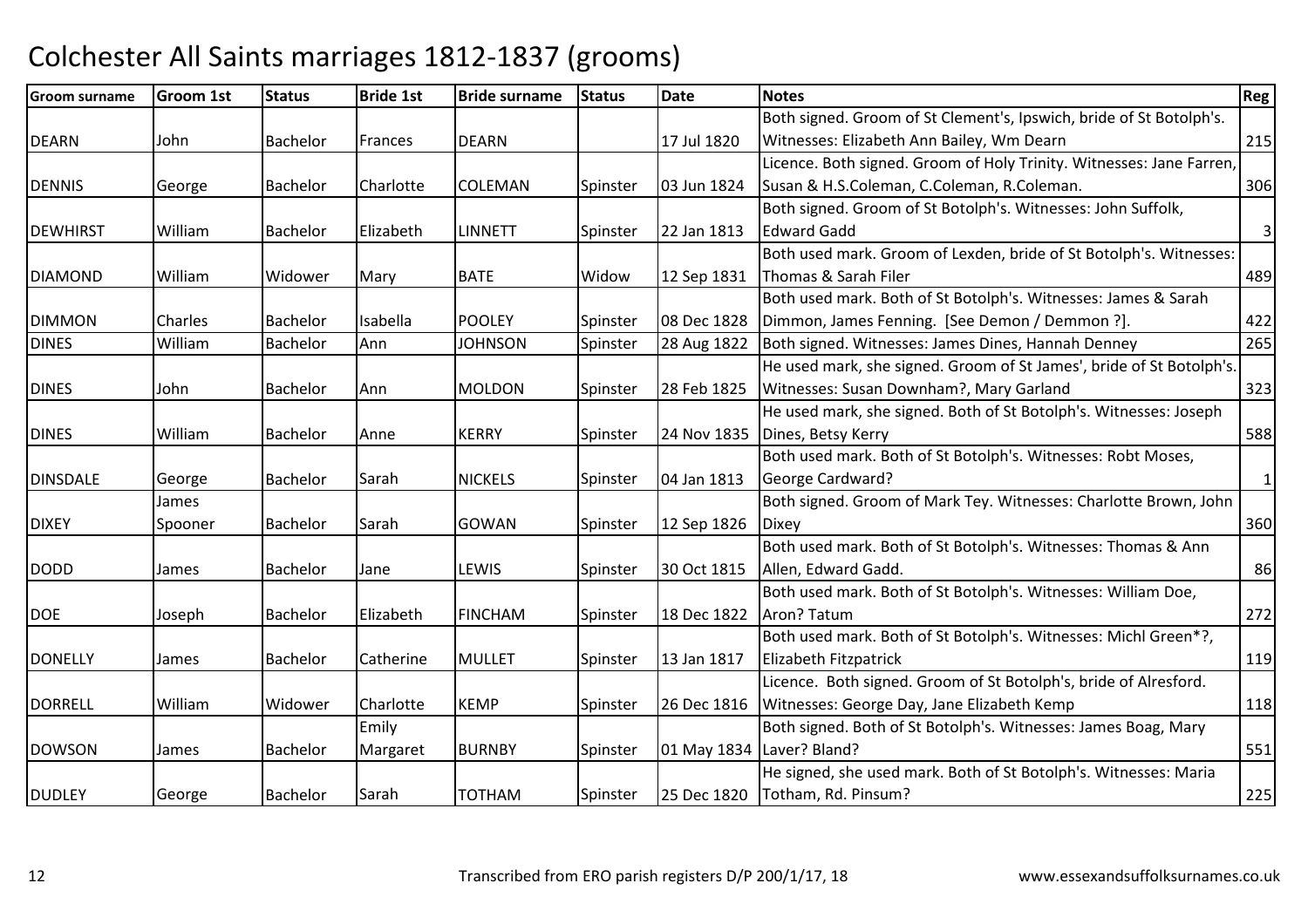| <b>Groom surname</b> | <b>Groom 1st</b> | <b>Status</b>   | <b>Bride 1st</b> | <b>Bride surname</b> | <b>Status</b> | <b>Date</b> | <b>Notes</b>                                                        | Reg                     |
|----------------------|------------------|-----------------|------------------|----------------------|---------------|-------------|---------------------------------------------------------------------|-------------------------|
|                      | <b>Thomas</b>    |                 |                  |                      |               |             | He signed, she used mark. Both of St Botolph's. Witnesses: Joseph   |                         |
| <b>DUELL</b>         | William          | Bachelor        | Ellen            | <b>KIRK</b>          | Spinster      | 19 Apr 1831 | Kirk, Matilda Watts                                                 | 477                     |
|                      |                  |                 |                  |                      |               |             | Both signed (his as Dulap). Both of St Botolph's. Witnesses: George |                         |
| <b>DUNLAP</b>        | William          | Bachelor        | Susannah         | <b>DE HAILES</b>     | Spinster      | 11 Apr 1830 | Johnson, Mary A Clark                                               | 455                     |
|                      |                  |                 |                  |                      |               |             | Both signed. Both of St Botolph's. Witnesses: James Fenning,        |                         |
| <b>DUNT</b>          | Charles          | Bachelor        | Susannah         | <b>MASKELL</b>       | Spinster      | 06 Oct 1834 | Samuel Vale                                                         | 563                     |
|                      |                  |                 |                  |                      |               |             | Both used mark. Both of St Botolph's. Witnesses: Anthony & Sarah    |                         |
| <b>DURRANT</b>       | William          | Bachelor        | Elizabeth        | <b>TOTHAM</b>        |               | 15 Jul 1832 | <b>Briner</b>                                                       | 515                     |
|                      |                  |                 |                  |                      |               |             | Both signed (groom poorly). Groom of St Botolph's, bride of         |                         |
| <b>DYER</b>          | John             |                 | Sarah            | <b>HITCHCOCK</b>     |               | 01 Jan 1828 | Dedham. Witnesses: E S Hitchcock, John King                         | 393                     |
|                      |                  |                 |                  |                      |               |             | He signed, she used mark. [Should be Lewis ?] Both of St Botolph's. |                         |
| <b>EARLY</b>         | Thomas           | Bachelor        | Mary             | LEWS                 | Spinster      | 28 Oct 1832 | Witnesses: Zechariah Peck, James Fenning                            | 525                     |
|                      |                  |                 |                  |                      |               |             | Both used mark. Groom of Wivenhoe, bride of St Botolph's.           |                         |
| <b>ELDRIDGE</b>      | Joseph           | Bachelor        | Mary Ann         | <b>BUCKINGHAM</b>    |               | 27 Jul 1836 | Witnesses: Sarah Buckingham, William Oliver?                        | $\overline{\mathbf{3}}$ |
|                      |                  |                 |                  |                      |               |             | Licence. Both signed. Groom of Danbury, Essex, bride of St          |                         |
|                      |                  |                 |                  |                      |               |             | Botolph's. Witnesses: John Chambers, Harriet Ellis, Phoebe Page,    |                         |
| <b>ELLIS</b>         | William          | Bachelor        | Maria            | <b>ELLIS</b>         | Spinster      | 05 Oct 1819 | Charlotte Upcher.                                                   | 192                     |
|                      |                  |                 |                  |                      |               |             | Both used mark. Both of St Botolph's. Witnesses: Abm Coveney,       |                         |
| <b>ELLIS</b>         | William          | Widower         | Hannah           | <b>MCANTIRE</b>      | Widow         | 12 Apr 1821 | Sarah Flower?                                                       | 232                     |
|                      |                  |                 |                  |                      |               |             | Both signed. Both of St Botolph's. Witnesses: Saml & Mary Ann       |                         |
| <b>ELMER</b>         | Daniel           | Widower         | Mary             | <b>GRIGGS</b>        | Spinster      | 30 Nov 1823 | <b>Bond</b>                                                         | 296                     |
|                      |                  |                 |                  |                      |               |             | He signed, she used mark. Both of St Botolph's. Witnesses: Thomas   |                         |
| <b>EMERY</b>         | Ebenezer         | Bachelor        | Susannah         | <b>CHIGNALL</b>      | Spinster      | 28 Jun 1824 | & Recca Emery                                                       | 309                     |
|                      |                  |                 |                  |                      |               |             | Both signed. Both of St Botolph's. Witnesses: Thos Webber, Sarah    |                         |
| <b>EMMON</b>         | William          | <b>Bachelor</b> | Ann              | LAWRENCE             | Spinster      | 21 Jun 1825 | <b>Norman</b>                                                       | 329                     |
|                      |                  |                 |                  |                      |               |             | Both used mark. Both of St Botolph's. Witnesses: Mary & Robt        |                         |
| <b>EMMONS</b>        | James            | <b>Bachelor</b> | Sarah            | <b>NEWSON</b>        | Widow         | 23 Jan 1815 | Tracey                                                              | 57                      |
|                      |                  |                 |                  |                      |               |             | He signed, she used mark. Both of St Botolph's. Witnesses: Robt     |                         |
| <b>EVANS</b>         | <b>Thomas</b>    | Bachelor        | Phileneas?       | <b>MUNRO</b>         | Spinster      |             | 01 Mar 1815 Abram, Charlotte Barton, ? Campbell.                    | 60                      |
|                      |                  |                 |                  |                      |               |             | He signed, she used mark. Both of St Botolph's. Witnesses: Mary     |                         |
| <b>EVANS</b>         | John             | <b>Bachelor</b> | Elizabeth        | <b>BYERS</b>         | Spinster      |             | 13 Dec 1830 Grey, James Fenning                                     | 467                     |
|                      |                  |                 |                  |                      |               |             |                                                                     |                         |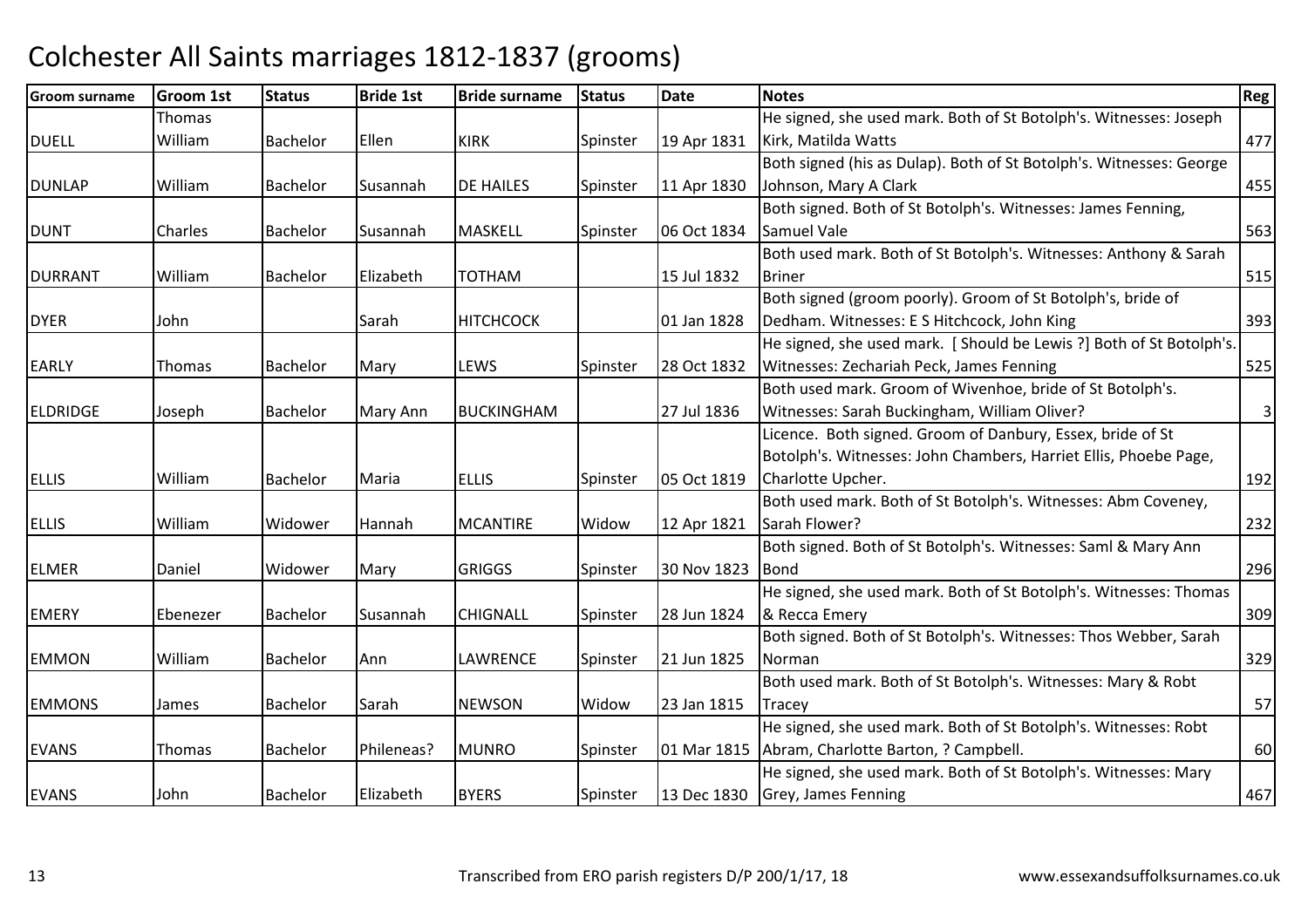| <b>Groom surname</b> | <b>Groom 1st</b> | <b>Status</b>   | <b>Bride 1st</b> | <b>Bride surname</b> | <b>Status</b> | <b>Date</b>         | <b>Notes</b>                                                         | Reg |
|----------------------|------------------|-----------------|------------------|----------------------|---------------|---------------------|----------------------------------------------------------------------|-----|
|                      |                  |                 | Henrietta        |                      |               |                     | Both signed. Witnesses: Harriett Matilda Humphrey, Jonathan          |     |
| <b>EVERITT</b>       | William          | Bachelor        | Mary             | <b>HUMPHREY</b>      | Spinster      | 10 May 1814 Everitt |                                                                      | 34  |
|                      |                  |                 |                  |                      |               |                     | Both signed (she as Meanes). Groom of St Giles', bride of St         |     |
| <b>EVERITT</b>       | George           | Bachelor        | Mary             | <b>MEANS</b>         | Spinster      | 20 Dec 1829         | Botolph's. Witnesses: William Littlebury, Susannah Means             | 445 |
|                      |                  |                 |                  |                      |               |                     | Both signed. Both of St Botolph's. Witnesses: E? Slaughter, Henry    |     |
| FAIRBANK             | Abraham          | <b>Bachelor</b> | Matilda          | <b>SLAUGHTER</b>     | Spinster      | 05 Feb 1832         | Jay                                                                  | 504 |
|                      |                  |                 |                  |                      |               |                     | Licence, consent Thos.Fowler, her father. Groom of Goldhanger,       |     |
|                      |                  |                 |                  |                      |               |                     | Essex, bride of St Botolph's. She signed, he used mark. Witnesses:   |     |
| <b>FALE</b>          | John             | Bachelor        | Hannah           | <b>FOWLER</b>        |               | 20 Oct 1816         | Thos Fowler, Susan Hockley                                           | 115 |
|                      |                  |                 |                  |                      |               |                     | Licence. Both signed. Groom of St James'. Witnesses: Richard &       |     |
| <b>FARREN</b>        | Charles Henry    | Bachelor        | Jane             | COLEMAN              | Spinster      | 07 Nov 1815         | Charlotte Coleman, Eliza Primrose, J. Primrose.                      | 88  |
|                      |                  |                 |                  |                      |               |                     | He signed, she used mark. Witnesses: Cornelius Gurney, Sarah         |     |
| <b>FARREN</b>        | Timothy          | Bachelor        | <b>Eliza</b>     | <b>GURNEY</b>        | Spinster      | 12 Apr 1830         | Farren                                                               | 456 |
|                      |                  |                 |                  |                      |               |                     | Both used mark. [See Felgate]. Witnesses: Thos. Till, Mary Anne      |     |
| FELGET               | Henry            | Widower         | Hannah           | <b>BARRETT</b>       | Widow         | 09 Mar 1835   Lloyd |                                                                      | 571 |
|                      |                  |                 |                  |                      |               |                     | Both signed. Both of St Botolph's. Witnesses: Sarah & James          |     |
| <b>FENNING</b>       | John             | Bachelor        | Mary Anne        | WI[RS]E              | Spinster      |                     | 11 May 1830   Fenning, Joshua Last.                                  | 458 |
|                      |                  |                 | Hannah           |                      |               |                     |                                                                      |     |
| <b>FENNING</b>       | James            | Widower         | <b>Hawkins</b>   | <b>SOUTHGATE</b>     | Spinster      | 23 Oct 1832         | Both signed. Witnesses: Sussannah Candler, ? Watson?                 | 524 |
| <b>FIELD</b>         | George           | Bachelor        | Mary             | <b>LEWIN</b>         | Spinster      | 16 Sep 1827         | Both used mark. Witnesses: Wm Smith, Mary Ann Brown                  | 383 |
|                      |                  |                 |                  |                      |               |                     | Both signed (he poorly?). Both of St Botolph's. Witnesses: Elizabeth |     |
| <b>FIELDGATE</b>     | Martin           | Bachelor        | Mary             | <b>VARNEY</b>        | Spinster      | 02 Apr 1832         | Saward, John Filgeate                                                | 508 |
|                      |                  |                 |                  |                      |               |                     | Both signed. Groom of St Botolph's, bride of St Mary at the Walls.   |     |
| <b>FINCH</b>         | William          | Bachelor        | Diana            | <b>DEAN</b>          | Spinster      | 30 Dec 1828         | Witnesses: William Woodhouse, Mary Dean                              | 426 |
|                      |                  |                 |                  |                      |               |                     | Both signed. Both of St Botolph's. Witnesses: Joseph & Sarah         |     |
| <b>FINCH</b>         | John             | Widower         | Harriott         | <b>PRIOR</b>         | Widow         | 02 Aug 1835         | Harrison                                                             | 580 |
|                      |                  |                 |                  |                      |               |                     | He used mark, she signed. Both of St Botolph's. Witnesses:           |     |
| <b>FINCHAM</b>       | Jonathan         | Widower         | Ann              | <b>WHEELER</b>       | Spinster      | 01 Oct 1835         | Elizabeth Reynolds, James Paxman?                                    | 584 |
|                      |                  |                 |                  |                      |               |                     | Both used mark. Both of St Botolph's. Witnesses: Sarah Finchem,      |     |
| <b>FINCHEM</b>       | James            | <b>Bachelor</b> | Elizabeth        | <b>CHEEK</b>         | Spinster      | 13 Oct 1817         | James Henry? Finch                                                   | 135 |
|                      |                  |                 |                  |                      |               |                     | Both used mark. Witnesses: Mary Davis, Sarah Fisher, Edward          |     |
| <b>FISHER</b>        | Samuel           | Bachelor        | Mary             | <b>WALFORD</b>       | Spinster      | 06 Feb 1816         | Fisher.                                                              | 96  |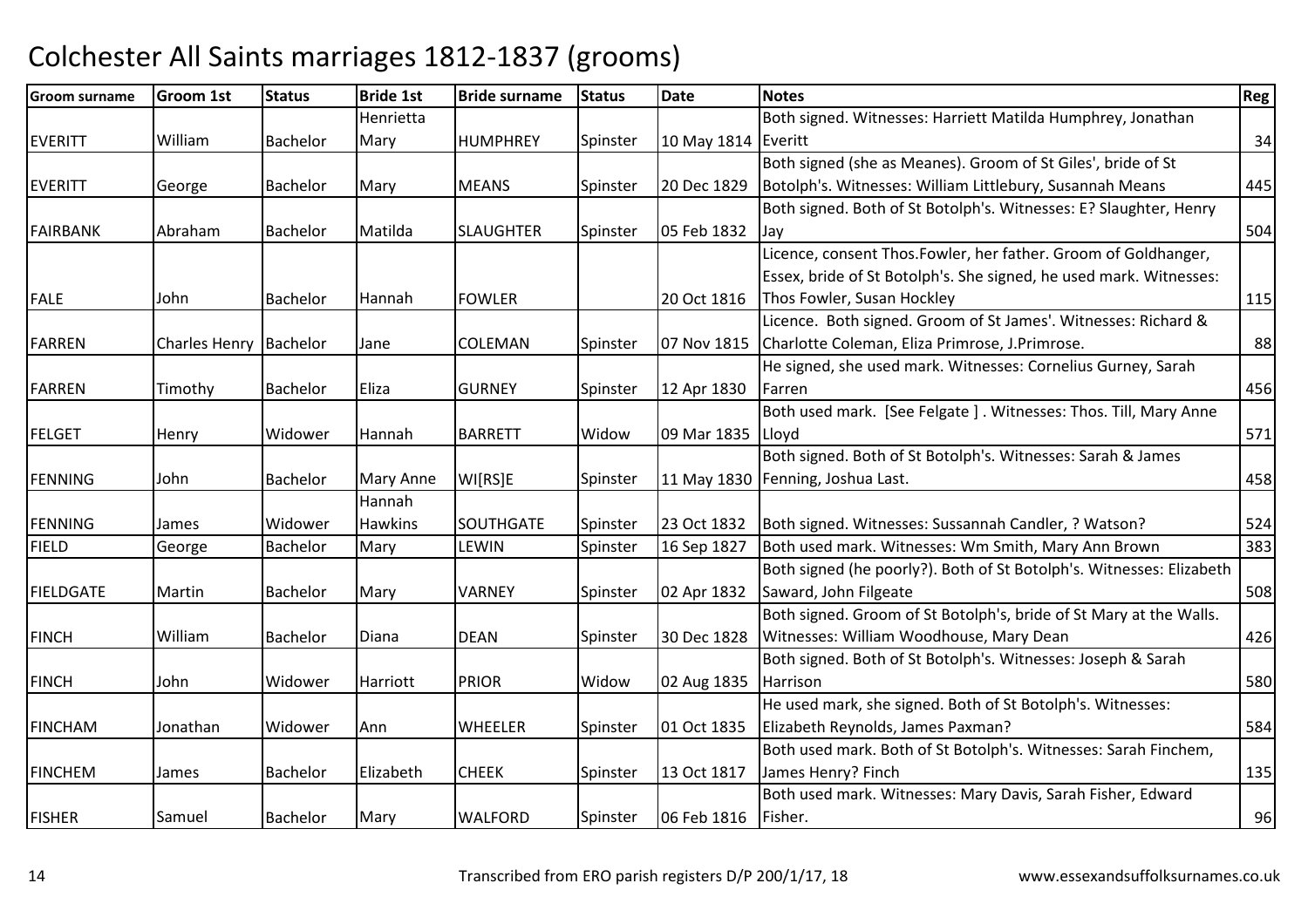| <b>Groom surname</b> | <b>Groom 1st</b> | <b>Status</b>   | <b>Bride 1st</b>    | <b>Bride surname</b> | <b>Status</b> | <b>Date</b> | <b>Notes</b>                                                                                                                            | Reg |
|----------------------|------------------|-----------------|---------------------|----------------------|---------------|-------------|-----------------------------------------------------------------------------------------------------------------------------------------|-----|
|                      |                  |                 |                     |                      |               |             | He signed, she used mark. Both of St Botolph's. Witnesses: Mary &                                                                       |     |
| <b>FISHER</b>        | Thomas           | Bachelor        | Hannah              | <b>GOLDING</b>       | Spinster      | 18 Jun 1816 | Jas Golding, Susan Norman.                                                                                                              | 101 |
|                      |                  |                 |                     |                      |               |             | Both used mark. [Appleby?]. Both of St Botolph's. Witnesses: John                                                                       |     |
| <b>FISHER</b>        | Samuel           | Widower         | Elizabeth           | <b>APPLEBEE</b>      | Spinster      |             | 04 Nov 1832 Davy, Anne Perkins                                                                                                          | 527 |
|                      |                  |                 |                     |                      |               |             | Licence. Groom of St George's, Southwark, Surrey. Both signed.                                                                          |     |
|                      |                  |                 |                     |                      |               |             | Witnesses: Susannah Sergant, Charlotte Courtney Sargent, Sam'l or                                                                       |     |
| <b>FITCH</b>         | Thomas           | Bachelor        | Sarah Tucker HODGES |                      | Spinster      | 28 Feb 1821 | Jam's Girling.                                                                                                                          | 230 |
| <b>FOOKES</b>        | Joseph           | Bachelor        | Maria               | <b>PLUME</b>         | Spinster      |             | 12 May 1822 Both signed. Both of St Botolph's. Witnesses: Eliza & Robt Plume                                                            | 254 |
|                      |                  |                 |                     |                      |               |             | Both used mark. Both of St Botolph's. Witnesses: Benjamin Barnes,                                                                       |     |
| <b>FOSTER</b>        | Joseph           | Bachelor        | Jane                | SALISBURY            | Spinster      |             | 03 Nov 1833 Eliza Williams                                                                                                              | 540 |
|                      |                  |                 |                     |                      |               |             | Both signed. Groom of St Botolph's. Witnesses: Martha Woodard,                                                                          |     |
| <b>FOWLER</b>        | John             | Bachelor        | Anne                | <b>KING</b>          | Spinster      | 03 Nov 1830 | Fanny Smyth James Fenning.                                                                                                              | 464 |
|                      |                  |                 |                     |                      |               |             | Both signed. Both of St Botolph's. Witnesses: Mary & John                                                                               |     |
| <b>FRANCIS</b>       | James            | Bachelor        | Sarah Ann           | <b>KIDBY</b>         | Spinster      | 30 Jul 1813 | Shepherd, Susannah Auston.                                                                                                              | 20  |
|                      |                  |                 |                     |                      |               |             | He signed, she used mark. Both of St Botolph's. Witnesses: James                                                                        |     |
| <b>FRANKLIN</b>      | John             | Bachelor        | Mary                | <b>BUSH</b>          | Widow         | 17 Sep 1818 | Nichalas?, Ann Bromley Shairp                                                                                                           | 165 |
|                      |                  |                 |                     |                      |               |             | Both used mark. Both of St Botolph's. Witnesses: James Barrell, Wm                                                                      |     |
| <b>FRENCH</b>        | <b>Thomas</b>    | Bachelor        | Sarah               | <b>KNIGHTS</b>       | Spinster      | 19 Nov 1820 | Smith                                                                                                                                   | 223 |
|                      | Marcus           |                 |                     |                      |               |             | Both signed. Both of St Botolph's. Witnesses: Sarah & Mary Ann                                                                          |     |
| <b>FREURE</b>        | Burtrom          | <b>Bachelor</b> | Mary Ann            | <b>COCKRELL</b>      | Spinster      | 04 Feb 1821 | Harwood, William Cockrell, Austin Read, Sarah Read.                                                                                     | 228 |
|                      | Henry            |                 |                     |                      |               |             | Licence. Both signed. Witnesses: Sarah Blyth, Thamar French,                                                                            |     |
| <b>FRIEND</b>        | Strowger         | Bachelor        | Sarah               | <b>GROOM</b>         | Spinster      | 29 Jul 1819 | Joseph Norfolk.                                                                                                                         | 185 |
|                      |                  |                 |                     |                      |               |             | Both used mark. Groom of Manningtree. Witnesses: Thomas Lamb,                                                                           |     |
| <b>FROST</b>         | Antony           | Bachelor        | Mary                | <b>POLLEY</b>        | Spinster      | 02 Mar 1825 | Hannah Mann                                                                                                                             | 324 |
|                      |                  |                 |                     |                      |               |             | He signed, she used mark. Both of St Botolph's. Witnesses: Lionel                                                                       |     |
| <b>FROST</b>         | John             | Widower         | Hannah              | LANGLEY              | Widow         | 22 Sep 1828 | Atkinson, Sarah Theobald                                                                                                                | 415 |
|                      |                  |                 |                     |                      |               |             |                                                                                                                                         |     |
| <b>FULLER</b>        |                  | Bachelor        |                     | <b>PEARCE</b>        | Widow         |             | Licence. Both signed. Groom of St Mary, Islington, Middlesex. Bride<br>18 May 1813 of St Botolph's. Witnesses: Jno Edwards, Edward Gadd | 15  |
|                      | George           |                 | Mary                |                      |               |             | He signed, she used mark. Groom of St Martin's, bride of St                                                                             |     |
| <b>GAGE</b>          | James            |                 | Ganer               | <b>WOOTTON</b>       |               | 08 Jul 1821 | Botolph's. Witnesses: A Cambridge, Sarah Pratt                                                                                          | 238 |
|                      |                  |                 |                     |                      |               |             |                                                                                                                                         |     |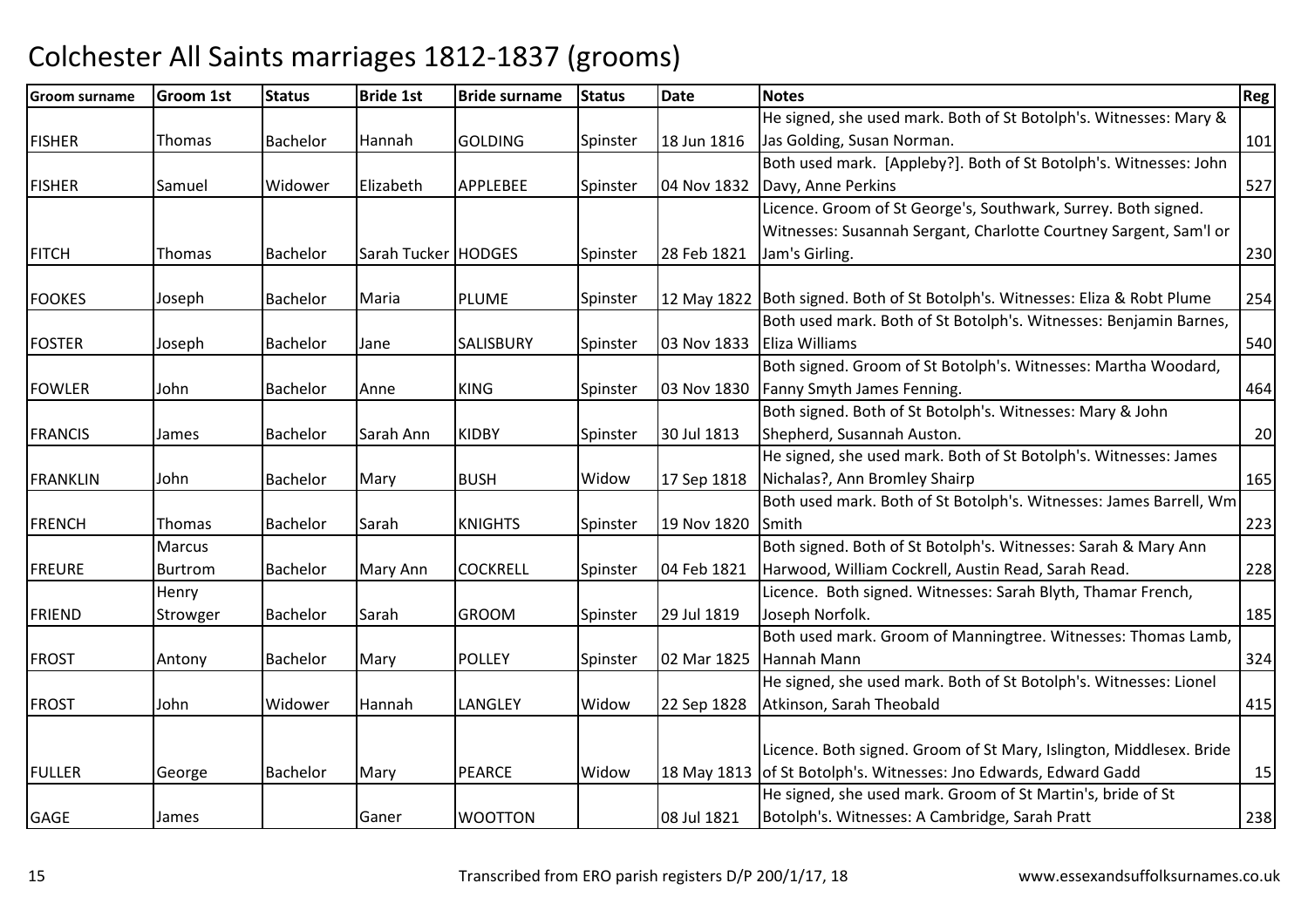| Groom surname  | Groom 1st               | <b>Status</b>   | <b>Bride 1st</b> | <b>Bride surname</b> | <b>Status</b> | <b>Date</b> | <b>Notes</b>                                                        | <b>Reg</b> |
|----------------|-------------------------|-----------------|------------------|----------------------|---------------|-------------|---------------------------------------------------------------------|------------|
|                |                         |                 |                  |                      |               |             |                                                                     |            |
|                |                         |                 |                  |                      |               |             | Both used mark. Both of St Botolph's. Witnesses: Wm [LY]ay, Elizth  |            |
| <b>GAGE</b>    | Nathaniel               | Widower         | Sarah            | <b>HALENSON</b>      | Spinster      | 14 Feb 1826 | Oakes, Wm.Smith. [Error for Allinson or similar?].                  | 346        |
|                |                         |                 |                  |                      |               |             | Both used mark. Both of St Botolph's. Witnesses: H Holloway,        |            |
| <b>GAGE</b>    | <b>Thomas</b>           |                 | Anne             | <b>BEAL</b>          |               | 29 Apr 1828 | Hannah Hinton                                                       | 407        |
|                |                         |                 |                  |                      |               |             | Licence. He signed, she used mark. Both of St Botolph's. Witnesses: |            |
| <b>GAGE</b>    | Joseph                  | Widower         | Jane             | <b>BENNWORTH</b>     |               |             | 16 Nov 1828 Joseph Francis Gage, Anne Ford                          | 418        |
|                |                         |                 |                  |                      |               |             | He signed, she used mark. Both of St Botolph's. Witnesses:          |            |
| <b>GAGE</b>    | Joseph Francis Bachelor |                 | Anne             | <b>FORD</b>          | Spinster      | 25 Dec 1829 | Elizabeth & Isaac Cranfield                                         | 447        |
|                |                         |                 |                  |                      |               |             | He signed, she used mark. Both of St Botolph's. Witnesses: Frances  |            |
| <b>GARLAND</b> | John                    | <b>Bachelor</b> | Mary Ann         | <b>FENTON</b>        | Spinster      | 24 Jul 1826 | Becraft, Wm Smith                                                   | 356        |
|                |                         |                 |                  |                      |               |             | Licence. Both signed. Groom of Harwich, bride of St Botolph's.      |            |
| <b>GEE</b>     | John                    |                 | Joice            | <b>COOK</b>          |               | 16 Dec 1813 | Witnesses: Mary Cook, Edward Gadd                                   | 25         |
|                |                         |                 |                  |                      |               |             | He signed, she used mark. Both of St Botolph's. Witnesses:          |            |
| <b>GEORGE</b>  | Richard                 | <b>Bachelor</b> | Mary Anne        | <b>BARRETT</b>       | Spinster      | 29 Sep 1834 | Christopher Aylett, Susannah Cockerell                              | 562        |
|                |                         |                 |                  |                      |               |             | Both signed. Both of St Botolph's. Witnesses: Joshua Last, Mary Ann |            |
| <b>GILBERT</b> | William                 | <b>Bachelor</b> | Mary             | <b>CLARK</b>         | Spinster      | 26 Sep 1832 | Smith                                                               | 518        |
|                | Alexander               |                 |                  |                      |               |             | Licence. Both signed. Groom of St Nicholas'. Witness: W. & Mary     |            |
| <b>GLOVER</b>  | Keable                  | Bachelor        | Sarah            | <b>BETTS</b>         |               | 16 Dec 1817 | Betts                                                               | 141        |
|                |                         |                 |                  |                      |               |             | He signed, she used mark. Both of St Botolph's. Witnesses: James    |            |
| <b>GODFREY</b> | Robert John             | Bachelor        | Mary             | <b>CLARK</b>         | Spinster      |             | 16 Nov 1828   Kettel?, Sarah Kettle,?                               | 419        |
|                |                         |                 |                  |                      |               |             | He signed, she used mark. Both of St Botolph's. Witnesses:          |            |
| <b>GODFREY</b> | William                 | <b>Bachelor</b> | Eliza            | <b>HOWARD</b>        | Spinster      |             | 22 Nov 1829 Elizabeth Ward?, James Barnes                           | 444        |
|                |                         |                 |                  |                      |               |             | Both used mark. Both of St Botolph's. Witnesses: Abraham Rudling,   |            |
| <b>GOODEN</b>  | William                 | Bachelor        | Hannah           | <b>HEDINGHAM</b>     | Spinster      |             | 30 Nov 1834 Phoebe Simmons                                          | 565        |
|                |                         |                 |                  |                      |               |             | He signed, she used mark. Groom of St Runwald's, bride of St        |            |
| <b>GOODING</b> | William                 | Bachelor        | Sarah            | <b>BROWN</b>         | Spinster      |             | 06 May 1817 Botolph's. Witnesses: Ann Johnson, ? Hazelton           | 126        |
|                |                         |                 |                  |                      |               |             | Both signed. Both of St Botolph's. Witnesses: James & Sarah         |            |
| <b>GOODING</b> | James                   | <b>Bachelor</b> | Mary             | <b>TURNER</b>        | Spinster      | 22 Jun 1829 | Almond                                                              | 439        |
|                |                         |                 |                  |                      |               |             | He used mark, she signed. Both of St Botolph's. Witnesses: Mary     |            |
| <b>GOODWIN</b> | George                  | Bachelor        | Mary Ann         | <b>PAYNE</b>         | Spinster      |             | 26 Feb 1826   Ann Haxell, Wm Smith                                  | 347        |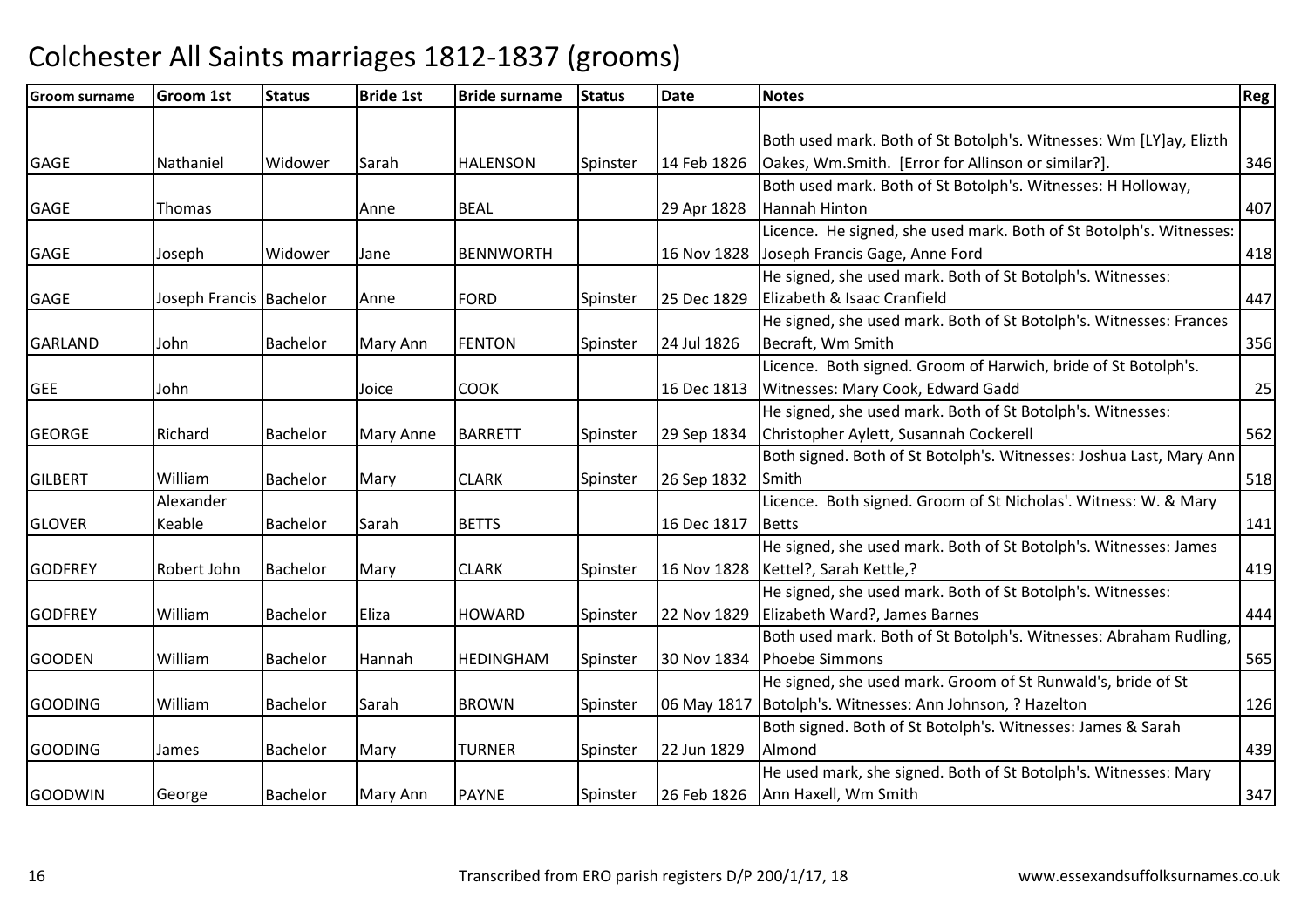| <b>Groom surname</b> | <b>Groom 1st</b> | <b>Status</b>   | <b>Bride 1st</b> | <b>Bride surname</b> | <b>Status</b> | <b>Date</b> | <b>Notes</b>                                                        | Reg            |
|----------------------|------------------|-----------------|------------------|----------------------|---------------|-------------|---------------------------------------------------------------------|----------------|
|                      | George           |                 |                  |                      |               |             | Both signed. Groom of St Botolph's, bride of Hadleigh, Suffolk.     |                |
| <b>GOWER</b>         | Welton           | Bachelor        | Mary             | <b>GREEN</b>         | Widow         | 27 Jan 1824 | Witnesses: Susanna Bateman, James Cook                              | 297            |
| <b>GRAY</b>          | Thomas           | Bachelor        | Mary             | PARSLEY              | Spinster      | 05 Jan 1815 | Both signed. Witnesses: Ann Lamb, Samuel Smith                      | 56             |
|                      |                  |                 |                  |                      |               |             | She signed, he used mark. Groom of St Leonard's. Witnesses: John    |                |
| <b>GREEN</b>         | John             | Bachelor        | Sarah            | <b>PRATT</b>         | Spinster      | 20 Jun 1822 | Turrell, Maria Mills                                                | 258            |
|                      |                  |                 |                  |                      |               |             |                                                                     |                |
|                      |                  |                 |                  |                      |               |             | Licence. Both signed. Groom was Jun'r. Groom of Gt Horkesley,       |                |
| <b>GREEN</b>         | John             | <b>Bachelor</b> | Esther           | <b>GURNEY</b>        | Spinster      | 12 Oct 1825 | bride of St Botolph's. Witnesses: Charles Hall, Mary Ann Rayner     | 340            |
|                      |                  |                 |                  |                      |               |             | Both used mark. [Error for Nicholls or even Nockolds ?]. Both of St |                |
| <b>GREENLEAF</b>     | Thomas           | Bachelor        | <b>Tress</b>     | <b>NACKLES</b>       | Spinster      |             | 10 Nov 1818   Botolph's. Witnesses: Ann Welham, Wm Smith            | 169            |
|                      |                  |                 |                  |                      |               |             | Both signed. Both of St Botolph's. Witnesses: Elizabeth Page, James |                |
| <b>GREENLEAF</b>     | George           | Bachelor        | Hannah           | <b>BERRY</b>         | Spinster      | 19 Sep 1831 | Fenning                                                             | 490            |
|                      |                  |                 |                  |                      |               |             | Both signed. Both of St Botolph's. Witnesses: Mary Ann Eales, John  |                |
| <b>GREGG</b>         | William          | <b>Bachelor</b> | Ann              | <b>STOPHER</b>       | Spinster      | 12 Jul 1836 | *olpries?                                                           | 597            |
|                      |                  |                 |                  |                      |               |             | Licence. He signed, she used mark. Both of St Botolph's. Witnesses: |                |
| <b>GRIMWOOD</b>      | Robert           | Widower         | Hannah           | <b>BLOWERS</b>       | Spinster      | 02 Aug 1822 | Thomas & Hannah Offord                                              | 261            |
| <b>GRINTER</b>       | Henry            | Bachelor        | Eliza            | CHAPMAN              | Spinster      | 25 Dec 1834 | Both signed. Witnesses: Charles Edward & Elizabeth Grinter          | 566            |
|                      |                  |                 |                  |                      |               |             |                                                                     |                |
|                      |                  |                 |                  |                      |               |             | Year error, should have been 1814. He signed, she used mark. Both   |                |
| <b>GROVES</b>        | Samuel           | <b>Bachelor</b> | Martha           | <b>PETERS</b>        |               | 03 Jan 1813 | of St Botolph's. Witnesses: Wm Grigg, Edward Gadd                   | 26             |
|                      |                  |                 |                  |                      |               |             | Both signed. Groom of Birch, Essex. Witnesses: Sarah Blyth,         |                |
| <b>GULL</b>          | Daniel           | <b>Bachelor</b> | Elizabeth        | <b>PECK</b>          | Spinster      | 24 Sep 1818 | Thamar? French                                                      | 166            |
|                      |                  |                 |                  |                      |               |             | Both signed. Both of St Botolph's. Witnesses: Ann Bridges, Samuel   |                |
| <b>HAKEN</b>         | Benjamin         | Bachelor        | Anna Maria       | <b>GRAYSTONE</b>     | Spinster      | 26 Jan 1813 | <b>Burgess</b>                                                      | $\overline{a}$ |
|                      |                  |                 |                  |                      |               |             | Both used mark. Both of St Botolph's. Witnesses: Lucy Bennell, Wm   |                |
| <b>HALE</b>          | John             | <b>Bachelor</b> | Mary             | [DP]ODD              | Widow         | 24 Jun 1816 | Smith                                                               | 103            |
|                      |                  |                 |                  |                      |               |             | Both signed. Groom of St Botolph's, bride of St Giles'. Witnesses:  |                |
| <b>HALE</b>          | John             | <b>Bachelor</b> | Sarah            | <b>MONTAGUE</b>      | Spinster      | 12 Feb 1832 | Mary Clarke, Elizabeth Marriage, James Gale.                        | 505            |
|                      |                  |                 |                  |                      |               |             | Both signed. Groom of St Mary at the Walls, bride of St Botolph's.  |                |
| <b>HALLOWS</b>       | John             | Bachelor        | Charlotte        | <b>HAWKINS</b>       | Spinster      | 17 Oct 1820 | Witnesses: Thos & Phoebe Page                                       | 221            |
|                      |                  |                 |                  |                      |               |             | Both used mark. Both of St Botolph's. Witnesses: Sarah Ca*, Wm      |                |
| <b>HALLS</b>         | Charles          | Bachelor        | Elizabeth        | <b>SPRINGETT</b>     | Spinster      | 07 Feb 1819 | Smith                                                               | 175            |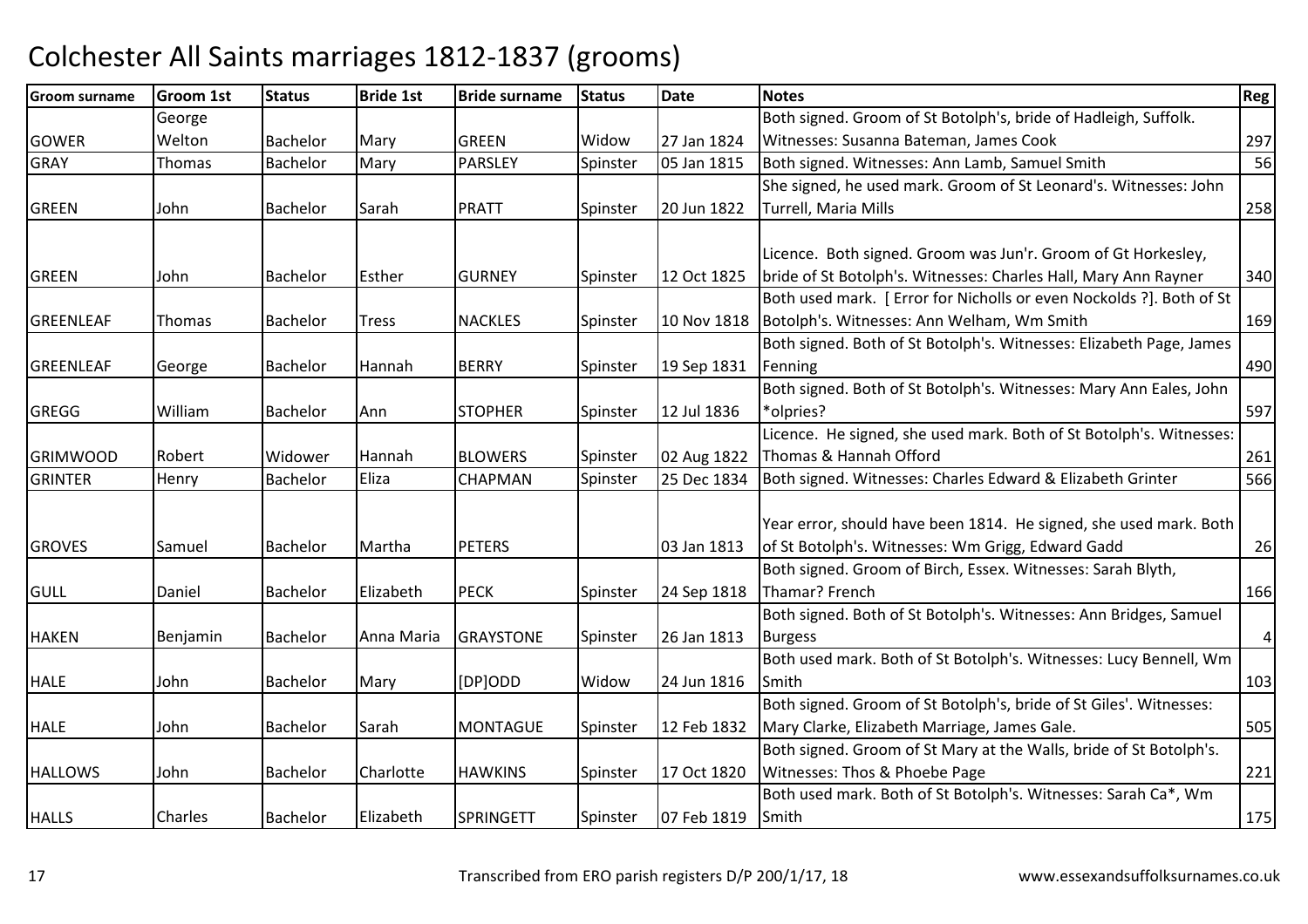| <b>Groom surname</b> | Groom 1st     | <b>Status</b> | <b>Bride 1st</b> | <b>Bride surname</b> | <b>Status</b> | <b>Date</b> | <b>Notes</b>                                                         | Reg   |
|----------------------|---------------|---------------|------------------|----------------------|---------------|-------------|----------------------------------------------------------------------|-------|
|                      |               |               |                  |                      |               |             | He signed, she used mark. Both of St Botolph's. Witnesses: Sarah     |       |
| <b>HALLS</b>         | Robert        | Widower       | Ann              | <b>MILLLS</b>        | Spinster      | 29 Oct 1826 | Halls, Wm Smith                                                      | 364   |
|                      |               |               |                  |                      |               |             | Both signed. Groom of Chelmsford, bride of St Botolph's.             |       |
| <b>HARBOUR</b>       | <b>Thomas</b> | Bachelor      | Louisa           | <b>BENNELL</b>       | Spinster      | 25 Dec 1834 | Witnesses: Daniel & Hannah Cole                                      | 567   |
|                      |               |               |                  |                      |               |             | Both signed. Both of St Botolph's. Witnesses: Joseph Nott, Elizabeth |       |
| <b>HARDY</b>         | James         | Bachelor      | Maria            | <b>BUCKINGHAM</b>    | Spinster      | 19 Dec 1814 | Buckingham                                                           | 52    |
|                      |               |               |                  |                      |               |             | He signed, she used mark. Both of St Botolph's. Witnesses: Rd. &     |       |
| <b>HARPER</b>        | Edward        | Bachelor      | Mary             | <b>GUNNER</b>        | Spinster      | 24 Nov 1822 | Jamaima Gunner                                                       | 270   |
|                      |               |               |                  |                      |               |             | Licence. Both signed. Groom of Lambeth, Surrey, bride of St          |       |
|                      |               |               |                  |                      |               |             | Botolph's. Witnesses: William & Mary ann Hawkins, Jno. &             |       |
| <b>HARRIS</b>        | William       | Bachelor      | Sarah            | <b>HAWKINS</b>       | Spinster      | 25 Apr 1815 | Wm.Alfred Warwick.                                                   | 67    |
|                      |               |               |                  |                      |               |             | Both signed. Groom of St Botolph's, bride of Gt Horkesley.           |       |
| <b>HARRISON</b>      | <b>Thomas</b> |               | Charlotte        | SPARROW              |               | 05 Feb 1828 | Witnesses: Thos & Mary Sparrow                                       | 397   |
|                      |               |               |                  |                      |               |             | She signed, he used mark. Both of St Botolph's. Witnesses: James     |       |
| <b>HARRISON</b>      | Joseph        | Widower       | Sarah            | <b>CANDLER</b>       | Widow         | 01 Apr 1830 | Fenning, ? Hurrell                                                   | 453   |
|                      |               |               |                  |                      |               |             | He signed, she used mark. Both of St Botolph's. Witnesses: Elizth    |       |
| <b>HARVEY</b>        | Robert        | Widower       | Amy              | <b>SYER</b>          | Spinster      |             | 27 Nov 1820   Allbtlon, Wm Smith                                     | 224   |
|                      |               |               |                  |                      |               |             | Both signed. Groom of St Leonard's, bride of St Botolph's.           |       |
| <b>HARWOOD</b>       | Peter         | Bachelor      | Elizabeth        | <b>BURGES</b>        |               | 15 Apr 1817 | Witnesses: Wm Potter, Sarah Burges                                   | 124   |
|                      |               |               |                  |                      |               |             | He signed, she used mark. Both of St Botolph's. Witnesses: Pleasant  |       |
| <b>HAWARD</b>        | James         | Bachelor      | Hannah           | <b>JOHNSON</b>       | Spinster      | 14 Jan 1814 | Dawson, Edward Gadd                                                  | 28    |
|                      |               |               |                  |                      |               |             | He signed, she used mark. Both of St Botolph's. Witnesses: Thos &    |       |
| <b>HAWKINS</b>       | George        | Bachelor      | Hannah           | <b>BROWN</b>         | Spinster      |             | 13 Mar 1814   Mary Francis                                           | 33    |
|                      |               |               |                  |                      |               |             |                                                                      |       |
|                      |               |               |                  |                      |               |             | Licence, bride is a minor, with consent of John Warwick, her father. |       |
|                      |               |               |                  |                      |               |             | Both of St Botolph's. Both signed. Witnesses: Sarah Hawkins, Jno     |       |
| <b>HAWKINS</b>       | William       | Bachelor      | Mary Ann         | <b>WARWICK</b>       | Spinster      | 25 Apr 1815 | Warwick, William Harris, Wm.Alfred Warwick.                          | 66    |
|                      |               |               |                  |                      |               |             | He signed, she used mark. Both of St Botolph's. Witnesses: Thomas    |       |
| <b>HAWKINS</b>       | William       |               | Sarah            | <b>BRIGHTMAN</b>     |               | 06 Jul 1828 | Lamb, Sarah Brightman                                                | 411   |
|                      |               |               |                  |                      |               |             | He signed, she used mark. Both of St Botolph's. Witnesses:           |       |
| <b>HAWKSLEY</b>      | Thomas        | Widower       | Rachel           | <b>HALE</b>          | Spinster      |             | 09 Dec 1813 Susannah Neen, Edward Gadd                               | $6\,$ |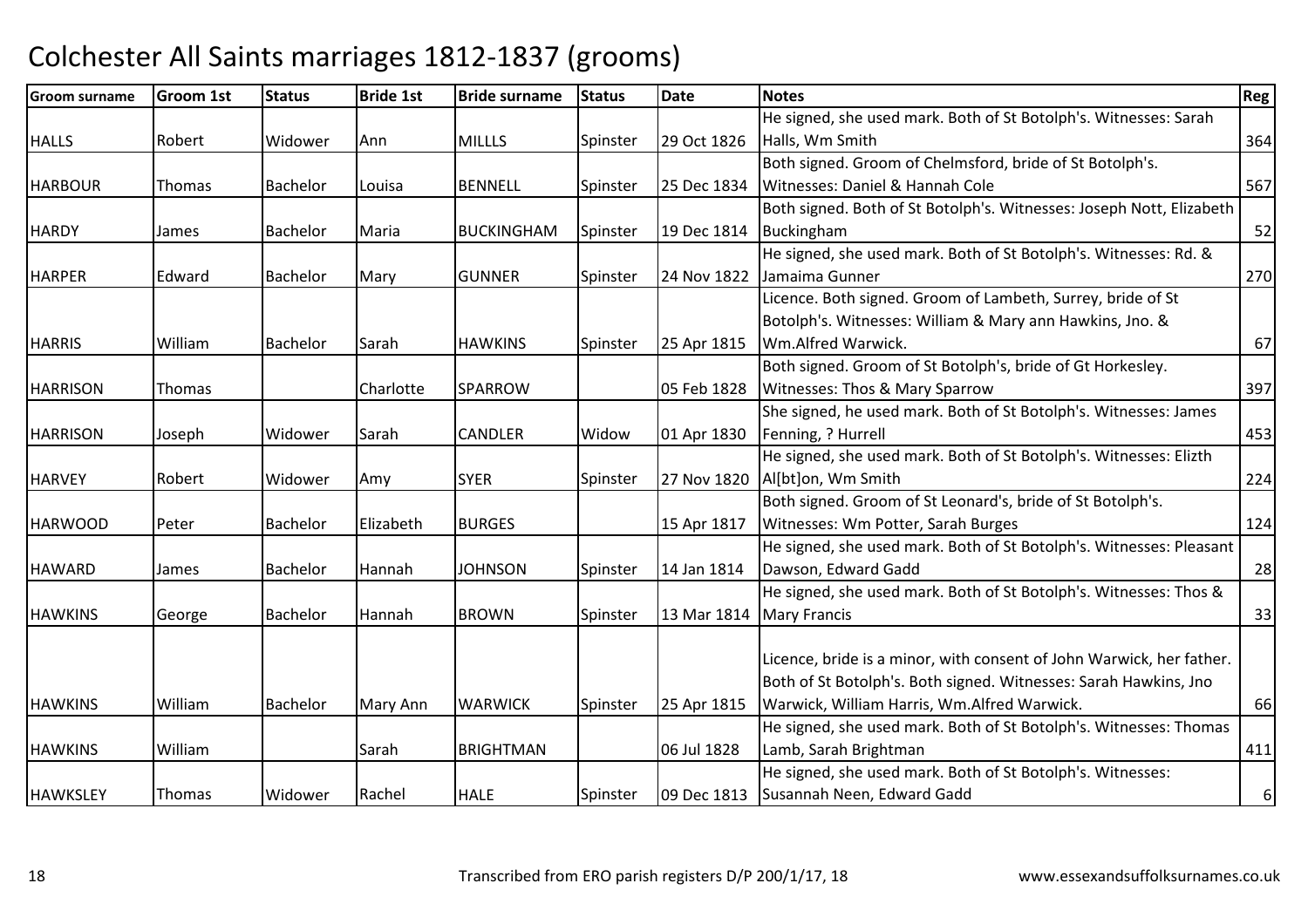| <b>Groom surname</b> | <b>Groom 1st</b>         | <b>Status</b> | <b>Bride 1st</b> | <b>Bride surname</b> | <b>Status</b> | <b>Date</b> | <b>Notes</b>                                                        | Reg            |
|----------------------|--------------------------|---------------|------------------|----------------------|---------------|-------------|---------------------------------------------------------------------|----------------|
|                      |                          |               |                  |                      |               |             | He signed, she used mark. Both of St Botolph's. Witnesses: William  |                |
| <b>HAZELL</b>        | John                     | Bachelor      | Eliza            | <b>BAKER</b>         | Spinster      | 28 Aug 1835 | Hawkins, Elizabeth Daines?                                          | 582            |
|                      |                          |               |                  |                      |               |             | She signed, he used mark. Both of St Botolph's. Witnesses: John     |                |
| <b>HAZLETON</b>      | John                     | Bachelor      | Hannah           | <b>FOOKES</b>        | Spinster      | 13 Aug 1821 | Keable, Sarah Fookes                                                | 241            |
|                      |                          |               |                  |                      |               |             | Both used mark. Both of St Botolph's. Witnesses: William Clegg,     |                |
| <b>HEAP</b>          | John                     | Bachelor      | Mary             | <b>SALMON</b>        | Widow         | 22 Feb 1813 | Hannah Jones                                                        | 7              |
|                      |                          |               |                  |                      |               |             | Both signed. [ Consider Marriott] Both of St Botolph's. Witness:    |                |
| <b>HECKFORD</b>      | Samuel                   | Bachelor      | Eliza            | <b>MARRATT</b>       | Spinster      | 16 Jun 1831 | James Fenning                                                       | 484            |
|                      |                          |               |                  |                      |               |             | He signed, she used mark. Both of St Botolph's. Witnesses: Robert   |                |
| <b>HENDRY</b>        | Ross                     | Bachelor      | Eliza            | <b>BAKER</b>         | Spinster      | 21 Feb 1827 | & Elizth. Lloyd                                                     | 367            |
|                      |                          |               |                  |                      |               |             | Both used mark. Both of St Botolph's. Witnesses: James Bone,        |                |
| <b>HERBET</b>        | James                    | Bachelor      | Phoebe           | <b>RENNOLDS</b>      | Spinster      | 09 Feb 1834 | Susan Arthy                                                         | 545            |
|                      |                          |               |                  |                      |               |             | Both signed. Both of St Botolph's. Witnesses: William Cutler, Mary  |                |
| <b>HEWITT</b>        | George                   | Bachelor      | Jane             | <b>GILES</b>         | Spinster      | 11 Nov 1836 | <b>Giles</b>                                                        | 10             |
|                      |                          |               |                  |                      |               |             | He signed, she used mark. Both of St Botolph's. Witnesses: James &  |                |
| <b>HIBBLE</b>        | Henry William   Bachelor |               | Mary Ann         | <b>BROWNE</b>        | Spinster      |             | 17 Mar 1834 Harriett Orrin                                          | 548            |
|                      |                          |               |                  |                      |               |             | He signed, she used mark. Both of St Botolph's. Witnesses: James &  |                |
| <b>HOLLAND</b>       | <b>Thomas</b>            | Bachelor      | Elizabeth        | <b>BIRCHELL</b>      | Spinster      | 23 Feb 1813 | <b>Charlotte Coker</b>                                              | $\overline{9}$ |
|                      |                          |               |                  |                      |               |             | Licence. Both used mark. Groom of Edwarston, Suffolk. Witnesses:    |                |
| <b>HOLMES</b>        | <b>Thomas</b>            | Widower       | Susan            | <b>OGLES</b>         | Spinster      | 30 Aug 1815 | John Kelly?, Edward Gadd                                            | 80             |
|                      |                          |               |                  |                      |               |             | Licence. Groom of St Mary Magdalen, Bermondsey, Surrey. Both        |                |
|                      |                          |               |                  |                      |               |             | signed. Witnesses: Louisa & Thirza Bouttell, Frances Emily Boutell, |                |
| <b>HOLMESTED</b>     | Charles                  | Bachelor      | <b>Eliza</b>     | <b>BOUTTELL</b>      | Spinster      | 15 Oct 1836 | W.D.Green.                                                          | 8 <sup>1</sup> |
|                      |                          |               |                  |                      |               |             | Both signed. Groom of St Botolph's, bride of St Giles'. Witnesses:  |                |
| <b>HOLT</b>          | Daniel                   | Widower       | Agnes            | LE NEVE              |               | 02 Oct 1832 | Rachel Godfrey, ? Sarjent                                           | 521            |
|                      |                          |               |                  |                      |               |             | Licence. Both signed. Both of St Botolph's. Witnesses: Lucy         |                |
| <b>HOOPER</b>        | John                     | Bachelor      | Ann              | <b>BRIDGES</b>       | Spinster      | 11 Oct 1821 | Hooper?, Joseph Whitaker                                            | 246            |
|                      |                          |               |                  |                      |               |             |                                                                     |                |
|                      |                          |               |                  |                      |               |             | He signed, she used mark. Rector had Horsenell. Groom of Gt         |                |
| HORSNELL             | William                  | Bachelor      | Charlotte        | <b>THOMPSON</b>      | Spinster      | 05 Oct 1832 | Wigborough. Witnesses: Harriet Thompson, Samuel? Horsenell          | 522            |
|                      |                          |               |                  |                      |               |             | Both used mark. Both of St Botolph's. Witnesses: Mary & Thomas      |                |
| <b>HOTCHKISS</b>     | Thomas                   | Bachelor      | Mary Ann         | <b>CASTLE</b>        | Spinster      | 03 Jun 1816 | Bateman                                                             | 100            |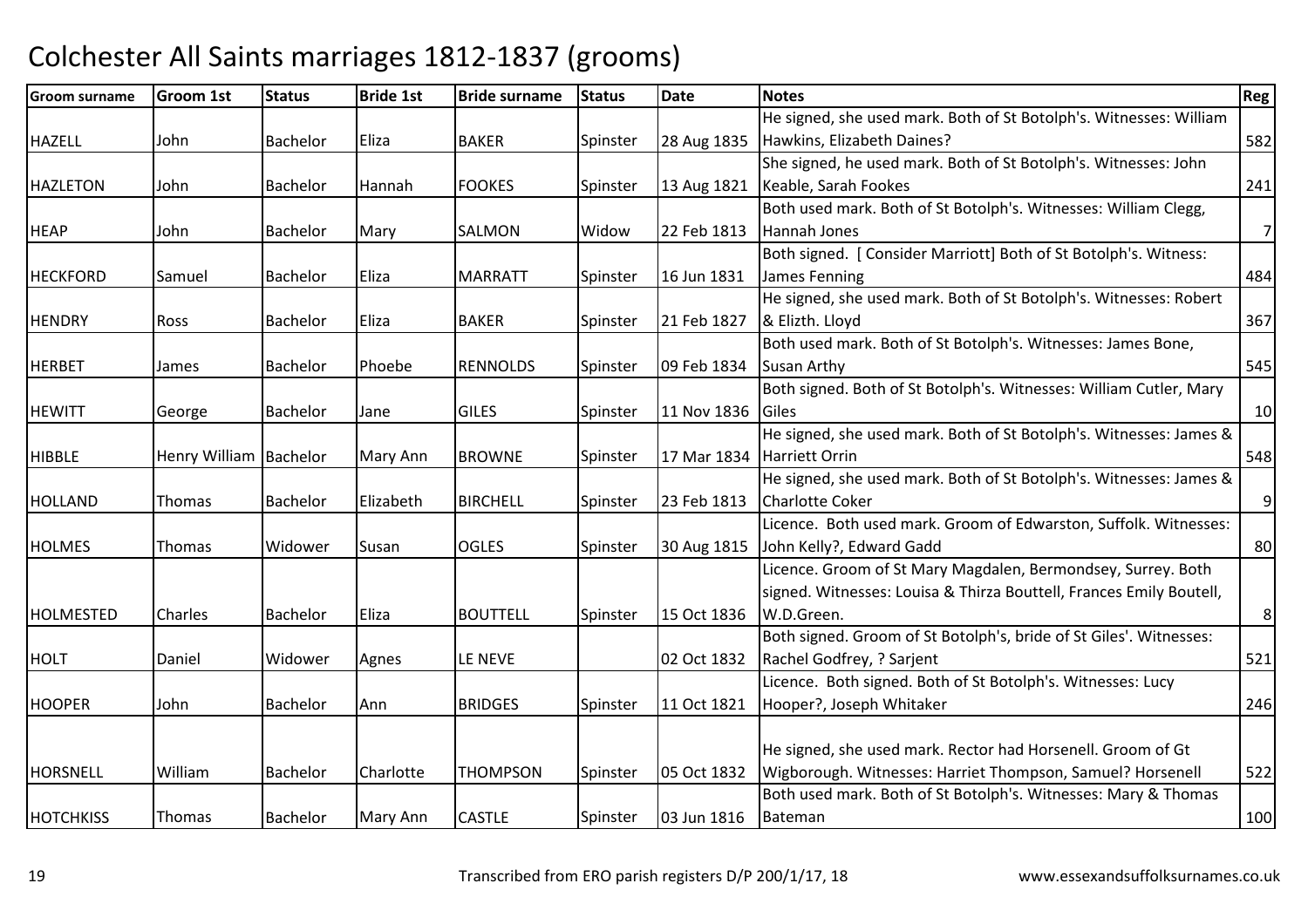| <b>Groom surname</b> | <b>Groom 1st</b> | <b>Status</b>   | <b>Bride 1st</b> | <b>Bride surname</b> | <b>Status</b> | <b>Date</b>        | <b>Notes</b>                                                       | Reg |
|----------------------|------------------|-----------------|------------------|----------------------|---------------|--------------------|--------------------------------------------------------------------|-----|
|                      |                  |                 |                  |                      |               |                    | Both used mark. Both of St Botolph's. Witnesses: Mary Cardy?, John |     |
| <b>HOWARD</b>        | William          | Bachelor        | <b>Susannah</b>  | <b>RUSHBROOK</b>     | Spinster      | 31 May 1829 Howard |                                                                    | 434 |
|                      |                  |                 |                  |                      |               |                    | He signed, she used mark. Both of St Botolph's. Witnesses: J Lee,  |     |
| <b>HOWARD</b>        | William          | Bachelor        | Elizabeth        | <b>WELLS</b>         | Spinster      | 04 Oct 1835        | Lydia Wells                                                        | 586 |
|                      |                  |                 |                  |                      |               |                    | Both signed. Both of St Botolph's. Witnesses: Underwood William    |     |
| <b>HOWE</b>          | William          | Bachelor        | Sarah            | <b>MATTACKS</b>      | Spinster      | 16 Jun 1820        | Mattacks, Wm Smith                                                 | 214 |
|                      | Daniell          |                 |                  |                      | Single        |                    | Licence. Groom of Great Saint Mary, Cambridge, bride of St         |     |
| <b>HUBBARD</b>       | William          | Single man      | <b>Mary Anne</b> | <b>KENT</b>          | woman         | 03 Jul 1834        | Botolph's. Both signed. Witnesses: W & C? Griffin, A.Steggall.     | 555 |
|                      |                  |                 |                  |                      |               |                    | Both signed. Both of St Botolph's. Witnesses: Thomas Moore,        |     |
| <b>HUDSON</b>        | John Winter      | <b>Bachelor</b> | Sarah            | <b>MOORE</b>         | Spinster      | 23 Oct 1827        | Sophia Jowers?                                                     | 386 |
|                      |                  |                 |                  |                      |               |                    | Both signed. Groom of Camberwell, Surrey. Witnesses: J H           |     |
| <b>HUGHES</b>        | John             | Bachelor        | Harriett         | <b>HALL</b>          |               | 30 Apr 1834        | Theobald, Lydia Cole                                               | 550 |
|                      |                  |                 |                  |                      |               |                    | Both signed. Both of St Botolph's. Witnesses: Elizabeth Charlten,  |     |
| <b>HUMM</b>          | Daniel           | Bachelor        | Mary             | <b>GURNEY</b>        | Spinster      | 02 Jan 1816        | Elizabeth Humm, Sarah Ford, Wm.Nason.                              | 93  |
|                      |                  |                 |                  |                      |               |                    | He signed, she used mark. Both of St Botolph's. Witnesses: Wm &    |     |
| <b>HUMPHREY</b>      | <b>Thomas</b>    | Bachelor        | Maria            | <b>SHEAD</b>         | Spinster      | 18 Dec 1828        | Mary Anne Shead                                                    | 423 |
|                      |                  |                 |                  |                      |               |                    | She signed, he used mark. Both of St Botolph's. Witnesses:         |     |
| <b>HUNNEX</b>        | John             | Widower         | Jane             | <b>ARTHY</b>         | Spinster      | 27 Sep 1819        | Catherine Kingsley, Jeremiah Boyles                                | 189 |
|                      |                  |                 |                  |                      |               |                    | Both signed. Both of St Botolph's. Witnesses: George Presland,     |     |
| <b>HUNT</b>          | William          | Bachelor        | Sarah            | <b>DE HAILS</b>      | Spinster      |                    | 06 Nov 1814 James Simper?                                          | 50  |
|                      |                  |                 |                  |                      |               |                    | Licence. Both signed. Groom of Holy Trinity. Witnesses: Thos &     |     |
| <b>HUNT</b>          | James            | Bachelor        | Phoebe           | <b>SMITH</b>         | Spinster      | 09 Jul 1816        | Elizth Hunt, Wm.Smith.                                             | 106 |
|                      |                  |                 |                  |                      |               |                    | Licence. Both signed. Groom of St Mary at the Walls, bride of St   |     |
| <b>HUNT</b>          | Philip           | Bachelor        | Ann              | <b>ADAMS</b>         | Spinster      | 03 Oct 1820        | Botolph's. Witnesses: Elizabeth Hunt, James Adams                  | 220 |
|                      |                  |                 |                  |                      |               |                    | Both signed. Groom of Holy Trinity, bride of St Botolph's.         |     |
| <b>HUNT</b>          | Robert           | Widower         | Sarah            | <b>CANT</b>          | Spinster      | 29 Jan 1824        | Witnesses: Hannah Death?, H? Cole                                  | 298 |
|                      |                  |                 |                  |                      |               |                    | She signed, he used mark. [ Probably should be Hurrell ].          |     |
| HURLE                | Loyston          | Bachelor        | Hannah           | <b>POWELL</b>        | Spinster      |                    | 30 May 1815 Witnesses: Rebecca Woodthorp, Richard Powell           | 70  |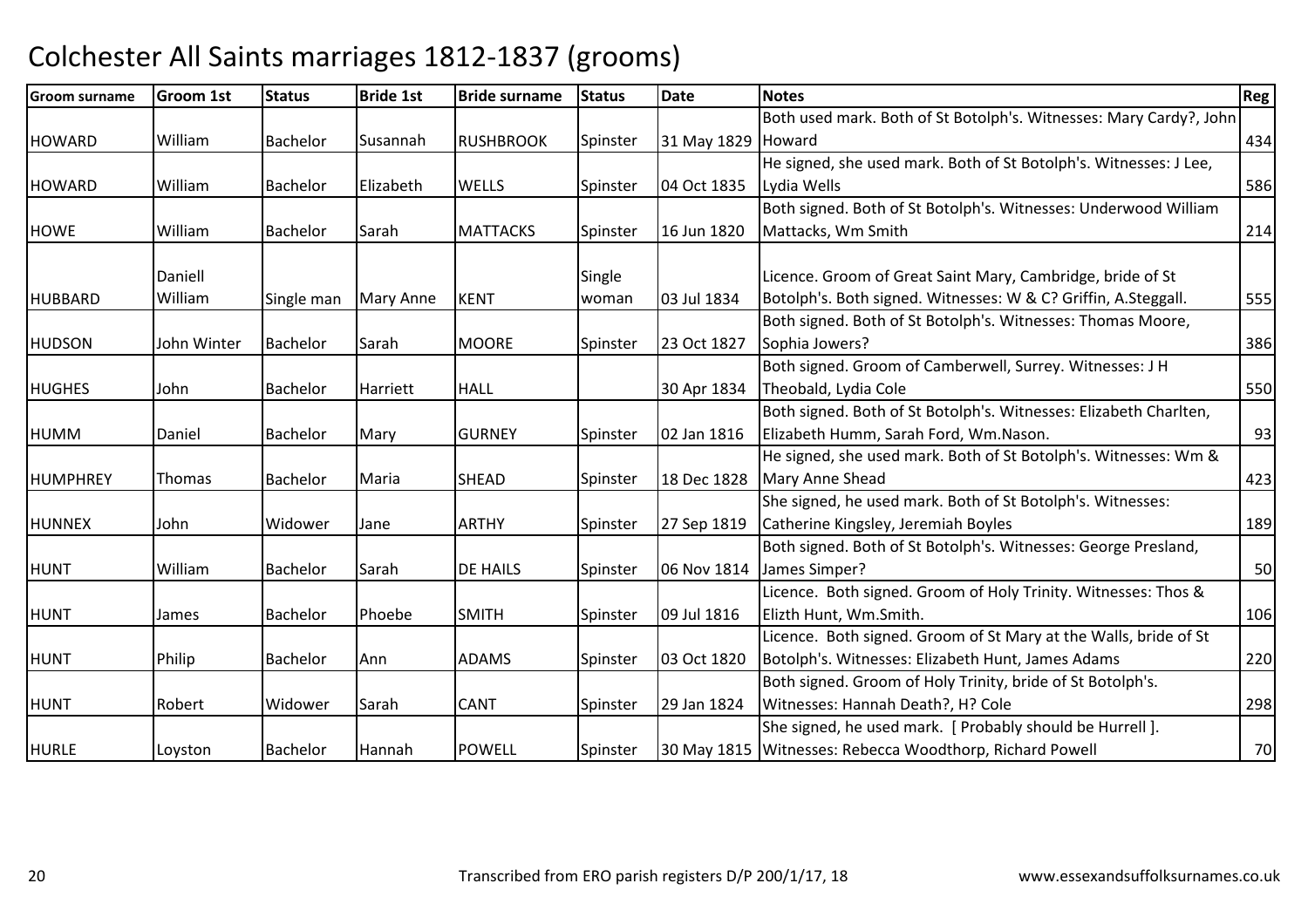| <b>Groom surname</b> | <b>Groom 1st</b> | <b>Status</b>   | <b>Bride 1st</b> | <b>Bride surname</b> | <b>Status</b> | <b>Date</b>             | <b>Notes</b>                                                                    | Reg |
|----------------------|------------------|-----------------|------------------|----------------------|---------------|-------------------------|---------------------------------------------------------------------------------|-----|
|                      |                  |                 |                  |                      |               |                         |                                                                                 |     |
|                      |                  |                 |                  |                      |               |                         | Both signed. Both of St Botolph's. Groom is a printer. Groom's                  |     |
|                      |                  |                 | Charlotte        |                      |               |                         | father: Loyston Hurrell, gardener. Bride's father: Benjamin Pitt,               |     |
| <b>HURRELL</b>       | William          |                 | Louisa           | PITT                 | Spinster      | 25 Dec 1827             | builder. Witnesses: C Downson, James Fenning                                    | 14  |
|                      |                  |                 |                  |                      |               |                         | Both used mark. Groom of St Botolph's, bride of St Mary Magdalen.               |     |
| <b>HUTTON</b>        | William          | <b>Bachelor</b> | Elizabeth        | <b>COCKER</b>        | Spinster      |                         | 29 May 1836 Witnesses: Sarah & James Cocker                                     | 595 |
|                      |                  |                 |                  |                      |               |                         | Both signed. Groom of St Botolph's, bride of St Mary Magdalen.                  |     |
| ILLINGWORTH          | John             | <b>Bachelor</b> | Agness           | <b>CULLEN</b>        |               |                         | 20 Mar 1815   Witnesses: Ann Martin, Jas Cullen                                 | 62  |
|                      |                  |                 |                  |                      |               |                         | He signed, she used mark. Both of St Botolph's. Witnesses: Wm &                 |     |
| <b>IMPEY</b>         | Joseph           | Bachelor        | Rebeccah         | <b>HAYWARD</b>       | Spinster      | 17 May 1819 Mary Smith  |                                                                                 | 181 |
|                      |                  |                 |                  |                      |               |                         | Both signed. Both of St Botolph's. Witnesses: Joseph Pelling, Sarah             |     |
| <b>IVES</b>          | William          | <b>Bachelor</b> | Sarah            | <b>BOOTH</b>         | Spinster      | 05 Feb 1821             | Ives Susannah Bloomfield, Jas. Secrett.                                         | 229 |
|                      |                  |                 |                  |                      |               |                         | She signed, he used mark. Groom of Layer de la Haye, bride of St                |     |
| <b>JACKAMAN</b>      | Robert           | Widower         | Ann              | <b>PECK</b>          | Spinster      | 23 Jul 1818             | Botolph's. Witnesses: Thos Bennell, Judith Auston.                              | 161 |
|                      |                  |                 |                  |                      |               |                         | Both used mark. Both of St Botolph's. Witnesses: John Stebbing,                 |     |
| <b>JAMES</b>         | <b>Charles</b>   | <b>Bachelor</b> | Elizabeth        | <b>COB</b>           | Spinster      | 28 Jul 1816             | <b>Jane Clements</b>                                                            | 109 |
|                      |                  |                 |                  |                      |               |                         | Both signed. Both of St Botolph's. Witnesses: Henry Smith, Mary                 |     |
| <b>JAMES</b>         | Henry            | Bachelor        | Sophia           | <b>DEEKS</b>         | Spinster      | 22 Aug 1825             | Johnson                                                                         | 333 |
|                      |                  |                 |                  |                      |               |                         |                                                                                 |     |
| <b>JENNINGS</b>      | Reuben           | Bachelor        | Harriott         | <b>BAKER</b>         | Spinster      |                         | 21 Mar 1832   Both signed. Both of St Botolph's. Witnesses: Ross & Eliza Hendry | 507 |
|                      |                  |                 |                  |                      |               |                         | Both used mark. Both of St Botolph's. Witnesses: Charlotte                      |     |
| <b>JOHNSON</b>       | Joseph Peter     | Bachelor        | <b>Bridget</b>   | <b>COLE</b>          | Spinster      | 17 Feb 1817             | Hawkins, Thos Page                                                              | 122 |
|                      |                  |                 |                  |                      |               |                         | He signed, she used mark. Both of St Botolph's. Witnesses:                      |     |
| <b>JOHNSON</b>       | George           | <b>Bachelor</b> | Sarah            | <b>ORRIN</b>         | Spinster      | 17 Aug 1819             | Elizabeth & Ann Orrin, Wm.Orrin, Christ'r Orrin.                                | 187 |
|                      |                  |                 |                  |                      |               |                         | Both used mark. Both of St Botolph's. Witnesses: Samuel Mead,                   |     |
| <b>JOHNSON</b>       | John             | Bachelor        | Sarah            | <b>UPCHER</b>        | Widow         | 24 May 1825 Sarah Thorp |                                                                                 | 328 |
|                      |                  |                 |                  |                      |               |                         | Licence. Both signed. Bride of St Botolph's. Witnesses: George                  |     |
| <b>JOHNSON</b>       | John             | Bachelor        | Mittey           | <b>ELLIS</b>         | Spinster      |                         | 06 Mar 1827   Balley Ward, Mary & Sarah Ellis. Curate has Mitty.                | 369 |
|                      |                  |                 |                  |                      |               |                         | He used mark, she signed. Both of St Botolph's. Witnesses: William              |     |
| <b>JOHNSON</b>       | William          | Bachelor        | Sarah            | <b>MASON</b>         | Spinster      |                         | 20 May 1834   Decent, Sophia James                                              | 553 |
|                      |                  |                 |                  |                      |               |                         | Licence. Both signed. Groom of St Botolph's, bride of St Peter's.               |     |
| <b>JONES</b>         | William          | Widower         | Alice            | <b>BRIDGE</b>        | Spinster      | 23 Jun 1817             | Witnesses: Ann Shave, Luke Shave                                                | 128 |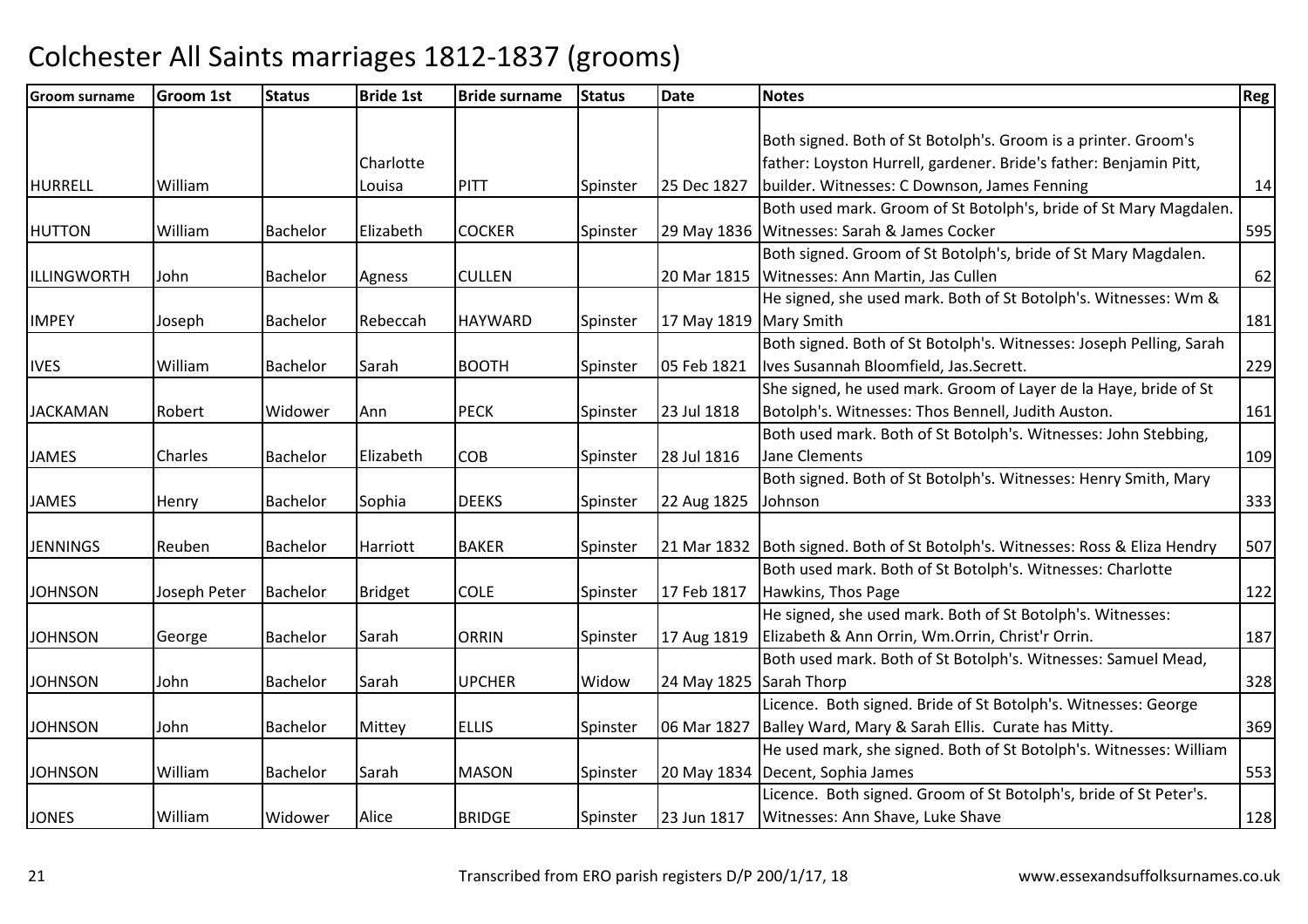| Groom surname   | <b>Groom 1st</b> | <b>Status</b>   | <b>Bride 1st</b>   | <b>Bride surname</b> | <b>Status</b> | <b>Date</b> | <b>Notes</b>                                                                                              | Reg |
|-----------------|------------------|-----------------|--------------------|----------------------|---------------|-------------|-----------------------------------------------------------------------------------------------------------|-----|
| <b>JONES</b>    | Edward           | Bachelor        | Ann                | <b>SMITH</b>         | Spinster      | 16 Mar 1825 | Both signed. Witnesses: John Hardy, Wm Smith                                                              | 325 |
|                 |                  |                 |                    |                      |               |             | Licence. He used mark, she signed. Groom of St Botolph's, bride of                                        |     |
| <b>JOSLIN</b>   | Daniel           | Bachelor        | <b>Mary Anne</b>   | <b>JOSLIN</b>        | Spinster      | 25 Dec 1836 | St James'. Witnesses: Dale Double, Elizabeth Edwards                                                      | 13  |
| <b>JOWERS</b>   | Francis          | <b>Bachelor</b> | Sophia             | <b>MOORE</b>         | Spinster      |             | Both signed. Groom of Wivenhoe, bride of St Botolph's. Witnesses:<br>30 May 1826 Thomas Moore, Mat? Moore | 352 |
| <b>KENNY</b>    | Thomas           | Bachelor        | Jane               | <b>MCKENZEY</b>      | Spinster      | 12 Jul 1817 | He signed, she used mark. Both of St Botolph's. Witnesses: Thomas<br>Frain, Margaret Brack                | 129 |
| <b>KENTY</b>    | Owen             | Bachelor        | Tracy              | <b>BYERS</b>         | Spinster      | 22 Nov 1830 | Both used mark. Both of St Botolph's. Witnesses: Mary Grey, James<br>Fenning                              | 466 |
| <b>KIDBY</b>    | John             | Widower         | Hannah             | <b>FINCH</b>         | Spinster      |             | Licence. Both signed. Groom of Wivenhoe. Witnesses: Saml &<br>08 May 1837 Betsy Lissimore                 | 20  |
| <b>KING</b>     | Richard          | Bachelor        | Hananh             | <b>SMITH</b>         | Spinster      | 02 Aug 1813 | Both used mark. Both of St Botolph's. Witnesses: John King, Sarah<br>Smith                                | 21  |
| <b>KING</b>     | William          | Bachelor        | Charlotte          | <b>PEELING</b>       | Spinster      | 12 Oct 1824 | She signed, he used mark. Both of St Botolph's. Witnesses: Amelia<br>Peeling, Sarah Pavey                 | 312 |
| <b>KING</b>     | John             | Bachelor        | Susan              | <b>HELLEN</b>        | Spinster      | 31 Jul 1825 | Both used mark. Witnesses: Martha Robinson, Richard Hellen                                                | 332 |
| <b>KING</b>     | Charles          | Bachelor        | Hannah             | <b>SMITH</b>         | Spinster      | 30 Oct 1832 | He signed, she used mark. Both of St Botolph's. Witnesses: Ellen<br>Lewis, Thos Rand                      | 526 |
| <b>KNIGHT</b>   | William          | Bachelor        | Mary               | <b>FINCH</b>         | Spinster      | 18 Sep 1825 | Both used mark. Both of St Botolph's. Witnesses: Bridget Johnson,<br>Joseph Peter Johnson                 | 336 |
| <b>KNIGHT</b>   | Frederick        | Bachelor        | Mary               | <b>FIELDER</b>       | Spinster      | 03 Sep 1834 | Both signed. Both of St Botolph's. Witnesses: Joseph Knight, William<br>Chitham                           | 560 |
| <b>KNOPP</b>    | Samuel           | Bachelor        | Hannah<br>Rebeccah | <b>NICKELS</b>       | Spinster      | 16 Jul 1821 | Both signed. Groom of St Leonard's, bride of St Botolph's.<br>Witnesses: Lydia Beaumont, John Thurston    | 240 |
| <b>LADBROOK</b> | Peter            | Bachelor        | Ann                | <b>PIKE</b>          | Spinster      | 15 Jun 1818 | Both used mark. Both of St Botolph's. Witnesses: Mary Pike, Wm<br>Smith                                   | 158 |
| <b>LADBROOK</b> | John             | Bachelor        | Hannah             | <b>DENT</b>          | Spinster      | 21 Sep 1823 | He signed, she used mark. Both of St Botolph's. Witnesses:<br>Elizabeth Heston?, E Gadd                   | 290 |
| <b>LADBROOK</b> | Edward           | <b>Bachelor</b> | Charlotte          | <b>WARREN</b>        | Spinster      | 30 Oct 1828 | She signed, he used mark. Both of St Botolph's. Witnesses: Sarah<br>Nickels, James Fenning                | 416 |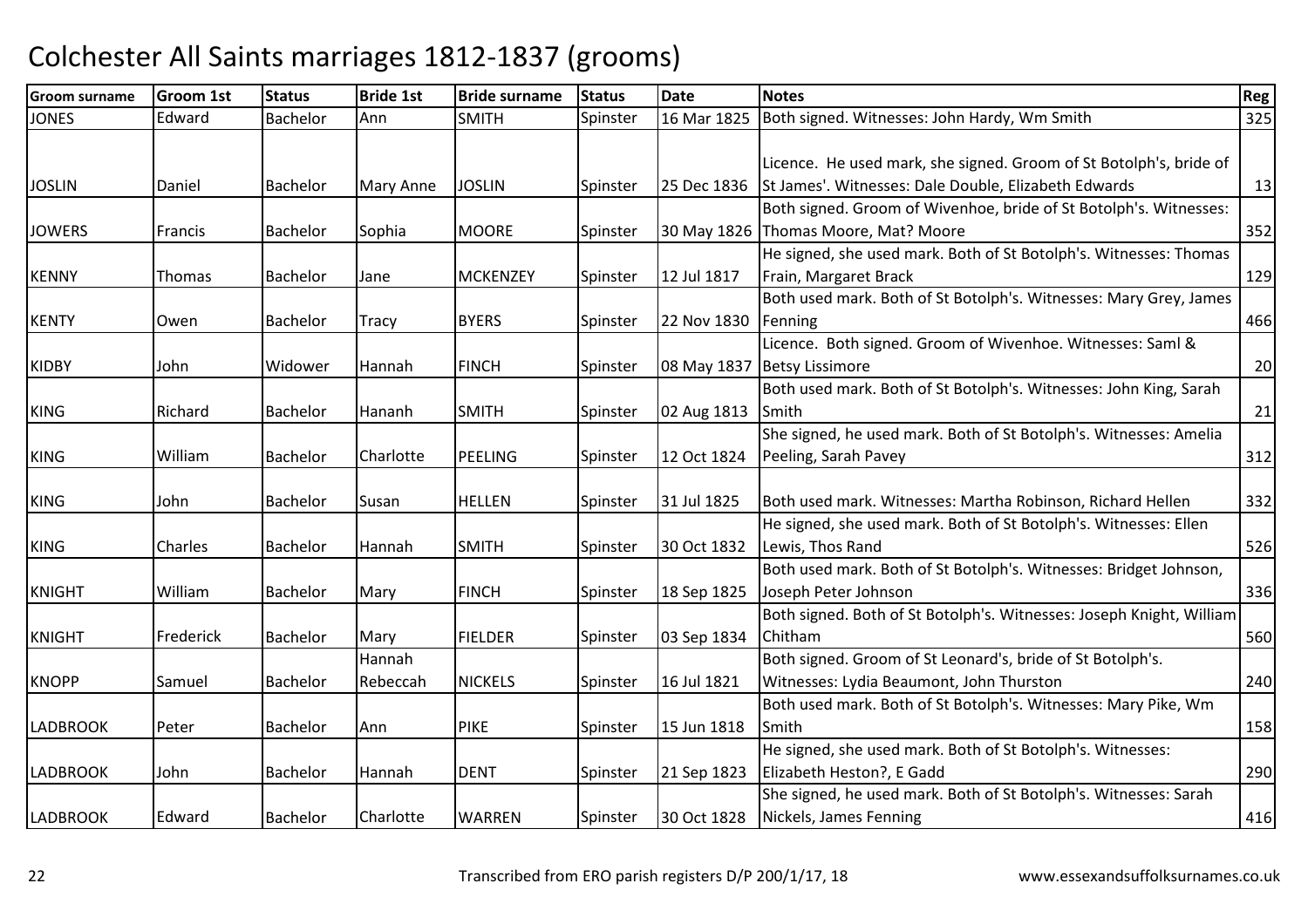| Groom surname   | Groom 1st           | <b>Status</b>   | <b>Bride 1st</b> | <b>Bride surname</b> | <b>Status</b> | <b>Date</b> | <b>Notes</b>                                                        | <b>Reg</b> |
|-----------------|---------------------|-----------------|------------------|----------------------|---------------|-------------|---------------------------------------------------------------------|------------|
|                 |                     |                 |                  |                      |               |             | He signed, she used mark. Both of St Botolph's. Witnesses: Sarah    |            |
| LANGLEY         | Peter               | Bachelor        | Eleanor          | <b>LEE</b>           | Spinster      |             | 10 May 1818 Osmond, Thomas Sansom                                   | 155        |
|                 |                     |                 |                  |                      |               |             | Both used mark. Both of St Botolph's. Witnesses: Elizabeth          |            |
| LANGLEY         | <b>Peter Purkes</b> | Widower         | Hannah           | <b>GAGE</b>          | Widow         |             | 25 May 1818 Richardson, Wm Smith                                    | 156        |
|                 |                     |                 |                  |                      |               |             | He signed, she used mark. Both of St Botolph's. Witnesses: Sarah    |            |
| <b>LANGLEY</b>  | James               | Bachelor        | Mary Ann         | <b>WOOLSEY</b>       | Spinster      | 07 Jan 1821 | <b>Woolsey, Thomas Sansom</b>                                       | 226        |
|                 |                     |                 |                  |                      |               |             | Both signed. Both of St Botolph's. Witnesses: George & Elizh.       |            |
| <b>LAWRENCE</b> | William             | <b>Bachelor</b> | Sarah            | <b>JOHNSON</b>       | Spinster      | 06 Feb 1825 | Johnson                                                             | 319        |
|                 |                     |                 |                  |                      |               |             | He signed, she used mark. Bride's surname unclear, Whyncoll /       |            |
|                 |                     |                 |                  |                      |               |             | Whincole etc ? Both of St Botolph's. Witnesses: William Threadgold, |            |
| <b>LAWRENCE</b> | Alfred              | Bachelor        | Margaret         | WHINCOLL?            | Spinster      | 06 Nov 1828 | Mary Mynoll?                                                        | 417        |
|                 |                     |                 |                  |                      |               |             |                                                                     |            |
|                 |                     |                 | Elizabeth        |                      |               |             | Licence. Both signed. Groom of Newington Butts, Surrey, bride of    |            |
| LAYZELL         | William             | Bachelor        | Ann              | <b>THEOBALD</b>      | Spinster      | 27 Oct 1823 | St Botolph's. Witnesses: John Hudson Theobald, Mary Ann Layzell     | 293        |
|                 |                     |                 |                  |                      |               |             | He signed, she used mark. Both of St Botolph's. Witnesses: John     |            |
| <b>LAZONBY</b>  | Robert              | <b>Bachelor</b> | <b>Bridget</b>   | <b>JENNER</b>        | Spinster      | 09 Mar 1813 | Moore, Susan Pierrepoint                                            | 10         |
|                 |                     |                 |                  |                      |               |             | Both used mark. Both of St Botolph's. Witnesses: R Francis, Sarah   |            |
| <b>LEACH</b>    | Isaack              | Bachelor        | Elizabeth        | <b>AMBROSE</b>       | Spinster      | 17 Mar 1830 | Leach                                                               | 451        |
|                 |                     |                 |                  |                      |               |             | Both signed. Both of St Botolph's. Witnesses: Elizabeth Robinson,   |            |
| <b>LEE</b>      | Richard             | Bachelor        | Mary             | <b>BAXTER</b>        | Spinster      | 11 Apr 1813 | Elizabeth Lees?                                                     | 11         |
|                 |                     |                 |                  |                      |               |             | She signed, he used mark. Both of St Botolph's. Witnesses: Timson?  |            |
| <b>LEECH</b>    | Joseph              | Bachelor        | Elizabeth        | <b>BUNNER</b>        | Spinster      | 20 Sep 1814 | & Robert Leech, Eleanor Appleby.                                    | 48         |
| <b>LEECH</b>    | Joseph              | Widower         | Eleanor          | <b>LEECH</b>         | Widow         | 21 Jun 1831 | Both used mark. Witnesses: Isaack & Elizabeth Leech                 | 486        |
|                 |                     |                 |                  |                      |               |             | He signed, she used mark. Both of St Botolph's. Witnesses: Jno      |            |
| <b>LEMMON</b>   | William             | Bachelor        | Susan            | <b>FROST</b>         | Spinster      | 13 Jun 1814 | Vandergard Cowley, Rebeckah Oakley                                  | 36         |
|                 |                     |                 |                  |                      |               |             | Both used mark. Both of St Botolph's. Witnesses: Saml & Mary        |            |
| <b>LEMMON</b>   | Isaac               | Bachelor        | Ann              | <b>COOK</b>          | Spinster      | 18 Apr 1821 | Lemmon                                                              | 233        |
|                 |                     |                 |                  |                      |               |             | He signed, she used mark. Groom of St Botolph's, bride of St James' |            |
| <b>LEWIS</b>    | James               | Bachelor        | Ann              | <b>OSBORNE</b>       | Spinster      | 10 Jul 1814 | Witnesses: James Lewis, Sarah Knopp                                 | 39         |
|                 |                     |                 |                  |                      |               |             | Both signed. Groom of St Matthew, Bethnal Green, Middlesex.         |            |
| LEWIS           | William Lloyd       |                 | Mary             | <b>EVERITT</b>       | Spinster      |             | 29 May 1823 Witnesses: Saml & Sarah Everitt                         | 285        |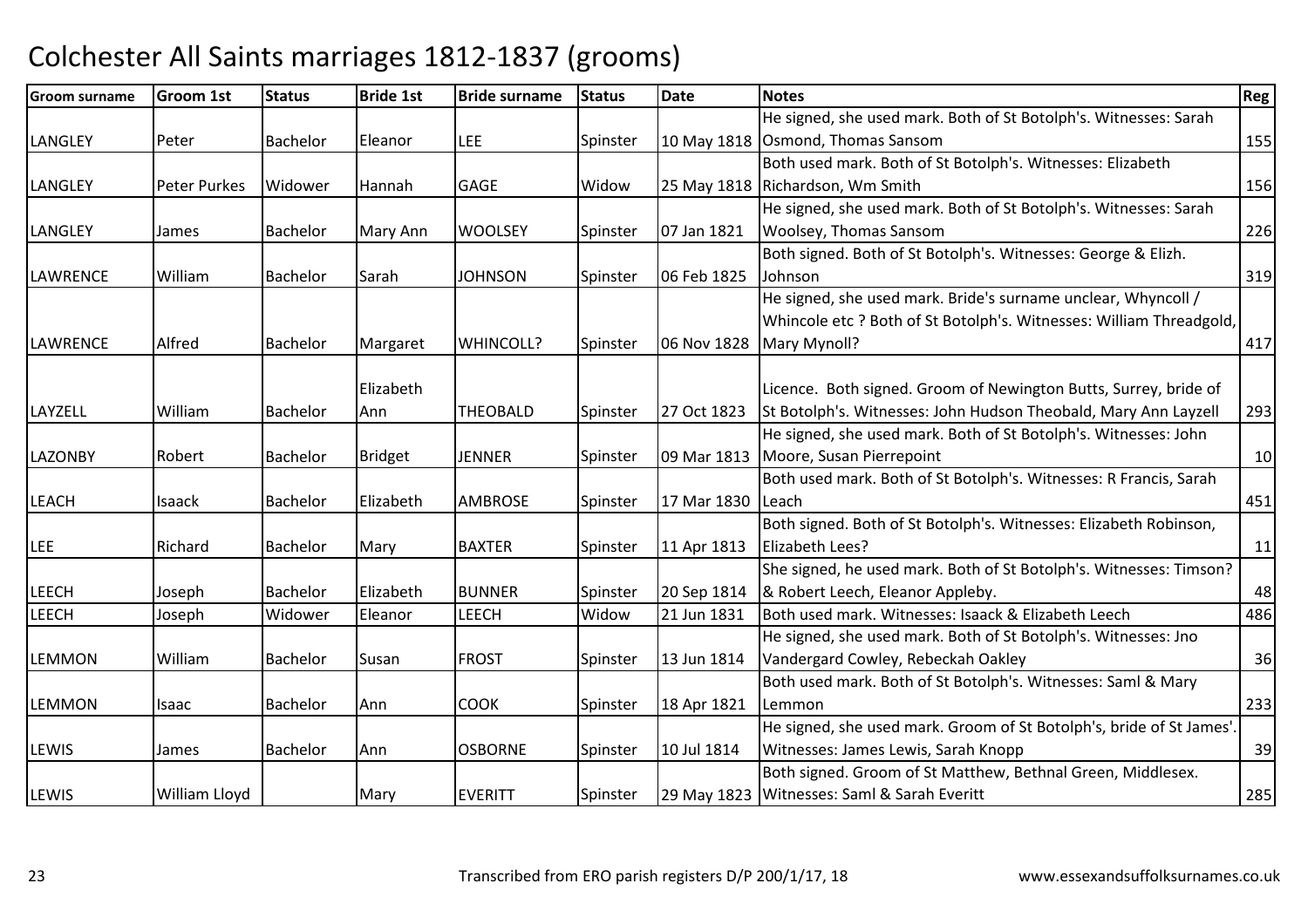| <b>Groom surname</b> | <b>Groom 1st</b>         | <b>Status</b> | <b>Bride 1st</b> | <b>Bride surname</b> | <b>Status</b> | <b>Date</b> | <b>Notes</b>                                                                                                                 | <b>Reg</b> |
|----------------------|--------------------------|---------------|------------------|----------------------|---------------|-------------|------------------------------------------------------------------------------------------------------------------------------|------------|
|                      |                          |               |                  |                      |               |             | Both used mark. Both of St Botolph's. Witnesses: William Newton,                                                             |            |
| <b>LILLEY</b>        | William                  | Widower       | Lydia            | <b>WALTER</b>        | Widow         | 20 Jan 1817 | Mary Anne Finch                                                                                                              | 120        |
|                      |                          |               |                  |                      |               |             | Both signed. Both of St Botolph's. Witnesses: Robert Holmes, Mary                                                            |            |
| <b>LINGWOOD</b>      | John                     | Bachelor      | Hannah           | <b>BLOOMFIELD</b>    | Spinster      | 02 Apr 1837 | Ann Bloomfield                                                                                                               | 18         |
|                      |                          |               |                  |                      |               |             |                                                                                                                              |            |
| <b>LISSIMORE</b>     | William                  | Bachelor      | Charlotte        | <b>WHITAKER</b>      | Spinster      | 11 Sep 1827 | He signed, she used mark. Witnesses: W S Cant, Sarah Thursby                                                                 | 382        |
|                      |                          |               |                  |                      |               |             | Licence. Both signed. Both of St Botolph's. Witnesses: H. & James                                                            |            |
| LITTELL              | William                  | Bachelor      | Harriott         | <b>PURCHASE</b>      | Widow         | 06 Apr 1837 | Fenning                                                                                                                      | 19         |
|                      |                          |               |                  |                      |               |             | Both signed. Groom of St Giles'. Witnesses: John Byford, Mary                                                                |            |
| LITTLEBURY           | William                  | Bachelor      | Frances          | <b>MEANES</b>        | Spinster      | 08 Apr 1823 | <b>Meanes</b>                                                                                                                | 279        |
|                      |                          |               |                  |                      |               |             | He signed, she used mark. Both of St Botolph's. Witnesses: Wm                                                                |            |
| <b>LLOYD</b>         | Robert                   | Bachelor      | Elizabeth        | <b>BAKER</b>         | Spinster      | 16 Jan 1821 | Marchant, Sarah Norman                                                                                                       | 227        |
|                      |                          |               |                  |                      |               |             | He used mark, she signed. Both of St Botolph's. Witnesses: James &                                                           |            |
| <b>LOCK</b>          | John                     | Widower       | Jemima           | <b>STONEBRIDGE</b>   | Widow         | 28 Sep 1827 | Mary Ann Farley, Sarah Eaton.                                                                                                | 384        |
|                      |                          |               |                  |                      |               |             | Both signed. Both of St Botolph's. Witnesses: William Cutler, Wm                                                             |            |
| <b>LOWDEN</b>        | James                    | Bachelor      | Mary             | <b>WEBB</b>          | Spinster      | 09 Jul 1826 | Smith                                                                                                                        | 355        |
|                      |                          |               |                  |                      |               |             | Record incomplete and crossed out. Groom of St Botolph's, bride of                                                           |            |
| LOWE                 | John                     | Bachelor      | Elizabeth        | <b>YOUNG</b>         |               | * Dec 1818  | St Leonard's.                                                                                                                | 172        |
|                      |                          |               |                  |                      |               |             |                                                                                                                              |            |
| LOWMAN               | <b>Thomas</b>            | Bachelor      | Mary             | <b>RAND</b>          | Widow         | 09 Aug 1830 | He signed, she used mark. Witnesses: Joseph & Anne Spooner<br>Both signed. Witnesses: Mary Luen, Susannah Crabb, Christopher | 462        |
|                      |                          |               |                  | <b>ROGERS</b>        |               | 29 Oct 1820 | Schult*.                                                                                                                     |            |
| <b>LUEN</b>          | Robert                   | Bachelor      | Elizabeth        |                      | Spinster      |             | Both signed. Groom of St Botolph's. Witnesses: Robert M Everitt,                                                             | 222        |
|                      |                          |               |                  | <b>EVERITT</b>       |               |             | 29 May 1823 Esther Lufkin                                                                                                    |            |
| <b>LUFKIN</b>        | Henry                    | Bachelor      | Anne<br>Keren    |                      | Spinster      |             | Both signed. Both of St Botolph's. Witnesses: Jemima Sparrow,                                                                | 284        |
| <b>LYTHGO</b>        |                          | Bachelor      |                  | <b>BLAND</b>         | Spinster      | 19 Oct 1830 | Samuel?                                                                                                                      | 463        |
|                      | James                    |               | Happuch          |                      |               |             |                                                                                                                              |            |
|                      |                          |               |                  |                      |               |             | Licence, bride a minor, with consent of her father John Cutler.                                                              |            |
|                      |                          |               |                  |                      |               |             | Groom of St Nicholas, Ipswich, bride of St Botolph's. Both signed.                                                           |            |
| <b>MACLACHLAN</b>    | James                    | Bachelor      | Eliza            | <b>CUTLER</b>        | Spinster      | 22 Aug 1822 | Witnesses: Elizabeth, Willm & Harriet Cutler, Eliz'h Cannon?                                                                 | 264        |
|                      |                          |               |                  |                      |               |             |                                                                                                                              |            |
| <b>MADDER</b>        | William Finch   Bachelor |               | Mary             | <b>EAVERY</b>        | Spinster      |             | 07 Feb 1819   Both signed. Both of St Botolph's. Witnesses: Richd & Sarah Smith                                              | 176        |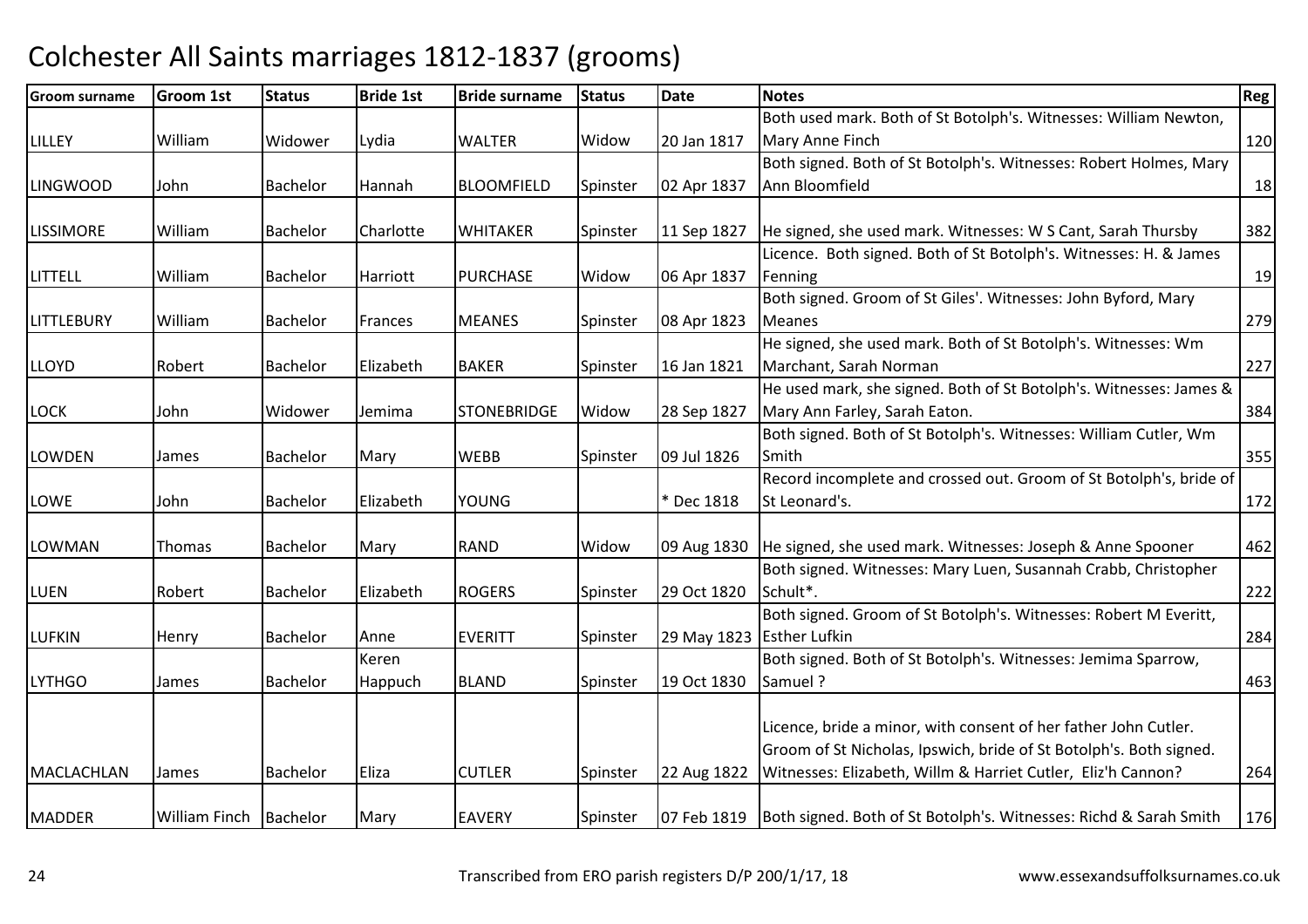| <b>Groom surname</b> | <b>Groom 1st</b> | <b>Status</b>   | <b>Bride 1st</b> | <b>Bride surname</b> | <b>Status</b> | <b>Date</b> | <b>Notes</b>                                                        | Reg |
|----------------------|------------------|-----------------|------------------|----------------------|---------------|-------------|---------------------------------------------------------------------|-----|
|                      |                  |                 |                  |                      |               |             | Both signed. Both of St Botolph's. Witnesses: Elizth. Bromley,      |     |
| <b>MAHON</b>         | Thomas           | Bachelor        | Hannah           | <b>DRIVER</b>        | Spinster      | 12 Dec 1814 | <b>Edward Gadd</b>                                                  | 51  |
|                      |                  |                 |                  |                      |               |             | Both signed. Both of St Botolph's. Witnesses: John Tracey?, Edward  |     |
| <b>MALPASS</b>       | John             | Bachelor        | Charlotte        | <b>CLARK</b>         | Spinster      | 23 Aug 1814 | Gadd                                                                | 45  |
|                      |                  |                 |                  |                      |               |             | Both used mark. Both of St Botolph's. Witnesses: Elizabeth Pepper,  |     |
| <b>MANN</b>          | Harvey           | Bachelor        | Amoretta         | <b>CROOKS</b>        | Spinster      | 17 Sep 1815 | <b>William Smith</b>                                                | 82  |
|                      |                  |                 |                  |                      |               |             | Licence. Both used mark. Bride of Kirby le Soken. Witnesses: Ba*    |     |
| <b>MANNING</b>       | <b>Isaac</b>     | Bachelor        | Mary             | <b>READ</b>          |               | 30 Mar 1823 | Wilson, Wm Smith                                                    | 277 |
|                      |                  |                 |                  |                      |               |             | Both used mark. Groom of Mistley, bride of St Botolph's. Witnesses: |     |
| <b>MANNING</b>       | Joseph           | Widower         | Elizabeth        | <b>NORMAN</b>        | Widow         | 24 Apr 1825 | Rebeccah Cole, Joseph Hogan?                                        | 327 |
| MAR[LT]IN            | <b>Thomas</b>    | Bachelor        | Lucy             | MAR[LT]IN            | Widow         | 26 Feb 1826 | Both used mark. Witnesses: E Gadd, Mary Fagal?                      | 348 |
|                      |                  |                 |                  |                      |               |             | Both used mark. Both of St Botolph's. Witnesses: John Marriage,     |     |
| <b>MARRIAGE</b>      | Richard          | <b>Bachelor</b> | Elizabeth        | <b>HALE</b>          | Spinster      | 03 Oct 1813 | Amelia Simmons                                                      | 23  |
|                      |                  |                 |                  |                      |               |             |                                                                     |     |
|                      |                  |                 |                  |                      |               |             | Licence. He signed, she used mark. Groom of Halstead, Essex, bride  |     |
| <b>MARRIAGE</b>      | John             | Widower         | Sarah            | <b>GREENING</b>      | Widow         | 01 Oct 1816 | of St Botolph's. Witnesses: Mary, John & Susannah Barton.           | 112 |
|                      |                  |                 |                  |                      |               |             | Both signed. Groom of Brightlandsea, bride of St Botolph's.         |     |
|                      |                  |                 |                  |                      |               |             | Witnesses: Sarah Barber, Isaac Rebow Martin, James Quilter, Susan   |     |
| <b>MARTIN</b>        | Shadrach         | Bachelor        | Sarah Anne       | <b>QUILTER</b>       | Spinster      | 11 Jan 1822 | Martin. [Brightlingsea].                                            | 250 |
|                      |                  |                 |                  |                      |               |             | He signed, she used mark. Groom of East Donyland. Witnesses:        |     |
| <b>MARTIN</b>        | David            |                 | Jemima           | <b>PEARSON</b>       |               | 18 Jun 1828 | Saml Mills, Mary Newman                                             | 409 |
|                      |                  |                 |                  |                      |               |             | Licence. Both signed. Groom of Hadleigh, Suffolk, bride of St       |     |
|                      |                  |                 |                  |                      |               |             | Botolph's. Witnesses: Charles Steggall, James? Steggall, Charlotte  |     |
| <b>MASH</b>          | James            | Bachelor        | Sarah            | <b>STEGGALL</b>      |               | 03 Sep 1834 | Griffin, Selina or Sabina Steggall.                                 | 561 |
|                      |                  |                 |                  |                      |               |             | He signed, she used mark. Witnesses: Thomas Rawnley?, Caroline      |     |
| <b>MASKELL</b>       | George           | Bachelor        | Eliza            | <b>PLUMMER</b>       | Spinster      | 27 Feb 1832 | May                                                                 | 506 |
|                      |                  |                 |                  |                      |               |             | Both signed. Both of St Botolph's. Witnesses: Rebeccah & Thomas     |     |
| <b>MASON</b>         | Benjamin         | <b>Bachelor</b> | Jane             | <b>NEWTON</b>        | Spinster      | 25 Apr 1815 | Dennis, Mary Deary, Samuel Keddington.                              | 68  |
|                      |                  |                 |                  |                      |               |             | Both signed. Both of St Botolph's. Witnesses: Isaac Bugg, Maria     |     |
| <b>MASON</b>         | George           | Bachelor        | Mary Ann         | <b>BUGG</b>          | Spinster      | 29 Dec 1818 | Wright                                                              | 173 |
|                      |                  |                 |                  |                      |               |             | Both signed. Both of St Botolph's. Witnesses: George & Ann Mary     |     |
| <b>MASON</b>         | Joseph           |                 | Sarah            | <b>MOORE</b>         |               | 12 Feb 1828 | Mason                                                               | 398 |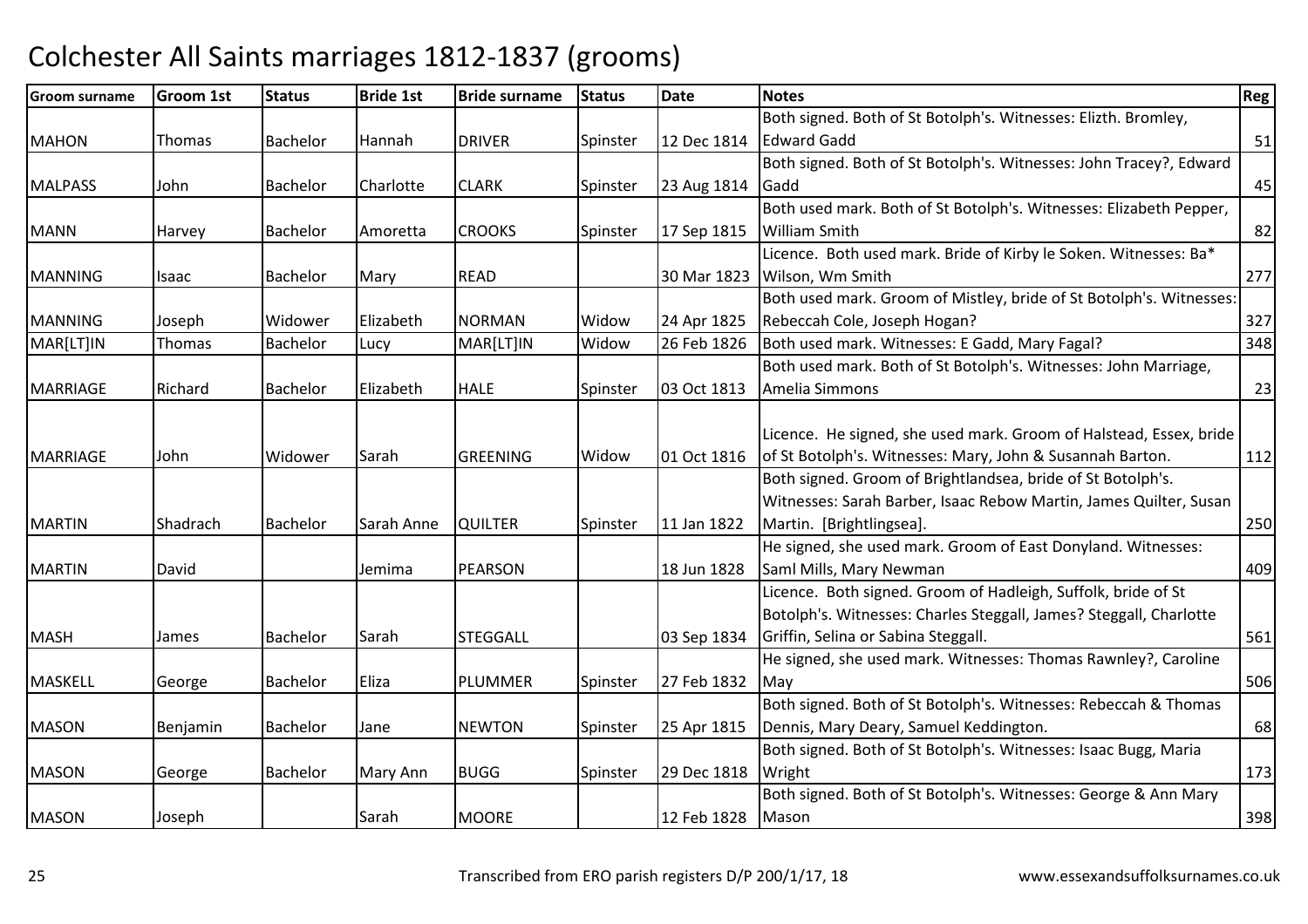| <b>Groom surname</b> | <b>Groom 1st</b> | <b>Status</b> | <b>Bride 1st</b> | <b>Bride surname</b> | <b>Status</b> | <b>Date</b> | <b>Notes</b>                                                                    | Reg |
|----------------------|------------------|---------------|------------------|----------------------|---------------|-------------|---------------------------------------------------------------------------------|-----|
|                      |                  |               |                  |                      |               |             | Both signed. Both of St Botolph's. Witnesses: Anthony Briner, Sarah             |     |
| <b>MASON</b>         | Joseph           | Bachelor      | Lydia            | <b>TIMMS</b>         | Widow         | 17 Jul 1836 | Mason                                                                           | 598 |
|                      |                  |               |                  |                      |               |             | Both used mark. Both of St Botolph's. Witnesses: Sarah Byford,                  |     |
| MATHEWMAN            | John             | Bachelor      | Ann              | <b>BLOOMFIELD</b>    | Spinster      | 20 Dec 1814 | William Nevill, Edward Gadd.                                                    | 53  |
|                      |                  |               |                  |                      |               |             | Both signed. Both of St Botolph's. Witnesses: John Shepherd, John               |     |
| <b>MATTHEWS</b>      | Joseph           | Bachelor      | Anne             | <b>RAYNER</b>        | Spinster      | 08 Feb 1831 | Matthews                                                                        | 472 |
|                      |                  |               |                  |                      |               |             | Licence, bride is a minor, with consent of Sarah Watts, mother.                 |     |
|                      |                  |               |                  |                      |               |             | Groom of St Mary Magdalen, bride of St Botolph's. Both used mark.               |     |
| <b>MAYS</b>          | William          | Bachelor      | Sarah            | <b>WATTS</b>         | Spinster      | 07 Jul 1816 | WitnessesL Robt Ginn?, Jane Jones                                               | 105 |
|                      |                  |               |                  |                      |               |             | He signed, she used mark. Both of St Botolph's. Witnesses: Mary                 |     |
| <b>MCCABE</b>        | James            | Bachelor      | Elizabeth        | <b>PITCHER</b>       | Spinster      |             | 29 Mar 1815 Ann Cant, B Doran, *lly Pitcher.                                    | 65  |
|                      |                  |               |                  |                      |               |             | Licence. Both signed. Both of St Botolph's. Witnesses: Mary Ann                 |     |
| <b>MCLEOD</b>        | Angus            | Bachelor      | Susan            | <b>KENDALL</b>       | Spinster      | 24 Apr 1818 | Watts, Edwd Miles, H?Young?                                                     | 153 |
|                      |                  |               |                  |                      |               |             | He signed, she used mark. Both of St Botolph's. Witnesses: Rebecca              |     |
| <b>MERCHANT</b>      | Thomas           |               | Mary             | <b>ROSE</b>          |               | 22 Jun 1828 | Allen, Henry Freeman                                                            | 410 |
|                      |                  |               |                  |                      |               |             | He signed, she used mark. Bride of West Mersea. Witnesses: Henry                |     |
| <b>MIDDLETON</b>     | George           | Bachelor      | Charlotte        | <b>THEOBALD</b>      | Spinster      | 28 Jul 1834 | Bailey, James Fenning                                                           | 558 |
|                      |                  |               |                  |                      |               |             | Both used mark. Both of St Botolph's. Witnesses: Sarah Hopper,                  |     |
| <b>MILLS</b>         | John             | Bachelor      | Frances          | <b>BARDE</b>         | Spinster      | 26 Apr 1813 | James Edwards                                                                   | 14  |
|                      |                  |               |                  |                      |               |             | Both used mark. Both of St Botolph's. Witnesses: Sarah Mills,                   |     |
| <b>MILLS</b>         | Francis          | Bachelor      | Naomi            | <b>CLARK</b>         | Spinster      | 20 Jun 1824 | George Clark                                                                    | 308 |
|                      |                  |               |                  |                      |               |             | Both signed. Both of St Botolph's. Witnesses: John & Mary Anne                  |     |
| <b>MILLS</b>         | Jeffery Byford   |               | Sarah            | <b>BARRETT</b>       |               | 14 Jul 1828 | <b>Trew</b>                                                                     | 412 |
|                      |                  |               |                  |                      |               |             |                                                                                 |     |
| <b>MILLS</b>         | Joseph           | Bachelor      | Mary             | <b>WOODS</b>         | Spinster      | 22 Jan 1832 | Both used mark. Both of St Botolph's. Witnesses: Ruth & Anne Halls   503        |     |
|                      |                  |               |                  |                      |               |             |                                                                                 |     |
| <b>MILLS</b>         | Joseph           | Widower       | Sarah            | <b>HUMPHREY</b>      | Spinster      |             | 26 Mar 1837   Both used mark. Both of St Botolph's. Witnesses: Robt. & Ann Hall | 17  |
|                      |                  |               |                  |                      |               |             | Licence. Both signed. Groom of St Runwald's, bride of St Botolph's.             |     |
| MITCHELL             | Joseph           | Widower       | Mary             | <b>EMERY</b>         |               |             | 05 May 1831 Witnesses: Sophia Mitchell, Francis Bridge                          | 480 |
|                      |                  |               |                  |                      |               |             | Both used mark. Both of St Botolph's. Witnesses: Sarah Mattacks,                |     |
| <b>MOLE</b>          | James            | Bachelor      | Hannah           | <b>BRADDY</b>        | Spinster      | 29 Jul 1819 | Ann Barker, Benj'n Brightan, Daniel Maynard.                                    | 186 |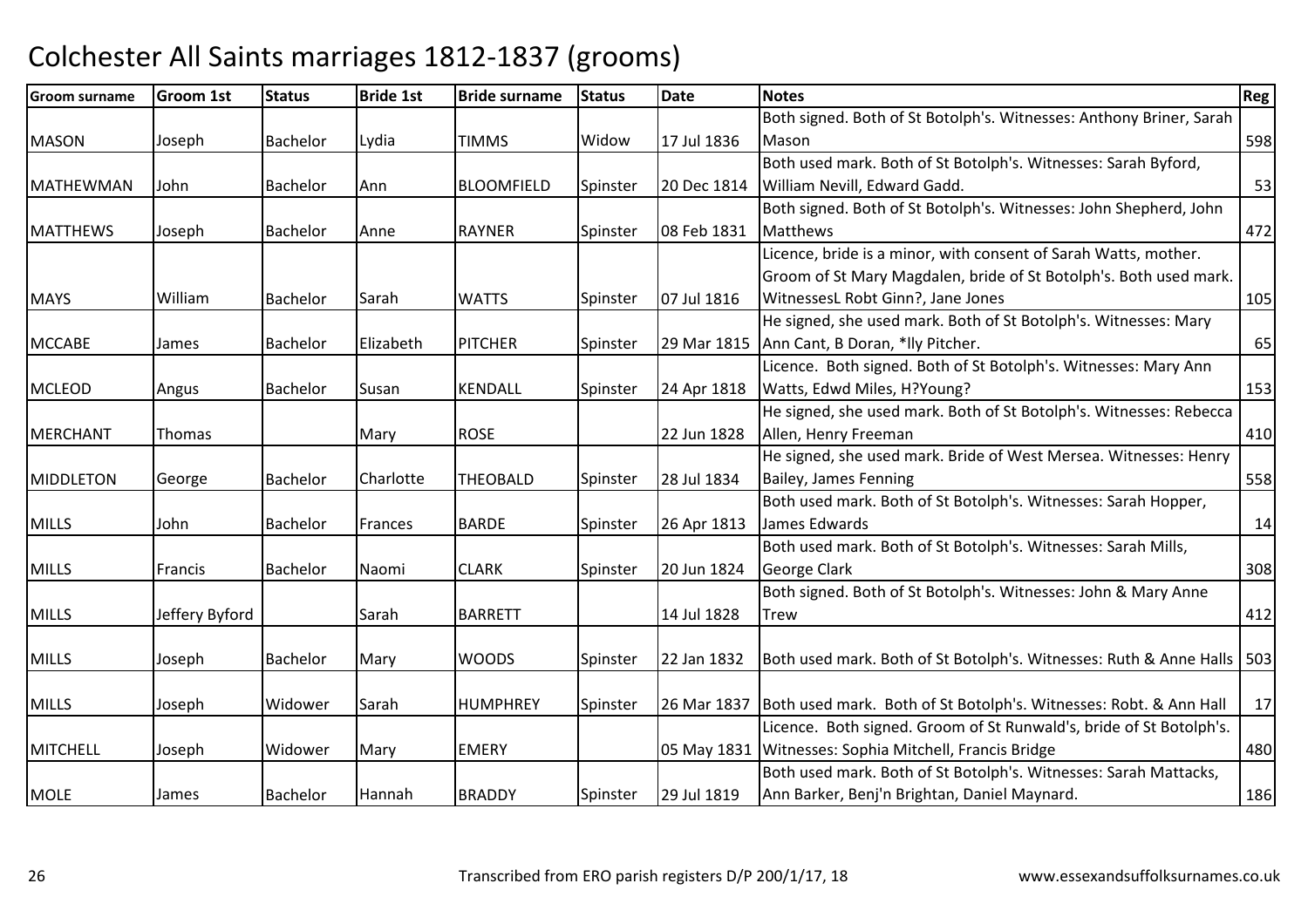| <b>Groom surname</b> | <b>Groom 1st</b>    | <b>Status</b>   | <b>Bride 1st</b>  | <b>Bride surname</b> | <b>Status</b> | <b>Date</b> | <b>Notes</b>                                                                                                                   | <b>Reg</b> |
|----------------------|---------------------|-----------------|-------------------|----------------------|---------------|-------------|--------------------------------------------------------------------------------------------------------------------------------|------------|
| <b>MOORE</b>         | Joseph              | Bachelor        | Sarah             | <b>PLUMB</b>         | Spinster      | 15 Jul 1817 | He signed, she used mark. Witnesses: William Gentry, Sarah Green                                                               | 130        |
|                      |                     |                 |                   |                      |               |             | Licence, consent of her father William Chisolm. Both of St Botolph's.                                                          |            |
| <b>MOORE</b>         | <b>Thomas</b>       | Bachelor        | Elizabeth         | <b>CHISOLM</b>       | Spinster      |             | 03 Mar 1818   Both signed. Witnesses: Sarah Moore, William & Geo. Chisolm.                                                     | 149        |
| <b>MOORE</b>         | <b>Thomas</b>       | Widower         | Mary Ann          | <b>BARRELL</b>       | Spinster      | 14 Jul 1825 | Both signed. Both of St Botolph's. Witnesses: John Barrell, Joseph<br><b>Herrick</b>                                           | 331        |
|                      |                     |                 |                   |                      |               |             | Licence. Both signed. Groom of St Dunster in the West, Middlesex.<br>Witnesses: John Barrell, G Chisholm, Mary Anne Moore,     |            |
| <b>MOORE</b>         | William             | Bachelor        | Charlotte         | <b>BARRELL</b>       | Spinster      | 27 Mar 1827 | Wm?Moore.                                                                                                                      | 370        |
| <b>MOORE</b>         | William             | Bachelor        | Mary Anne         | <b>PATTEN</b>        | Spinster      | 25 Jan 1829 | Both signed. Both of St Botolph's. Witnesses: Joseph & Sarah Mason 429                                                         |            |
| <b>MOORE</b>         | James               | Bachelor        | <b>Mary Anne</b>  | <b>QUILTER</b>       | Spinster      | 22 Mar 1831 | Both signed. Both of St Botolph's. Witnesses: Thomas & Mary Anne<br>Moore                                                      | 475        |
| <b>MORDEN</b>        | Joseph              | Bachelor        | Mary              | <b>DAY</b>           | Spinster      | 28 Jun 1815 | Both signed. Both of St Leonard's. Witnesses: W Baalham, James<br>Morden, Peggy Day. St Leonards was under repair.             | 73         |
| <b>MORLHAM</b>       | Joshua              | Bachelor        | Lydia             | <b>GREEN</b>         | Spinster      |             | He signed, she used mark. Both of St Botolph's. Witnesses: William<br>30 Nov 1819 Dains, Sarah Adams                           | 201        |
| <b>MORRELL</b>       | <b>Robert Price</b> | <b>Bachelor</b> | Mary Mount BROCK  |                      | Spinster      | 29 Jan 1833 | Licence, consent of parents. Both signed. Witnesses: Anne Barton,<br>George Brock, Eliza Hance?, Wm.Brock, Sarah Shania? Duke. | 531        |
| <b>MORTLOCK</b>      | Peter               | Bachelor        | Harriet           | MORNEMENT            | Spinster      | 02 Apr 1820 | Both signed. Both of St Botolph's. Witnesses: Jamima Denster,<br>Moses Shepherd                                                | 208        |
| <b>MORTON</b>        | George              | Bachelor        | Elizabeth         | <b>NEAVERD</b>       | Spinster      | 20 Sep 1825 | Both signed. Witnesses: Sarah Thursby, Wm Smith                                                                                | 337        |
| <b>MUDD</b>          | Joseph              | Widower         | Elizabeth         | <b>GREENLEAF</b>     | Widow         | 13 Jun 1815 | Both used mark. Groom of Abberton. Witnesses: Sarah Johnson,<br><b>Edward Gadd</b>                                             | 72         |
| <b>MUNSON</b>        | Robert              | Bachelor        | Elizabeth<br>Anne | <b>HARRISON</b>      | Spinster      | 19 Dec 1830 | Both signed. Both of St Botolph's. Witnesses: James Garwood,<br>Emma Beck                                                      | 468        |
| <b>MURRELL</b>       | John                | Widower         | Mary              | <b>HALL</b>          | Spinster      | 25 Apr 1827 | Both signed. Both of St Botolph's. Witnesses: John Hall, Elizabeth<br>Baker                                                    | 373        |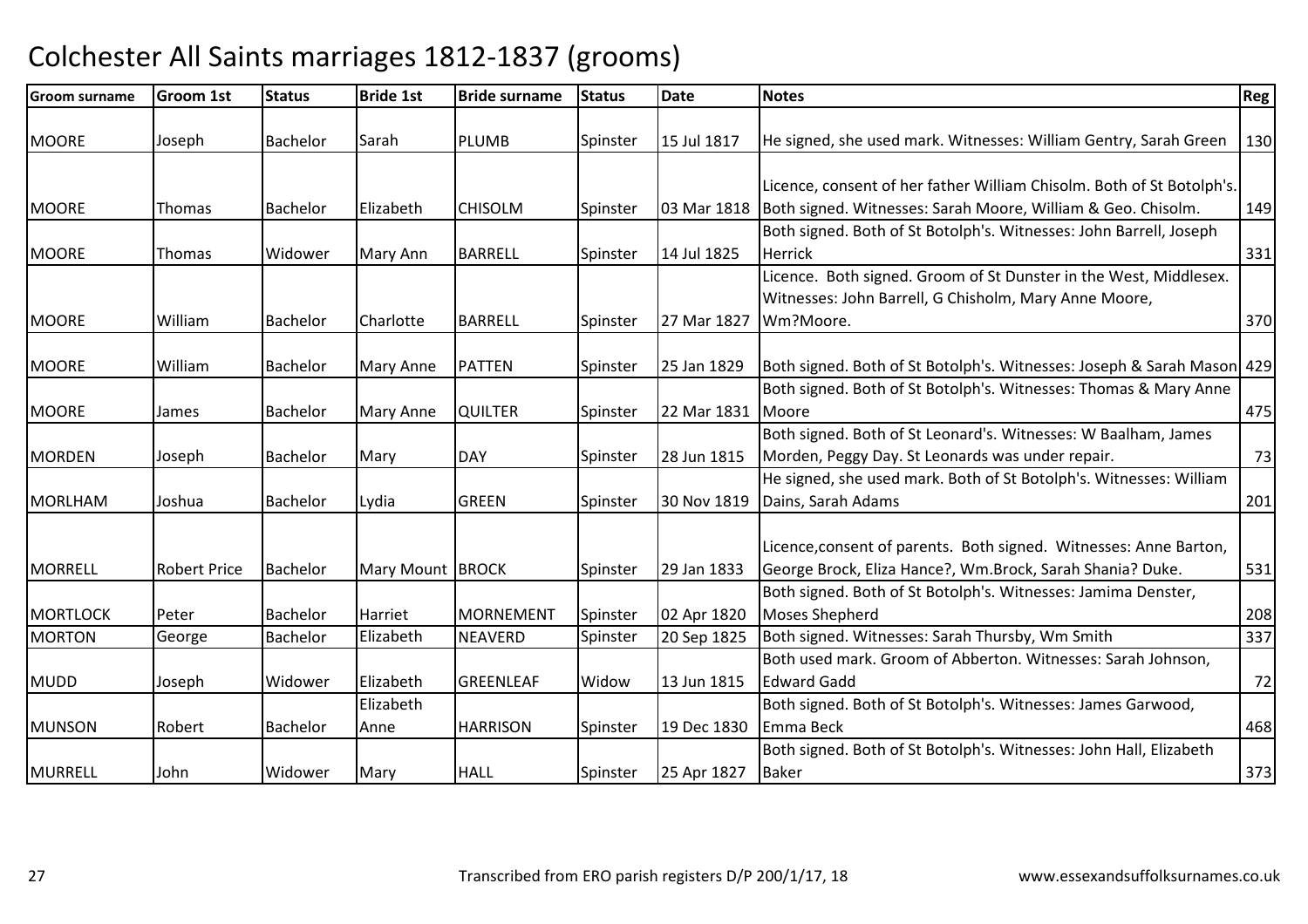| <b>Groom surname</b> | <b>Groom 1st</b>        | <b>Status</b>   | <b>Bride 1st</b> | <b>Bride surname</b> | <b>Status</b> | <b>Date</b> | <b>Notes</b>                                                         | Reg |
|----------------------|-------------------------|-----------------|------------------|----------------------|---------------|-------------|----------------------------------------------------------------------|-----|
|                      |                         |                 |                  |                      |               |             | Both signed. Bride and witness signatures seem transposed. Groom     |     |
|                      |                         |                 |                  |                      |               |             | of St Runwald's, bride of St Botolph's. Witnesses: Robert Barnes, ?  |     |
| <b>NASH</b>          | James                   | Bachelor        | Harriett         | <b>BARNES</b>        | Spinster      | 23 Mar 1830 | <b>Barnes</b>                                                        | 452 |
|                      |                         |                 |                  |                      |               |             | He used mark, she signed. Both of St Botolph's. Witnesses: John &    |     |
| <b>NASON</b>         | John                    | Widower         | Anne             | <b>SYER</b>          |               | 10 Jan 1828 | <b>Elizabeth Filer</b>                                               | 395 |
|                      |                         |                 |                  |                      |               |             | Both used mark. Both of St Botolph's. Witnesses: Saml Lemmon,        |     |
| <b>NASON</b>         | William                 | Widower         | Maria            | <b>SKELLETT</b>      | Spinster      | 01 Jul 1833 | Mary Anne Mills                                                      | 534 |
|                      |                         |                 |                  |                      |               |             | He signed, she used mark. Groom of St James', bride of St Botolph's. |     |
| <b>NEATHERGATE</b>   | Christopher             | Bachelor        | Mary             | <b>MAY</b>           | Spinster      | 23 Jul 1818 | Witnesses: Joseph Wenden, Sarah May                                  | 162 |
|                      |                         |                 |                  |                      |               |             | Both signed. Groom of St Botolph's, bride of St Peter's. Witnesses:  |     |
| <b>NEVILL</b>        | Edward                  | <b>Bachelor</b> | <b>Harriet</b>   | <b>GRIDLEY</b>       | Spinster      | 25 Jul 1814 | Anne Rumney, Robt Butcher                                            | 40  |
|                      |                         |                 |                  |                      |               |             | Both signed. Groom of Mile End Old Town Middlesex, bride of St       |     |
|                      |                         |                 |                  |                      |               |             | Botolph's. Witnesses: Rebecca Griffin, Anna Raymond?, George         |     |
| <b>NEVILLE</b>       | William                 | Bachelor        | Ann              | TITTRELL             | Spinster      | 25 Jul 1816 | Tittrell.                                                            | 107 |
|                      |                         |                 |                  |                      |               |             | Both used mark. Both of St Botolph's. Witnesses: Frances & John      |     |
| <b>NEWBURN</b>       | John                    |                 | Elizabeth        | <b>WARD</b>          |               | 24 Jan 1814 | Smith, Richard Hargreaves?                                           | 30  |
|                      |                         |                 |                  |                      |               |             | Both used mark. Both of St Botolph's. Witnesses: Ann Pyke, Peter     |     |
| <b>NEWTON</b>        | William                 | Bachelor        | Mary Ann         | <b>FINCH</b>         | Spinster      | 03 Nov 1817 | Ladbrooke                                                            | 137 |
|                      |                         |                 |                  |                      |               |             | Both signed. Both of St Botolph's. Witnesses: Frances Sheacraft,     |     |
| <b>NOON</b>          | Charles                 | Widower         | Sarah            | <b>DURRANT</b>       | Spinster      | 21 Dec 1826 | Wm Smith                                                             | 365 |
| <b>NORFOLK</b>       | Joseph                  | <b>Bachelor</b> | Thamar           | <b>FRENCH</b>        | Spinster      | 20 Jun 1826 | Both signed. Witnesses: Smith? Webb, Wm? Hanington                   | 353 |
|                      |                         |                 |                  |                      |               |             | He signed, she used mark. Both of St Botolph's. Witnesses: Louisa    |     |
| <b>NORMAN</b>        | Richard                 | Bachelor        | Mary             | <b>FOOKES</b>        | Spinster      | 12 Jan 1835 | Halls, Phillip Mortlock                                              | 568 |
|                      |                         |                 |                  |                      |               |             | He signed, she used mark. Both of St Botolph's. Witnesses: Ann       |     |
| <b>NUNN</b>          | Leonard                 | Widower         | Sophia           | <b>WOODS</b>         | Spinster      | 02 Dec 1817 | Barker, Wm Smith                                                     | 140 |
|                      |                         |                 |                  |                      |               |             | Both signed (groom poorly). Both of St Botolph's. Witnesses:         |     |
| <b>OAGLES</b>        | Robert                  | <b>Bachelor</b> | Eliza            | <b>BLOMFIELD</b>     | Spinster      | 03 Apr 1836 | Hannah Bloomfield, John Lingwood                                     | 593 |
|                      |                         |                 |                  |                      |               |             | Both used mark. Both of St Botolph's. Witnesses: William & Sarah     |     |
| <b>OATLY</b>         | Daniel                  | Widower         | Mary             | <b>CANDLER</b>       | Widow         | 04 Sep 1821 | Candler                                                              | 243 |
|                      |                         |                 |                  |                      |               |             | He signed, she used mark. Both of St Botolph's. Witnesses: Sarah     |     |
| <b>OFFORD</b>        | John Frederick Bachelor |                 | Charlotte        | <b>TAYLOR</b>        | Spinster      | 26 Jan 1831 | Halls, James Fenning                                                 | 471 |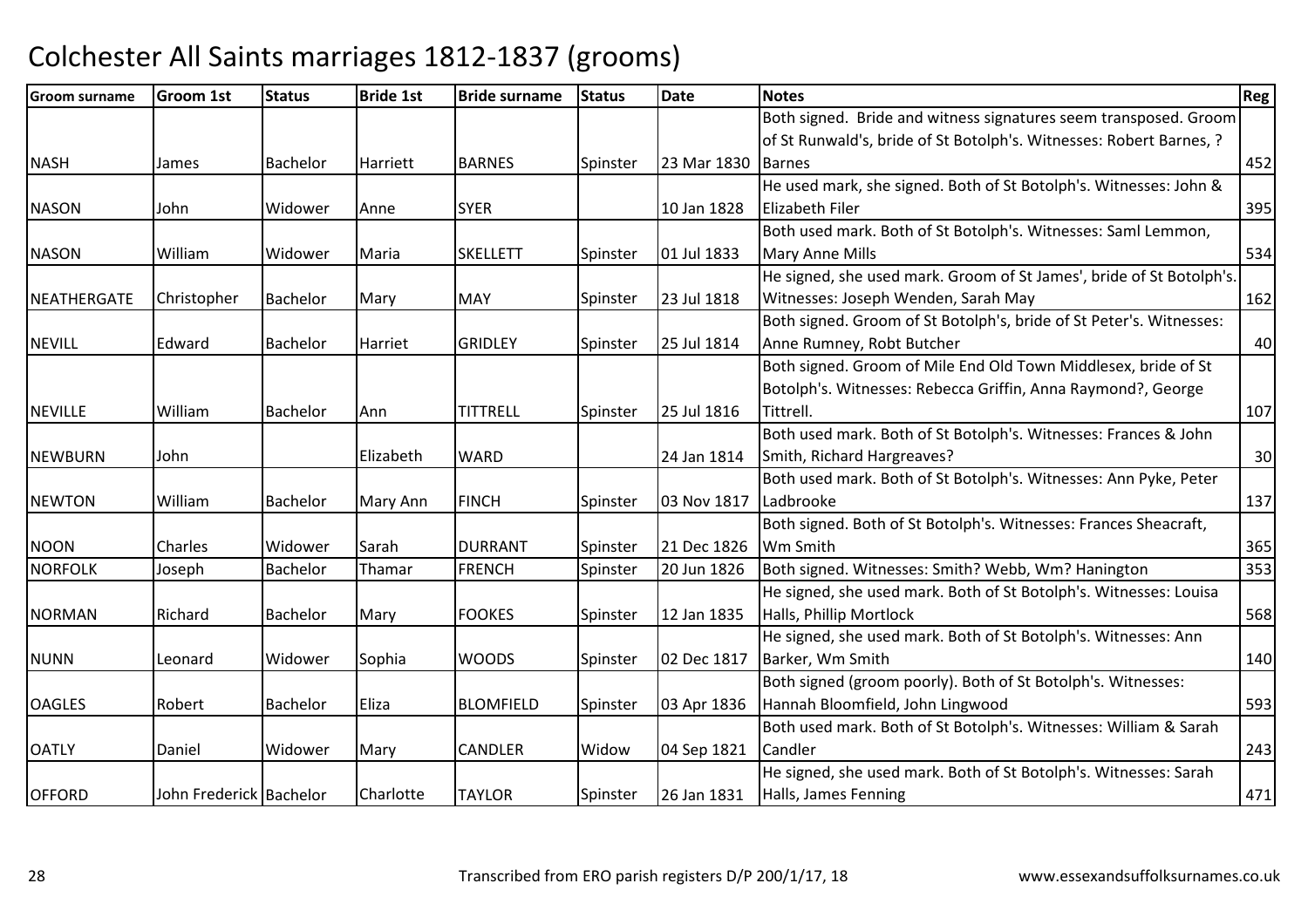| <b>Groom surname</b> | <b>Groom 1st</b> | <b>Status</b> | <b>Bride 1st</b> | <b>Bride surname</b> | <b>Status</b> | <b>Date</b> | <b>Notes</b>                                                        | Reg            |
|----------------------|------------------|---------------|------------------|----------------------|---------------|-------------|---------------------------------------------------------------------|----------------|
|                      |                  |               |                  |                      |               |             | She signed, he used mark. Both of St Botolph's. Witnesses: Ambrose  |                |
| <b>OLIVER</b>        | Thomas           | Bachelor      | Ann              | <b>UPCHER</b>        | Spinster      |             | 26 May 1822  & Ann Tatum                                            | 255            |
|                      |                  |               |                  |                      |               |             | Both signed. Groom of St James', bride of St Botolph's. Witnesses:  |                |
| <b>OLIVER</b>        | Thomas           | Bachelor      | Lucy             | <b>BUCKINGHAM</b>    | Spinster      | 26 Dec 1836 | William Oliver, Sarah Iden                                          | 14             |
|                      |                  |               |                  |                      |               |             | He signed, she used mark. Both of St Botolph's. Witnesses: Mahala   |                |
| <b>ORRELL</b>        | James            | Bachelor      | Sarah            | <b>ALLEN</b>         | Spinster      | 28 Apr 1817 | Howard, Robert Anderson                                             | 125            |
|                      |                  |               |                  |                      |               |             | Both used mark. Both of St Botolph's. Witnesses: Thos Flewett,      |                |
| <b>OSBORN</b>        | Thomas           | Widower       | Hannah           | <b>BOYCE</b>         | Spinster      | 21 Oct 1821 | Martha Blackwell                                                    | 247            |
| OSBORNE?             | Frederick        | Bachelor      | Emma             | <b>GREEN</b>         | Spinster      | 08 Aug 1836 | Both signed. Witnesses: George Sergant, Charlotte Folker            | $\overline{4}$ |
|                      |                  |               |                  |                      |               |             | Licence. He signed, she used mark. Groom of St Leonard's, bride of  |                |
|                      |                  |               |                  | <b>SPOONER</b>       |               |             | 25 Dec 1814 St Botolph's. Witnesses: Thos & Phebe Page, Ann Barnes. |                |
| PAGE                 | Henry            | Bachelor      | Susannah         |                      | Spinster      |             | Both used mark. Both of St Botolph's. Witnesses: Maria Westwood,    | 54             |
| PAGE                 |                  | Bachelor      | Elizabeth        | <b>MARTIN</b>        |               |             | 14 Nov 1815 Zachariah Peach                                         | 89             |
|                      | Samuel           |               |                  |                      | Spinster      |             | Licence. Both used mark. Both of St Botolph's. Witnesses: Norman    |                |
|                      | Fulcher          | Bachelor      | Sarah            | <b>CHAMBERS</b>      | Widow         |             |                                                                     | 110            |
| PAGE                 |                  |               |                  |                      |               | 08 Sep 1816 | Cooper, Wm Smith                                                    |                |
|                      |                  |               |                  |                      |               |             | Both signed. Groom of Gt Coggeshall, bride of St Botolph's.         |                |
| <b>PAGE</b>          | Charles          | Bachelor      | Frances          | <b>COOK</b>          | Spinster      | 08 Sep 1836 | Witnesses: Isaac & Thos Cook, John Cox, Mary T?Cook, H.?Barnes.     | 6              |
|                      |                  |               |                  |                      |               |             | Both used mark. Both of St Botolph's. Witnesses: Thomas & Anne      |                |
| <b>PAIN</b>          | George           | Bachelor      | Mary             | PASKELL              | Spinster      | 10 Jun 1833 | <b>Stradling</b>                                                    | 533            |
|                      |                  |               |                  |                      |               |             | He signed, she used mark. [For Hubbard ?]. Both of St Botolph's.    |                |
| <b>PALMER</b>        | James            | Bachelor      | Ann              | HUBBAH?              | Spinster      |             | 01 Aug 1815   Witnesses: J Holmes, Elizabeth McKinlay               | 77             |
|                      |                  |               |                  |                      |               |             | Both signed. Groom of St Runwald's, bride of St Botolph's.          |                |
| <b>PALMER</b>        | Robert           | Bachelor      | Mary             | <b>PECK</b>          | Spinster      |             | 19 May 1835 Witnesses: Philip Palmer, Elizabeth Day                 | 576            |
|                      |                  |               |                  |                      |               |             | Both used mark. Both of St Botolph's. Witnesses: Anne Ashby,        |                |
| <b>PALMER</b>        | Charles          | Bachelor      | Eleanor          | <b>HAYDON</b>        | Widow         |             | 25 Dec 1835 James Fenning                                           | 591            |
|                      |                  |               |                  |                      |               |             | Both signed. Groom of Grenstead, Colchester. Witnesses: W. & Ann    |                |
| <b>PARKES</b>        | James            | Bachelor      | Mary             | <b>BETTS</b>         | Spinster      | 02 Jun 1818 | <b>Betts</b>                                                        | 157            |
|                      |                  |               |                  |                      |               |             | She signed, he used mark. Both of St Botolph's. Witnesses: Sarah &  |                |
| <b>PARMENTER</b>     | William          | Widower       | Midian           | <b>MORTIMER</b>      | Widow         |             | 03 Mar 1814 William Mortimer                                        | 32             |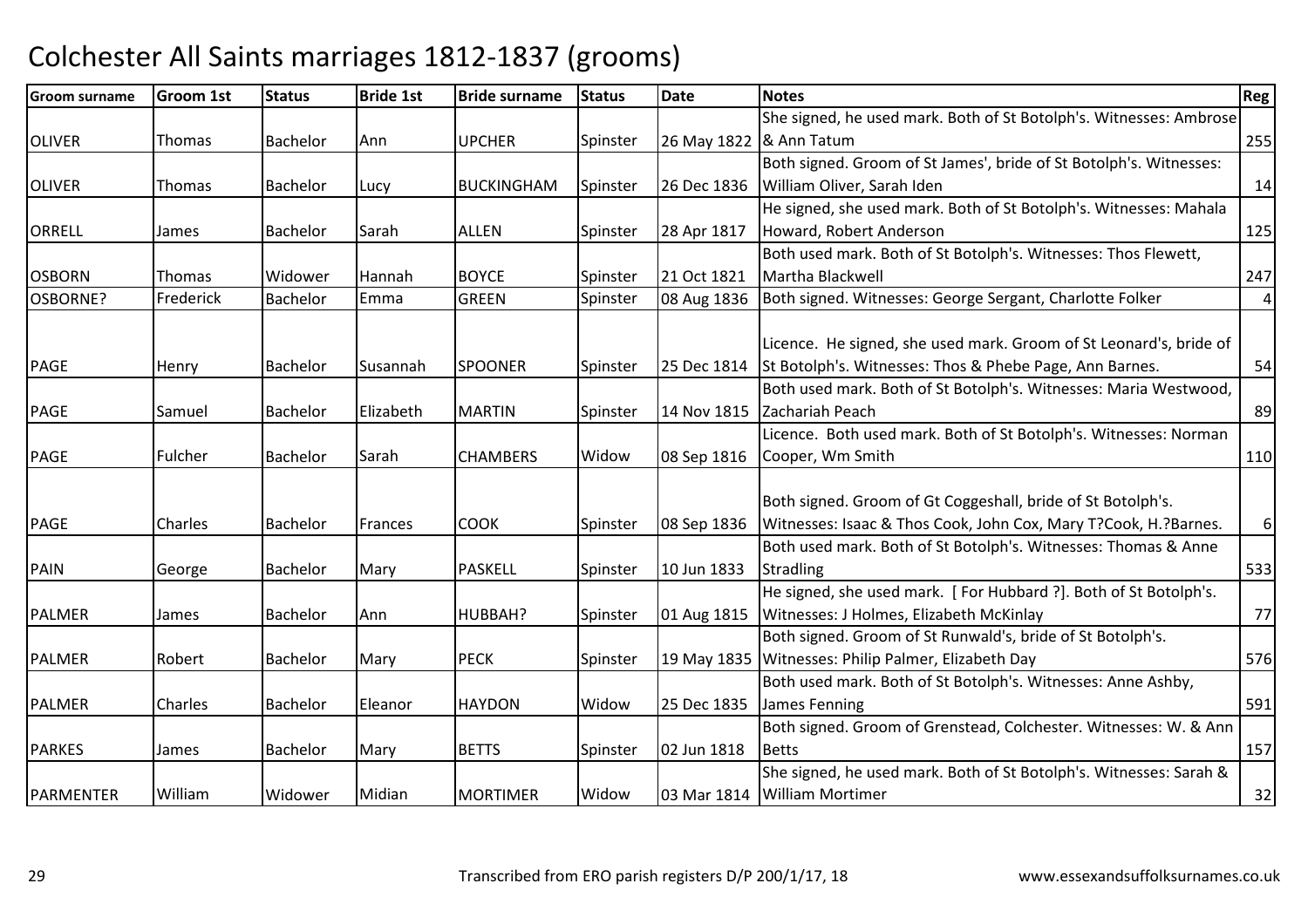| <b>Groom surname</b> | <b>Groom 1st</b>       | <b>Status</b>   | <b>Bride 1st</b> | <b>Bride surname</b> | <b>Status</b> | <b>Date</b> | <b>Notes</b>                                                          | Reg          |
|----------------------|------------------------|-----------------|------------------|----------------------|---------------|-------------|-----------------------------------------------------------------------|--------------|
|                      |                        |                 |                  |                      |               |             | Both signed. Groom of St Leonard's, bride of St Botolph's.            |              |
| PAXMAN               | Samuel                 | <b>Bachelor</b> | Esther           | <b>REYNOLDS</b>      | Spinster      |             | 10 May 1831 Witnesses: Wm & *th Reynolds                              | 481          |
|                      |                        |                 |                  |                      |               |             | Both used mark. Both of St Botolph's. Witnesses: Mary Lawrence,       |              |
| <b>PAYNE</b>         | <b>Matthias</b>        | Bachelor        | Sarah            | <b>PEGGS</b>         | Spinster      | 30 Sep 1819 | John Peggs                                                            | 191          |
|                      |                        |                 |                  |                      |               |             | Both signed. Both of St Botolph's. Witnesses: Ephraim Leggett,        |              |
| <b>PAYNE</b>         | William                | <b>Bachelor</b> | <b>Eliza</b>     | <b>HARROLD</b>       | Spinster      | 22 Sep 1833 | James Fenning                                                         | 537          |
|                      |                        |                 |                  |                      |               |             |                                                                       |              |
|                      |                        |                 |                  |                      |               |             | He signed, she used mark. Groom of St Botolph's, bride of St Mary     |              |
| PEARMAN              | Samuel Robert Bachelor |                 | Sarah            | <b>TODD</b>          | Spinster      | 21 Feb 1834 | at the Walls. Witnesses: Samuel Vale, James Fenning                   | 547          |
|                      |                        |                 |                  |                      |               |             | Both used mark. Both of St Botolph's. Witnesses: Amoretta &           |              |
| <b>PEARSON</b>       | Allen                  | Bachelor        | Charlotte        | <b>HANSELL</b>       | Spinster      | 13 Jan 1816 | <b>Harvey Mann</b>                                                    | 113          |
|                      |                        |                 |                  |                      |               |             | Both signed. Both of St Botolph's. Witnesses: Sarah Booth, Wm &       |              |
| PEELING              | Joseph                 | Bachelor        | Sarah            | <b>IVES</b>          | Spinster      | 02 Nov 1819 | Jas. Ives.                                                            | 198          |
|                      |                        |                 |                  |                      |               |             | She signed, he used mark. Rector had Forster. Both of St Botolph's.   |              |
| PENN[IO]CK           | William                | Bachelor        | <b>Mary Anne</b> | <b>FOSTER</b>        | Spinster      | 19 Jun 1831 | Witnesses: James Fenning, W Tucker                                    | 485          |
|                      |                        |                 |                  |                      |               |             | Licence. Both signed. Groom of St Peter's. Witnesses: William         |              |
| PERCIVAL             | <b>William Henry</b>   |                 | Catherine        | <b>BARNES</b>        |               | 19 Jul 1836 | Barnes, Maria Percival                                                | $\mathbf{1}$ |
|                      |                        |                 |                  |                      |               |             | Both signed. Groom of St James', Bury St Edmunds. Witnesses:          |              |
| <b>PERKINS</b>       | Henry                  | Bachelor        | Louisa           | <b>ALSTON</b>        | Spinster      | 07 Jun 1824 | Jeremiah Groves, Ann Perkins                                          | 307          |
|                      |                        |                 |                  |                      |               |             | Both signed. Both of St Botolph's. Witnesses: Jemima, Amelia          |              |
| <b>PERRY</b>         | Thomas                 | Bachelor        | Lucy             | PEELING              | Spinster      | 16 Sep 1817 | Peeling, Mark Oliver.                                                 | 134          |
|                      |                        |                 |                  |                      |               |             |                                                                       |              |
| <b>PERRY</b>         | George                 | Bachelor        | Eliz'th Ann      | <b>BAILEY</b>        | Spinster      | 18 Sep 1820 | Both signed. Both of St Botolph's. Witnesses: John & Rose Griggs      | 219          |
|                      |                        |                 |                  |                      |               |             | Both used mark. Both of St Botolph's. Witnesses: William Cutler,      |              |
| PETTICAN             | John                   | Bachelor        | Elizabeth        | <b>CUTLER</b>        | Spinster      | 02 Nov 1823 | Rebeccah Pettican                                                     | 294          |
|                      |                        |                 |                  |                      |               |             | Both signed ( he with Pettitt). Both of St Botolph's. Witnesses: Hugh |              |
| PETTIT               | Peter                  | Bachelor        | Martha           | <b>EDWARDS</b>       | Spinster      | 05 Apr 1830 | & Mary Pettitt                                                        | 454          |
|                      |                        |                 |                  |                      |               |             | He signed, she used mark. Groom of St Botolph's. Witnesses: Thos      |              |
| PETTITT              | Hugh                   | Widower         | Ann              | <b>ANDREWS</b>       | Widow         | 11 Jun 1815 | Manning, Sarah Polley                                                 | 71           |
|                      |                        |                 |                  |                      |               |             | Both signed. Both of St Botolph's. Witnesses: Richard & Jonah Cole,   |              |
| PETTITT              | James                  | Bachelor        | Rebecca          | <b>COLE</b>          | Spinster      |             | 23 Aug 1815 Susan Simpson.                                            | 79           |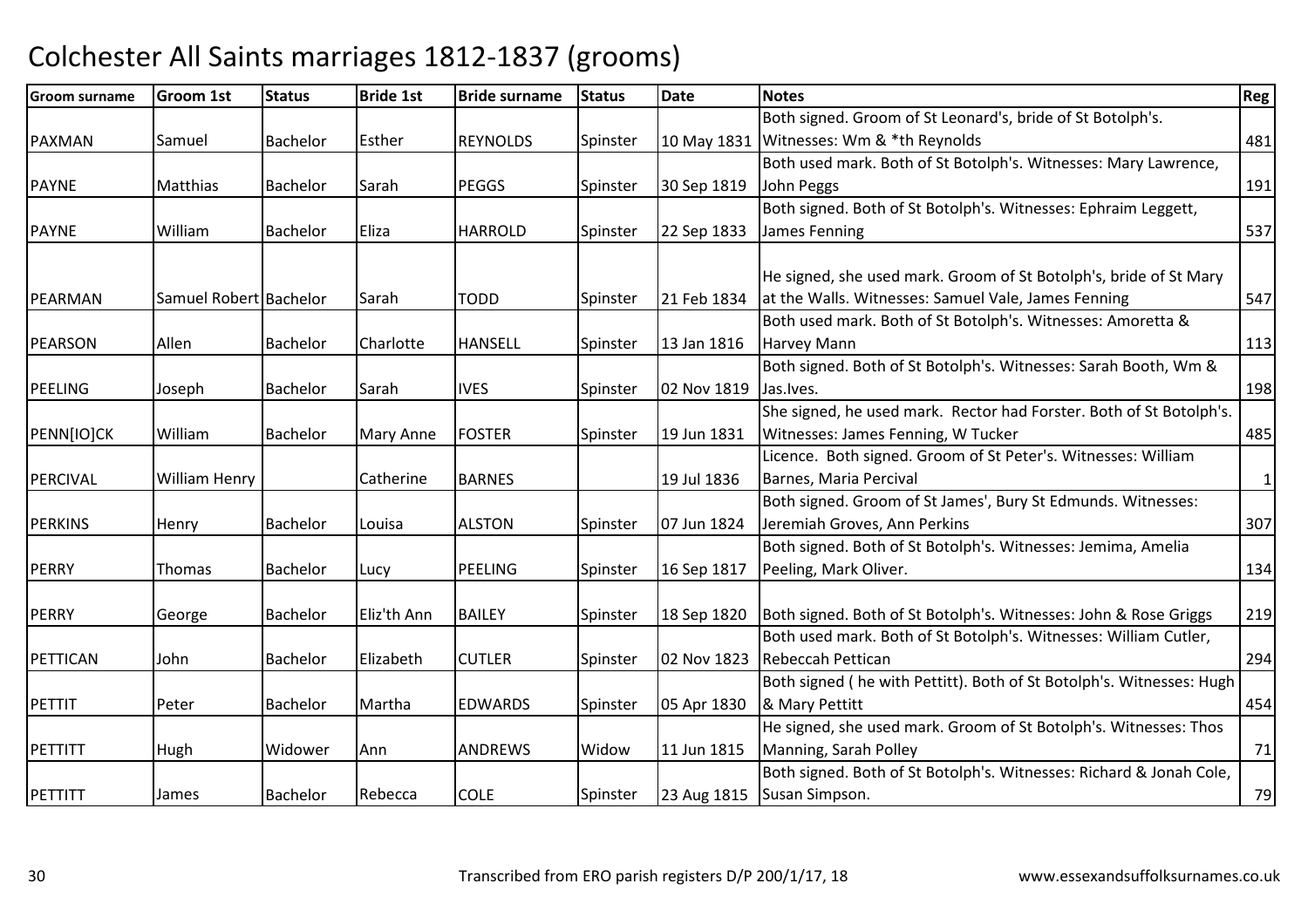| <b>Groom surname</b> | <b>Groom 1st</b>       | <b>Status</b>   | <b>Bride 1st</b>    | <b>Bride surname</b> | <b>Status</b> | <b>Date</b> | <b>Notes</b>                                                       | <b>Reg</b> |
|----------------------|------------------------|-----------------|---------------------|----------------------|---------------|-------------|--------------------------------------------------------------------|------------|
|                      |                        |                 |                     |                      |               |             | Both signed. Groom of St Botolph's, bride of Mary le Bone,         |            |
| <b>PHILLIPS</b>      | Robert                 | Bachelor        | Lucy                | <b>BINDER</b>        |               | 14 Mar 1820 | Middlesex. Witnesses: Thomas Sims, Wm Smith                        | 207        |
|                      |                        |                 |                     |                      |               |             | Licence. He used mark, she signed. Groom of St Nicholas'.          |            |
| <b>PIDGEON</b>       | Samuel                 | Widower         | Editha Maria CARTER |                      | Widow         | 07 Feb 1826 | Witnesses: Ann & John Hubbard                                      | 345        |
|                      |                        |                 |                     |                      |               |             | He signed, she used mark. Both of St Botolph's. Witnesses: Henry   |            |
| PIDINGTON            | William                | <b>Bachelor</b> | Mary                | <b>RAIMENT</b>       | Spinster      | 05 Jun 1827 | James, Hesther Pidington                                           | 375        |
|                      |                        |                 |                     |                      |               |             | He signed, she used mark. Both of St Botolph's. Witnesses: Susan   |            |
| <b>PITCHER</b>       | Charles                | Bachelor        | Hannah              | <b>ROSE</b>          | Widow         | 04 Oct 1814 | Harper, Lewis MacGregor                                            | 49         |
|                      |                        |                 |                     |                      |               |             | He signed, she used mark. Both of St Botolphs'. Witnesses: William |            |
| <b>PLAMPIN</b>       | William                | Widower         | Sarah               | GAGE                 | Spinster      | 10 Nov 1823 | Chater, Phillis Maynard                                            | 295        |
|                      |                        |                 |                     |                      |               |             | Both signed. Groom of St Botolph's. Witnesses: Christophere        |            |
| <b>POOLEY</b>        | Isaac                  | Bachelor        | Caroline            | <b>MARSHALL</b>      | Spinster      | 02 Jul 1815 | Neatheregate, Mary Ann Holman                                      | 74         |
|                      |                        |                 |                     |                      |               |             |                                                                    |            |
| <b>POOLEY</b>        | Isaac                  | Bachelor        | Susannah            | GALES?               |               | 04 Oct 1821 | Both signed. Groom of St Leonard's. Witnesses: John & Eliz. Wright | 244        |
|                      |                        |                 |                     |                      |               |             | He signed, she used mark. Both of St Botolph's. Witnesses: Maria   |            |
| <b>PORTER</b>        | Roger                  | Bachelor        | Martha              | <b>TILLETT</b>       | Spinster      | 12 Jan 1831 | Hammond, James Porter                                              | 470        |
|                      |                        |                 |                     |                      |               |             | Licence. Both signed. Both of St Botolph's. Witnesses: Mary Anne   |            |
| <b>POTTER</b>        | John Shepherd Bachelor |                 | Martha Ann          | <b>BASKETT</b>       | Spinster      | 14 Jul 1822 | Potter, ? Collett                                                  | 260        |
|                      |                        |                 |                     |                      |               |             | He signed, she used mark. Both of St Botolph's. Witnesses: John    |            |
| <b>PRESNY</b>        | Thomas                 | Bachelor        | Maria               | <b>FISHER</b>        | Spinster      |             | 17 May 1835   Presny, Charlotte Prestney                           | 574        |
|                      |                        |                 |                     |                      |               |             | Licence. Both signed. Both of St Botolph's. Witnesses: William     |            |
| <b>PRETTY</b>        | William                | <b>Bachelor</b> | Maria               | <b>ROUSE</b>         |               | 01 Jan 1833 | Rouse, Mary Ann Adams                                              | 530        |
|                      |                        |                 |                     |                      |               |             | Bride a minor. With consent of her father Richard Coleman. Groom   |            |
|                      |                        |                 |                     |                      |               |             | of St Botolph's. Both signed. Witnesses: Richard, Charlotte and    |            |
| <b>PRIMROSE</b>      | James                  | <b>Bachelor</b> | Eliza               | <b>COLEMAN</b>       |               | 07 Nov 1815 | James Coleman, Thomas McTarmid?                                    | 87         |
| <b>PRIOR</b>         | Timothy                | Widower         | Mary Ann            | <b>JONES</b>         | Widow         | 03 Jun 1822 | Both signed. Witnesses: Esther Gurney, Samuel Pigeon               | 257        |
|                      |                        |                 |                     |                      |               |             | Both used mark. Both of St Botolph's. Witnesses: Lucy Tracy, John  |            |
| <b>PUCKETT</b>       | William                | Bachelor        | Martha              | <b>TRACEY</b>        | Spinster      | 17 Feb 1818 | <b>Boutell</b>                                                     | 147        |
|                      |                        |                 |                     |                      |               |             | Both signed. Groom of St Botolph's. Witnesses: Ann Howell, James   |            |
| <b>QUILTER</b>       | Thomas                 | Widower         | Mary                | <b>HOWLETT</b>       | Spinster      | 09 Feb 1835 | Fenning                                                            | 570        |
|                      |                        |                 |                     |                      |               |             | Both signed. Groom of Trimley St Martin's. Witnesses: James        |            |
| R[AU]FFLES           | John                   | <b>Bachelor</b> | Susannah            | <b>SANDLE</b>        | Spinster      |             | 20 Mar 1826 Sandle, C Woodcock                                     | 350        |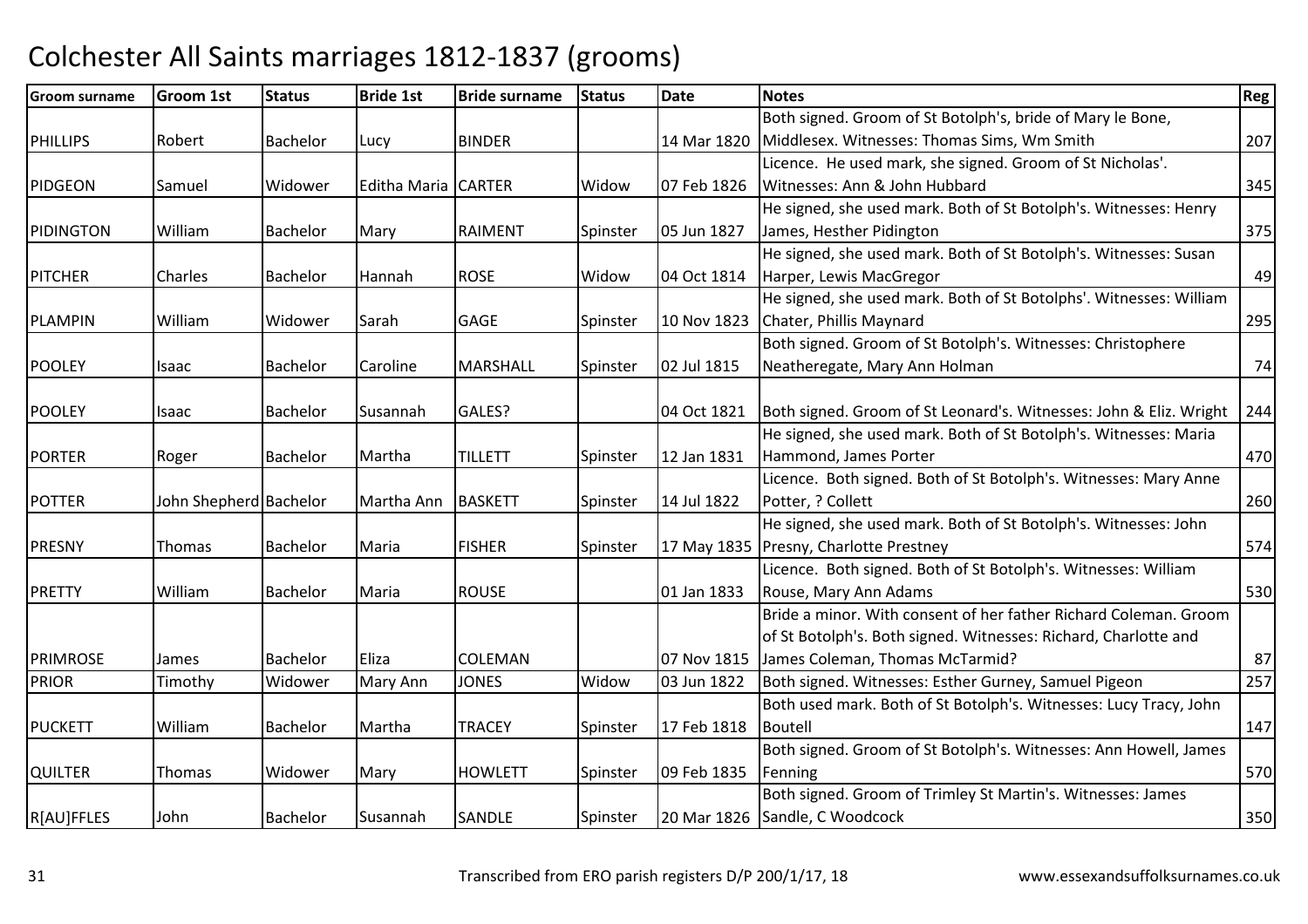| <b>Groom surname</b> | <b>Groom 1st</b> | <b>Status</b>   | <b>Bride 1st</b> | <b>Bride surname</b> | <b>Status</b> | <b>Date</b> | <b>Notes</b>                                                         | Reg |
|----------------------|------------------|-----------------|------------------|----------------------|---------------|-------------|----------------------------------------------------------------------|-----|
|                      |                  |                 |                  |                      |               |             | Both used mark. Groom of Stanway, bride of St Botolph's.             |     |
| <b>RADCLIFF</b>      | Joseph           | Bachelor        | Martha           | <b>CLARKE</b>        | Spinster      | 16 Jan 1825 | Witnesses: Samuel Clarke, Hannah Radcliff                            | 318 |
|                      |                  |                 |                  |                      |               |             | Both used mark. Groom of St Giles', bride of St Botolph's.           |     |
| <b>RATFORD</b>       | Muncy            | Bachelor        | Elizabeth        | <b>PERRY</b>         | Spinster      | 29 Sep 1815 | Witnesses: Mary Perry, Edward Gadd                                   | 83  |
|                      |                  |                 |                  |                      |               |             |                                                                      |     |
|                      |                  |                 |                  |                      |               |             | Licence, bride a minor, with consent of parents. Both signed.        |     |
|                      |                  |                 |                  |                      |               |             | Groom of Halifax, County of York. Witnesses: Edward & Sarah Sage,    |     |
| <b>RAWDON</b>        | James            | Bachelor        | Matilda          | SAGE                 | Spinster      | 06 Jun 1814 | W. Walford, Mary Anne Haines?, Harriet Sage, Philip Haines.          | 35  |
|                      |                  |                 |                  |                      |               |             | He signed, she used mark. Both of St Botolph's. Witnesses: Elizth &  |     |
| <b>RAY</b>           | William          | Bachelor        | Eleanor          | <b>BENTLEY</b>       | Spinster      | 29 Nov 1819 | <b>Wm Bentley</b>                                                    | 200 |
|                      |                  |                 |                  |                      |               |             | Both signed. Both of St Botolph's. Witnesses: James Bateman,         |     |
| <b>RAYNER</b>        | Elias            | Bachelor        | Elizabeth        | <b>DEWHURST</b>      | Widow         | 06 Dec 1818 | Samuel Rayner, Mary Ann Bateman.                                     | 170 |
|                      |                  |                 |                  |                      |               |             | Both used mark. Both of St Botolph's. Witnesses: John Sicamore,      |     |
| <b>RAYNER</b>        | William          | Bachelor        | Lucy             | <b>JAMES</b>         | Spinster      | 22 Mar 1824 | Susan James, Eliza Smith.                                            | 300 |
|                      |                  |                 |                  |                      |               |             |                                                                      |     |
| <b>READING</b>       | George           | Bachelor        | Catherine        | <b>FISHER</b>        | Spinster      | 30 Aug 1825 | Both signed. Both of St Botolph's. Witnesses: John & Susan Nason     | 335 |
|                      |                  |                 |                  |                      |               |             | He signed, she used mark. Groom of St Leonard's, bride of St         |     |
| <b>REYNOLDS</b>      | William          | Widower         | Sarah            | <b>LINSEL</b>        | Spinster      | 26 Oct 1826 | Botolph's. Witnesses: Ann? Wheler, William Linsel                    | 363 |
|                      |                  |                 |                  |                      |               |             |                                                                      |     |
|                      |                  |                 |                  |                      |               |             | [For Aldrich / Aldridge ?]. He signed, she used mark. Both of St     |     |
| <b>RICHARDSON</b>    | Thomas           | Bachelor        | Elizabeth        | <b>ALRIDCH</b>       | Spinster      |             | 05 May 1816   Botolph's. Witnesses: Martha Bloomfield, Peter Langley | 99  |
|                      |                  |                 |                  |                      |               |             | Both used mark. [For Rogers ?]. Both of St Botolph's. Witnesses:     |     |
| <b>RODGES</b>        | William          | <b>Bachelor</b> | Susannah         | <b>HUBBARD</b>       | Widow         |             | 02 Nov 1818 James Draper, Wm Smith                                   | 168 |
|                      |                  |                 |                  |                      |               |             |                                                                      |     |
|                      |                  |                 |                  |                      |               |             | He signed, she used mark. Groom of West Mersea. Witnesses:           |     |
| <b>ROGERS</b>        | William          | Widower         | Susannah         | <b>WEBBER</b>        | Spinster      | 06 Oct 1825 | James Letch, Ann Wilkes?, Robert Luen, Sarah Gowman?                 | 339 |
|                      |                  |                 |                  |                      |               |             | Both signed. Groom of St Peter's, bride of St Botolph's. Witnesses:  |     |
| <b>ROOT</b>          | Joseph           | Bachelor        | Elizabeth        | <b>BULLOCK</b>       | Spinster      | 18 Oct 1831 | Charles Bullock, Mary Clarke                                         | 492 |
|                      |                  |                 |                  |                      |               |             | He signed, she used mark. Both of St Botolph's. Witnesses: Thos      |     |
| <b>ROOTSEY</b>       | George           | Widower         | Ann              | <b>BAKER</b>         | Spinster      | 25 Jun 1822 | Harvey, Mary Sherman                                                 | 259 |
|                      |                  |                 |                  |                      |               |             | Both signed. Both of St Botolph's. Witnesses: Sarah Pratt, James &   |     |
| <b>ROSS</b>          | Andrew           | Bachelor        | <b>Eliza</b>     | <b>WADE</b>          | Spinster      | 08 Oct 1827 | Mahalah Wade, Shadrack Wade.                                         | 385 |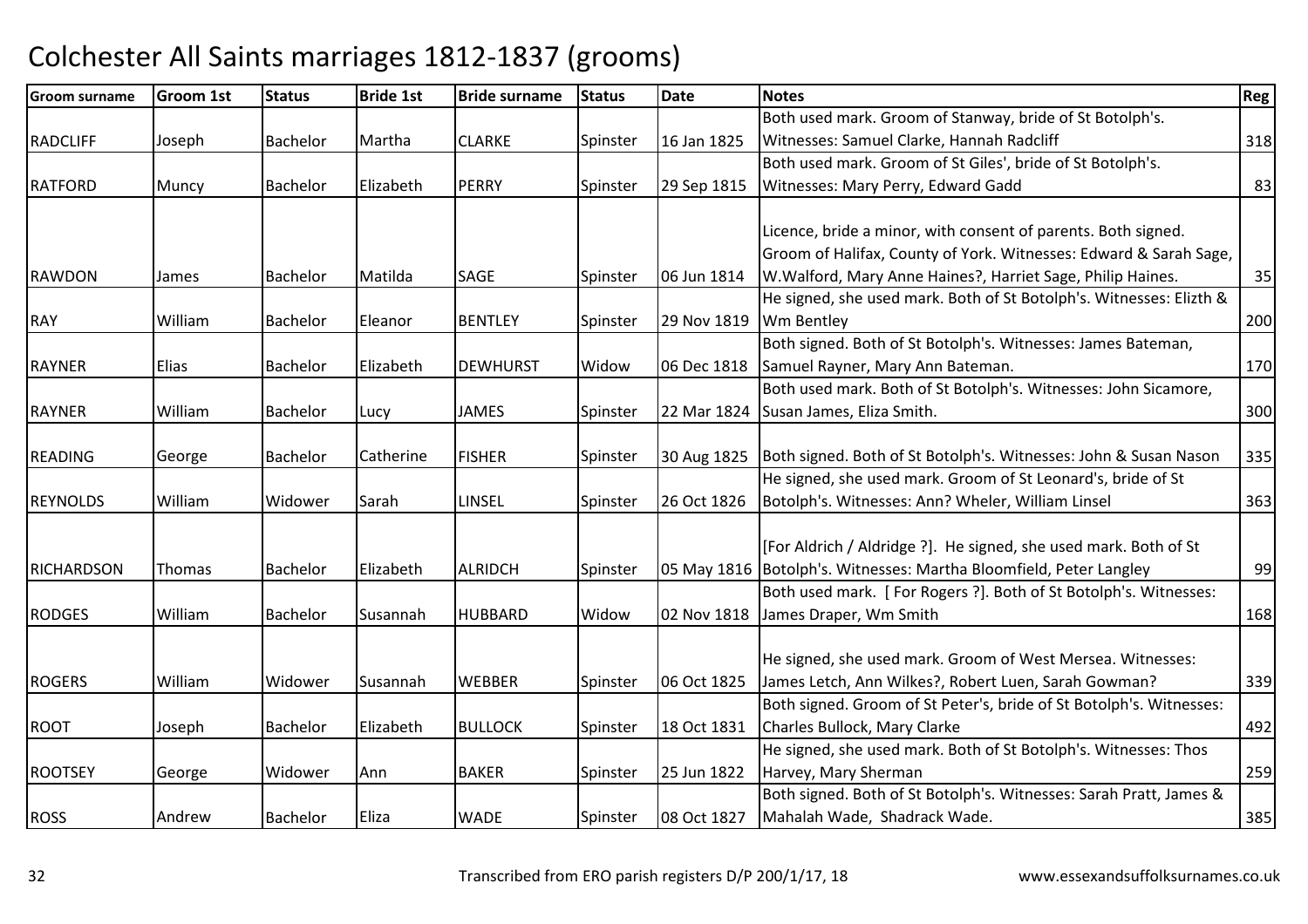| <b>Groom surname</b> | Groom 1st | <b>Status</b> | <b>Bride 1st</b> | <b>Bride surname</b> | <b>Status</b> | <b>Date</b>         | <b>Notes</b>                                                         | Reg |
|----------------------|-----------|---------------|------------------|----------------------|---------------|---------------------|----------------------------------------------------------------------|-----|
|                      |           |               |                  |                      |               |                     | Both signed. Both of St Botolph's. Witnesses: Mary Ann Webber,       |     |
| <b>ROSS</b>          | John      | Bachelor      | Susannah         | <b>JAMES</b>         | Spinster      |                     | 07 Mar 1831 James Fenning                                            | 474 |
|                      |           |               |                  |                      |               |                     | Licence. He signed, she used mark. Groom of St James' (Something     |     |
|                      |           |               |                  |                      |               |                     | written after St James), bride of St Botolph's. Witnesses: Hannah    |     |
| <b>RUDDY</b>         | John      | Bachelor      | Sarah            | <b>UPCHER</b>        |               | 22 Jun 1816         | Stow, ? Connill                                                      | 102 |
|                      |           |               |                  |                      |               |                     | He signed, she used mark. Groom of Fingringhoe, Essex, bride of St   |     |
| <b>RUDLAND</b>       | George    | Bachelor      | Martha           | <b>BROOKS</b>        | Widow         | 20 Jan 1818         | Botolph's. Witnesses: Samuel Rudland, Sarah Ranson                   | 144 |
|                      |           |               |                  |                      |               |                     | Both signed. Both of St Botolph's. Witnesses: James Eustace, Mary    |     |
| <b>RUMSEY</b>        | Henry     | Bachelor      | <b>Mary Anne</b> | <b>FARLEY</b>        | Spinster      | 02 Mar 1830 Handley |                                                                      | 450 |
|                      |           |               |                  |                      |               |                     |                                                                      |     |
| <b>RUSE</b>          | James     | Bachelor      | Mary             | <b>BENNELL</b>       | Spinster      | 17 Feb 1822         | Both signed. Both of St Botolph's. Witnesses: Saml & Mary Revell     | 252 |
|                      |           |               |                  |                      |               |                     | Both signed. Both of St Botolph's. Witnesses: Mary Martin, Wm        |     |
| <b>RUSE</b>          | James     | Widower       | Esther           | <b>BRABEE</b>        | Spinster      |                     | 06 Aug 1822   Woods, Dinah? Squirrel.                                | 262 |
|                      |           |               |                  |                      |               |                     | Both signed. Groom of Copford, bride of St Botolph's. Witnesses:     |     |
| <b>RUSHBROOK</b>     | Robert    | Widower       | Judith           | <b>AUSTON</b>        | Spinster      | 08 Oct 1822         | Jonathan Everitt, Hannah Finch                                       | 267 |
|                      |           |               |                  |                      |               |                     | Both signed. Groom of St Botolph's. Witnesses: John Barber,          |     |
| <b>RUSSELL</b>       | William   | Bachelor      | Mary             | <b>CLARK</b>         | Spinster      | 05 Jun 1836         | <b>Elizabeth Clark</b>                                               | 596 |
|                      |           |               |                  |                      |               |                     | He signed, she used mark. Both of St Botolph's. Witnesses: Robert    |     |
| <b>SADLER</b>        | John      | Widower       | Mary             | <b>ARCHER</b>        | Widow         |                     | 24 Feb 1818  & Mary Blatch                                           | 148 |
|                      |           |               |                  |                      |               |                     | Both used mark. Both of St Botolph's. Witnesses: William Sage,       |     |
| <b>SAGE</b>          | Nathaniel | Widower       | Sarah            | <b>BINCI</b>         | Widow         | 01 Jun 1829         | Sarah Spinks                                                         | 437 |
|                      |           |               |                  |                      |               |                     | Both signed. Groom of Dedham. Witnesses: John Sage, Elizabeth        |     |
| <b>SAGE</b>          | Robert    | Bachelor      | Amelia           | <b>WEBB</b>          | Spinster      | 21 Apr 1835         | Cant                                                                 | 572 |
|                      |           |               |                  |                      |               |                     | She signed (Carrall), he used mark. Both of St Botolph's. Witnesses: |     |
| <b>SAINTY</b>        | Charles   | Bachelor      | Isabella         | <b>CARRAL</b>        | Spinster      | 15 Aug 1831         | Mary Anne Wimble?, James?                                            | 488 |
| <b>SALISBURY</b>     | George    | Widower       | Jane             | <b>TRACEY</b>        | Widow         | 18 Oct 1819         | Both used mark. Witnesses: Susannah Munson, Wm Smith                 | 195 |
|                      |           |               |                  |                      |               |                     | Both signed. Both of St Botolph's. Witnesses: R? Cole, C Sandle,     |     |
| SANDLE               | John      | Bachelor      | Ann              | <b>COLE</b>          | Spinster      | 03 Aug 1820         | Thos.Marsdan, E.Torkan?                                              | 216 |
|                      |           |               |                  |                      |               |                     | She signed, he used mark. Groom of St Leonard's. Witnesses:          |     |
| <b>SANFORD</b>       | William   | Bachelor      | Mary             | <b>ABRAMS</b>        | Spinster      | 28 Jan 1817         | Susannah Harvey, Wm Smith, John Dodd Jun'r.                          | 121 |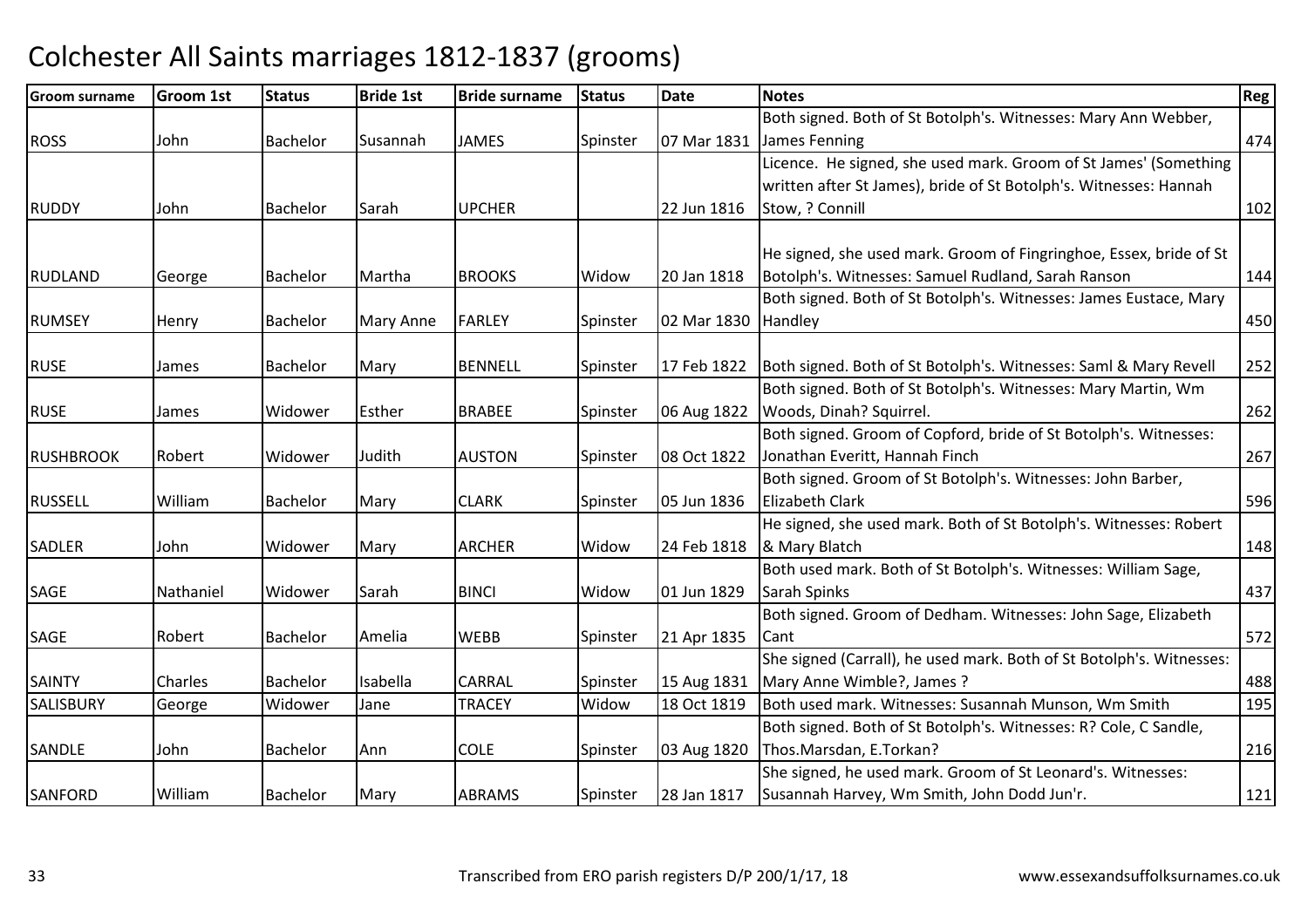| <b>Groom surname</b> | <b>Groom 1st</b> | <b>Status</b>   | <b>Bride 1st</b> | <b>Bride surname</b> | <b>Status</b> | <b>Date</b> | <b>Notes</b>                                                        | Reg |
|----------------------|------------------|-----------------|------------------|----------------------|---------------|-------------|---------------------------------------------------------------------|-----|
|                      |                  |                 |                  |                      |               |             | Both used mark. Both of St Botolph's. Witnesses: Dyer Sansom,       |     |
| SANSOM               | Abraham          | Bachelor        | Mary             | <b>COURTMAN</b>      | Spinster      | 25 Dec 1814 | <b>Pleasant Sansom</b>                                              | 55  |
|                      |                  |                 |                  |                      |               |             | He signed, she used mark. Both of St Botolph's. Witnesses: Thomas   |     |
| SANSOM               | Thomas           | Bachelor        | Elizabeth        | <b>SACH</b>          | Spinster      | 25 Nov 1821 | Garrard, Sarah Osmond                                               | 249 |
|                      |                  |                 |                  |                      |               |             | Both used mark. Both of St Botolph's. Witnesses: James & Sarah      |     |
| <b>SARGENT</b>       | David            | Bachelor        | Eliza            | <b>PARMENTER</b>     | Spinster      | 10 Mar 1823 | Laydon                                                              | 276 |
|                      |                  |                 |                  |                      |               |             | He signed, she used mark. Groom of St Peter's, bride of St          |     |
| <b>SAUNDERS</b>      | <b>Thomas</b>    | Widower         | Sarah            | <b>HALLS</b>         | Widow         |             | 07 May 1821   Botolph's. Witnesses: Mary & Christr. Nickels         | 234 |
|                      |                  |                 |                  |                      |               |             | Licence. He signed (Sanders), she used mark. Groom of St Giles,     |     |
|                      |                  |                 |                  |                      |               |             | bride of St Botolph's. Witnesses: Samuel Wallis, Susanna & Hannah   |     |
| <b>SAUNDERS</b>      | John             | Widower         | Elizabeth        | <b>STANHOPE</b>      | Widow         | 20 Jul 1829 | Wire, Joshua Last (two instances).                                  | 441 |
|                      |                  |                 |                  |                      |               |             | Licence. Both signed. Groom of St Botolph's. Witnesses: Elizabeth   |     |
| <b>SAWYER</b>        | William          | <b>Bachelor</b> | Hannah           | <b>BRILL</b>         | Spinster      | 25 Dec 1824 | Brill, Robert May?                                                  | 316 |
|                      |                  |                 |                  |                      |               |             | Both used mark. Groom of St Botolph's, bride of St Peter's,         |     |
| <b>SAYER</b>         | John             | Bachelor        | Elizabeth        | <b>HUTCHINSON</b>    | Spinster      | 23 Feb 1813 | Liverpool. Witnesses: W Cornish?, Wm Raine                          | 8   |
|                      |                  |                 |                  |                      |               |             | Both signed. Groom of Gt Waldingfield, Suffolk. Witnesses: Joseph   |     |
| <b>SCOFFIELD</b>     | James            | Widower         | Ann              | <b>ALLCOCK</b>       | Widow         |             | 28 May 1822 Norfolk, Charlotte Alliston                             | 256 |
|                      |                  |                 |                  |                      |               |             | He signed, she used mark. Both of St Botolph's. Witnesses: Mary     |     |
| <b>SCOTT</b>         | Thomas           | Bachelor        | Eliza            | <b>BROWN</b>         |               | 21 Aug 1827 | Anne Haxell, Charles Scott, Robert Cobbs.                           | 380 |
|                      |                  |                 |                  |                      |               |             | Both signed. Both of St Botolph's. Witnesses: William & Julia       |     |
| <b>SCOTT</b>         | George           | Bachelor        | Elizabeth        | <b>BUNTING</b>       | Spinster      | 31 Oct 1833 | <b>Bunting</b>                                                      | 539 |
|                      |                  |                 |                  |                      |               |             | Both signed. Both of St Botolph's. Witnesses: Sarah Plum, Richd     |     |
| <b>SCUTCHEY</b>      | William          | Widower         | Mary             | <b>FINCHEM</b>       | Widow         | 25 Jul 1816 | Smith                                                               | 108 |
|                      |                  |                 |                  |                      |               |             | Both signed. Both of St Botolph's. Witnesses: Wm Smith, John        |     |
| <b>SEABORN</b>       | Samuel           | Bachelor        | Rebeccah         | <b>BARBER</b>        | Spinster      | 22 Mar 1818 | <b>Turvey</b>                                                       | 151 |
| <b>SEAGRAVE</b>      | Stephen          |                 | Alethea          | <b>FURMAGE</b>       |               | 15 Jun 1828 | Both signed. Witnesses: Lydia & Charles Chignall                    | 408 |
|                      |                  |                 |                  |                      |               |             | Both used mark. Both of St Botolph's. Witnesses: Catherine Hills, E |     |
| <b>SHACRAFT</b>      | John             | <b>Bachelor</b> | Frances          | [JT]UD               | Spinster      | 31 Aug 1823 | Gadd                                                                | 289 |
|                      |                  |                 |                  |                      |               |             | He signed, she used mark. Both of St Botolph's. Witnesses: John     |     |
| <b>SHEAD</b>         | Isaac            | Widower         | Mary             | <b>HARVEY</b>        | Widow         | 23 Aug 1825 | Thurston, Jemima & Andrew Atterton.                                 | 334 |
|                      |                  |                 |                  |                      |               |             | She signed, he used mark. Both of St Botolph's. Witnesses: William  |     |
| <b>SHEPHERD</b>      | <b>Moses</b>     | Bachelor        | Sarah            | <b>GIBLING</b>       | Spinster      |             | 09 Nov 1817  & Susan Gibling, Peter Mortlock.                       | 138 |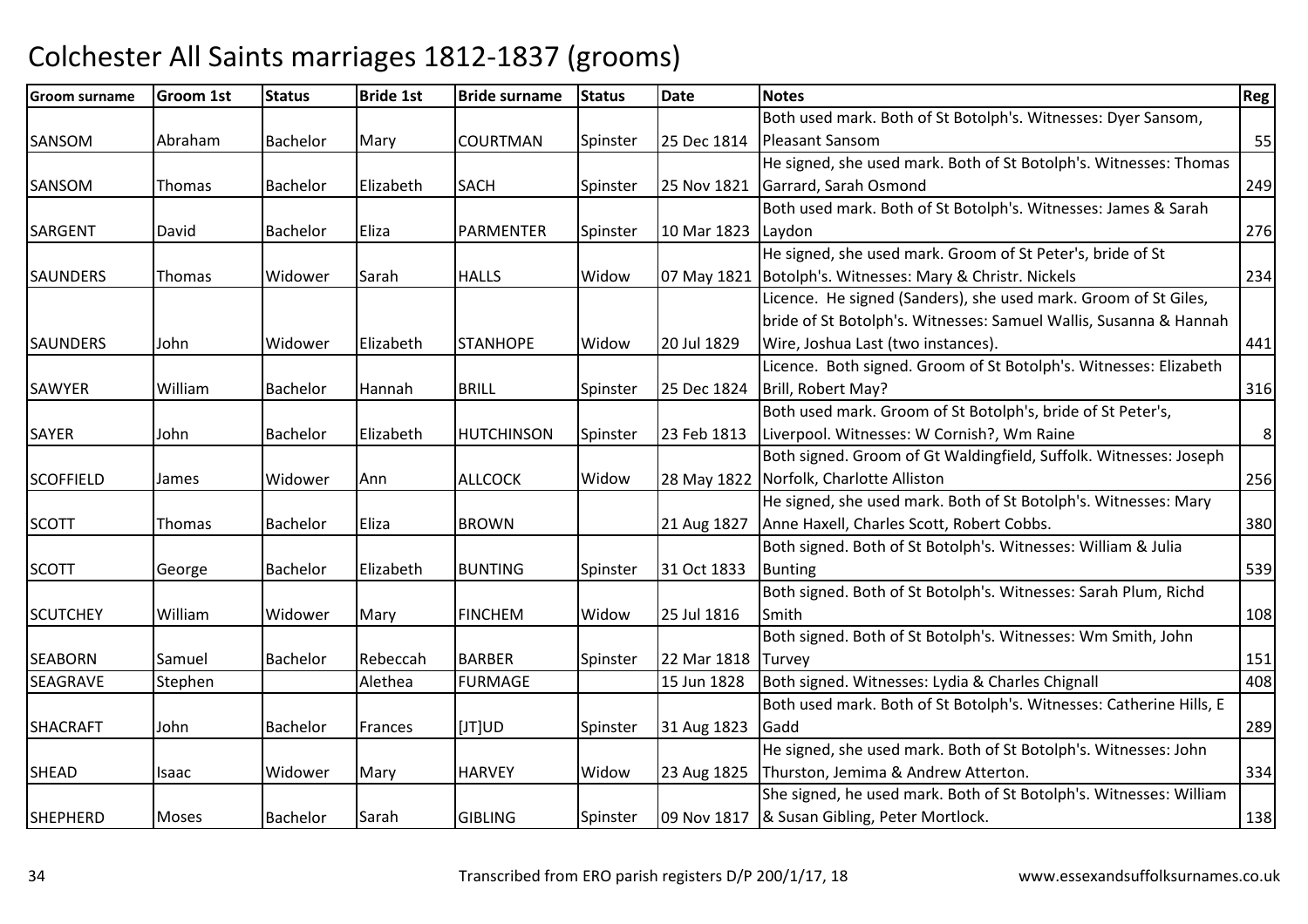| <b>Groom surname</b> | <b>Groom 1st</b>       | <b>Status</b>   | <b>Bride 1st</b> | <b>Bride surname</b> | <b>Status</b> | <b>Date</b> | <b>Notes</b>                                                        | Reg |
|----------------------|------------------------|-----------------|------------------|----------------------|---------------|-------------|---------------------------------------------------------------------|-----|
|                      |                        |                 |                  |                      |               |             | Both used mark. Bride of West Mersea. Witnesses: Henry Bailey,      |     |
| <b>SIGGURS</b>       | John                   | <b>Bachelor</b> | Jane             | <b>WHITING</b>       | Spinster      | 17 Sep 1832 | James Fenning                                                       | 517 |
| <b>SIMMONS</b>       | John                   | <b>Bachelor</b> | Hannah           | LEWIS                | Spinster      | 08 Apr 1834 | Both signed. Witnesses: Maria Hammond, Edmund Nice                  | 549 |
|                      |                        |                 |                  |                      |               |             |                                                                     |     |
| <b>SIMMONS</b>       | Jabez                  | Bachelor        | Mary             | <b>CARTER</b>        | Spinster      | 07 Jul 1835 | Both signed. Both of St Botolph's. Witnesses: James & H Fenning     | 578 |
|                      | Charles                |                 |                  |                      |               |             | Both signed. Both of St Botolph's. Witnesses: Ralph & Mary Anne     |     |
| <b>SIMPSON</b>       | Hudson                 | Bachelor        | Mary Ann         | <b>SMITH</b>         | Spinster      | 03 Dec 1835 | Simpson                                                             | 589 |
|                      |                        |                 |                  |                      |               |             | Both used mark. Both of St Botolph's. Witnesses: Harriet Simpson,   |     |
| <b>SIMPSON</b>       | Samuel                 | Bachelor        | Frances          | <b>TUNMER</b>        | Spinster      | 23 Oct 1836 | John Spooner                                                        | 9   |
|                      |                        |                 |                  |                      |               |             | Both signed. Both of St Botolph's. Witnesses: Sarah Blatch, James   |     |
| <b>SIMS</b>          | Thomas Oliver Bachelor |                 | Mary Jane        | <b>BLATCH</b>        | Spinster      | 18 Jan 1830 | Fenning                                                             | 449 |
| <b>SIMSON</b>        | Ralph                  | Bachelor        | Mary Anne        | <b>BENNELL</b>       | Spinster      | 06 May 1827 | He signed, she used mark. Witnesses: Elizth. & Jas. Bennell         | 374 |
|                      |                        |                 |                  |                      |               |             | Licence. He signed, she used mark. Groom of Little Clacton.         |     |
| <b>SLOEGROVE</b>     | Edward                 | Bachelor        | Sarah            | <b>BLUNDEN</b>       |               | 23 Feb 1823 | Witnesses: Wm Smith, John Bullimer                                  | 274 |
|                      |                        |                 |                  |                      |               |             |                                                                     |     |
|                      |                        |                 |                  |                      |               |             | Licence, consent of parents. Both signed. Groom of St Giles', bride |     |
| <b>SLYTHE</b>        | James                  |                 | Eliza            | <b>BRADDOCK</b>      |               | 23 Jun 1832 | of St Botolph's. Witnesses: S Braddock, James Fenning               | 513 |
|                      |                        |                 |                  |                      |               |             | He signed, she used mark. Both of St Botolph's. Witnesses: Eliz. &  |     |
| <b>SMITH</b>         | Thomas                 | Bachelor        | Ann              | <b>CLARKE</b>        | Spinster      | 09 Sep 1817 | Robt. Clarke                                                        | 133 |
|                      |                        |                 |                  |                      |               |             | Both signed. Both of St Botolph's. Witnesses: Mary Emery?, Wm       |     |
| <b>SMITH</b>         | Richard                | Bachelor        | Sarah            | <b>MADDER</b>        | Spinster      | 27 Jan 1818 | Madder                                                              | 145 |
|                      |                        |                 |                  |                      |               |             | He signed, she used mark. Groom of St Giles'. Witnesses: Catherine  |     |
| <b>SMITH</b>         | Thomas                 | Bachelor        | Mary             | <b>COOK</b>          | Spinster      | 22 Jul 1823 | Smith, James Flack?                                                 | 286 |
|                      |                        |                 |                  |                      |               |             | He signed, she used mark. Both of St Botolph's. Witnesses: Thomas   |     |
| <b>SMITH</b>         | Benjamin               | Bachelor        | Sarah            | <b>SIMMONDS</b>      | Widow         | 06 Feb 1825 | Mills, Mary Ashcraft                                                | 320 |
| <b>SMITH</b>         | Henry                  | <b>Bachelor</b> | Mary Ann         | <b>SEAGER</b>        | Spinster      | 27 Feb 1825 | Both signed.                                                        | 322 |
|                      |                        |                 |                  |                      |               |             | He signed, she used mark. Both of St Botolph's. Witnesses: Thomas   |     |
| <b>SMITH</b>         | William                | <b>Bachelor</b> | Anne             | <b>ANGIER</b>        |               | 04 Apr 1826 | Burgess, Charlotte Pratt                                            | 351 |
|                      |                        |                 |                  |                      |               |             |                                                                     |     |
|                      |                        |                 |                  |                      |               |             | Licence. Both signed. Groom of St Luke's, Chelsea, Middlesex.       |     |
| <b>SMITH</b>         | John                   | Bachelor        | Sarah            | <b>ELLIS</b>         | Spinster      | 14 Aug 1827 | Witnesses: George B Ward, Mary Ellis, John Johnson, Sarah Ward.     | 379 |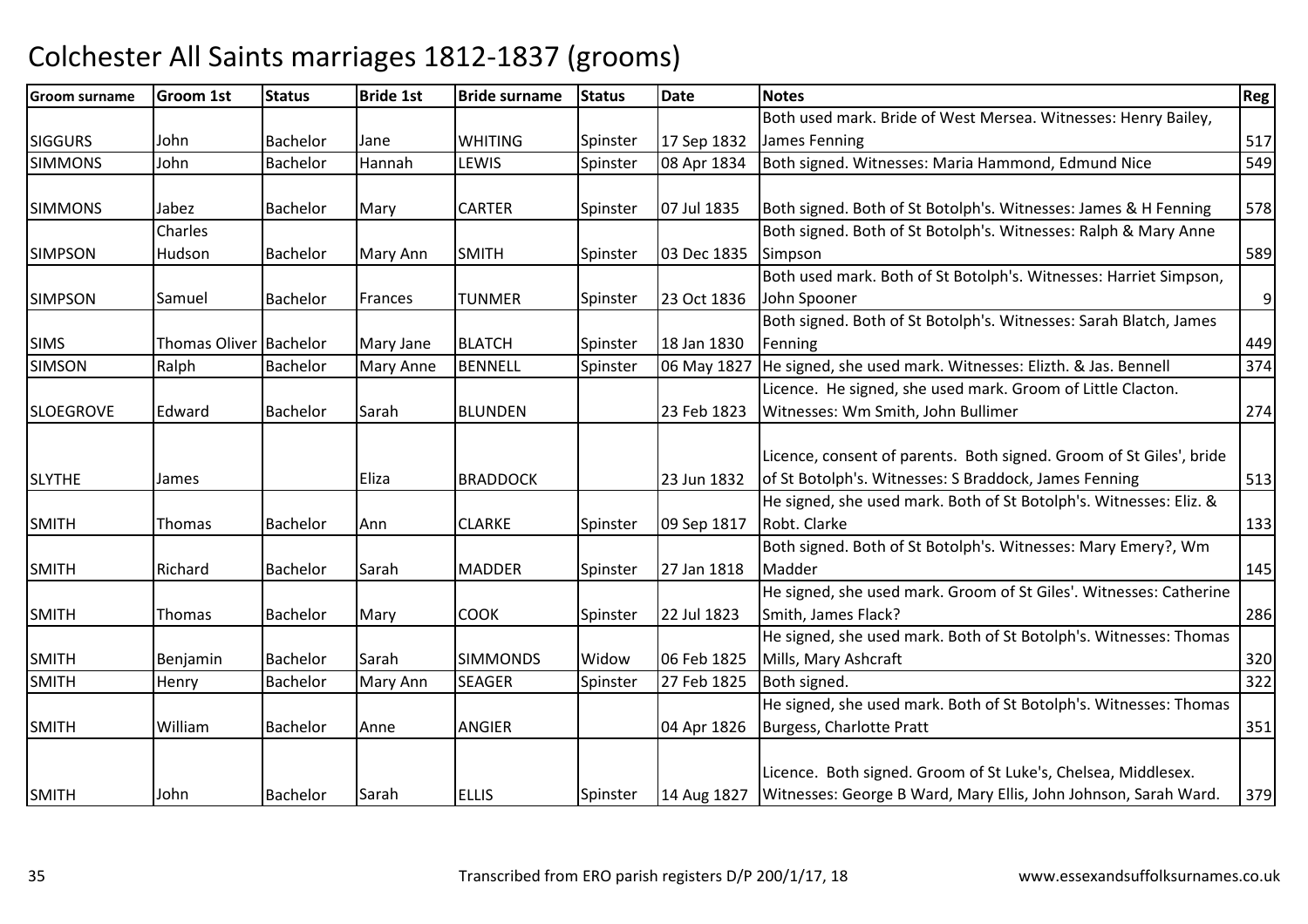| Groom surname   | <b>Groom 1st</b> | <b>Status</b>   | <b>Bride 1st</b> | <b>Bride surname</b> | <b>Status</b> | <b>Date</b> | <b>Notes</b>                                                                          | <b>Reg</b> |
|-----------------|------------------|-----------------|------------------|----------------------|---------------|-------------|---------------------------------------------------------------------------------------|------------|
|                 |                  |                 |                  |                      |               |             | Both used mark. Both of St Botolph's. Witnesses: Ann Rayner,                          |            |
| <b>SMITH</b>    | George           | Bachelor        | Rebecca          | <b>NASON</b>         | Spinster      |             | 19 Nov 1828 Simeon Fitch                                                              | 420        |
|                 |                  |                 |                  |                      |               |             |                                                                                       |            |
|                 |                  |                 |                  |                      |               |             | Both used mark. Rector used Mary when he did the marks. Both of                       |            |
| <b>SMITH</b>    | Samuel           | Widower         | Martha           | <b>HUGGINS</b>       | Spinster      | 22 Apr 1829 | St Botolph's. Witnesses: Benjmin S Pleasace, Elizabeth Barritt?                       | 433        |
|                 |                  |                 |                  |                      |               |             | He signed, she used mark. Both of St Botolph's. Witnesses: Charles                    |            |
| <b>SMITH</b>    | George           | Widower         | Martha           | EL[ES]Y              | Spinster      | 24 Jul 1829 | & Maryanne Goddard                                                                    | 442        |
|                 |                  |                 |                  |                      |               |             | He signed, she used mark. Both of St Botolph's. Witnesses: Wm                         |            |
| SNAZEL          | Ambrose          | Bachelor        | Ann              | <b>MCQUEEN</b>       | Widow         | 10 Aug 1820 | Smith, Hared? Cumore?                                                                 | 217        |
|                 |                  |                 |                  |                      |               |             |                                                                                       |            |
|                 |                  |                 |                  |                      |               |             | Licence. Both signed. Groom of Ardleigh, bride of St Botolph's.                       |            |
| SNELL           | John             | Bachelor        | Mary Ann         | <b>BELL</b>          | Spinster      | 27 Oct 1817 | Witnesses: Phoebe, John Bell (Sen'r or Jun'r, could be either).                       | 136        |
|                 |                  |                 |                  |                      |               |             |                                                                                       |            |
|                 |                  |                 |                  |                      |               |             | He signed, she used mark. Groom of St Leonard's, Shoreditch,                          |            |
| <b>SPARROW</b>  | William          | Bachelor        | Mary             | <b>PORTOUS</b>       | Spinster      | 27 Dec 1824 | London, bride of St Botolph's. Witnesses: James & Charlotte Jowers                    | 317        |
|                 |                  |                 |                  |                      |               |             | Both used mark. Both of St Botolph's. Witnesses: Johannah &                           |            |
| <b>SPENCE</b>   | William          | <b>Bachelor</b> | Margaret         | <b>ROLAND</b>        | Spinster      |             | 28 May 1821 Michael Murphy                                                            | 236        |
|                 |                  |                 |                  |                      |               |             | Both used mark. Both of St Botolph's. Witnesses: A Martin, Louisa                     |            |
| <b>SPINKS</b>   | Thomas           | Bachelor        | Emma             | <b>PALMER</b>        | Spinster      | 08 Feb 1829 | Finch                                                                                 | 430        |
|                 |                  |                 |                  |                      |               |             | He signed, she used mark. Bride of St Botolph's. Witnesses: William                   |            |
| <b>SPINKS</b>   | Thomas           | Bachelor        | Eliza            | <b>HUNT</b>          | Spinster      | 17 Aug 1834 | Digby, Mary Ann Ransome                                                               | 559        |
|                 |                  |                 |                  |                      |               |             |                                                                                       |            |
| <b>SPURGEON</b> | Clement          | <b>Bachelor</b> | Sophia           | <b>JOWERS</b>        | Widow         |             | 12 Mar 1829   Both signed. Both of St Botolph's. Witnesses: Mary Anne & ? Moore   432 |            |
|                 |                  |                 |                  |                      |               |             | She signed, he used mark. Both of St Botolph's. Witnesses: James                      |            |
| <b>SQUIRES</b>  | James            | Bachelor        | Elizabeth        | LAWRANCE             | Spinster      | 30 Apr 1816 | Watts, Mary Reardon                                                                   | 98         |
|                 | James            |                 |                  |                      |               |             | He signed, she used mark. Both of St Botolph's. Witnesses: Susan                      |            |
| <b>SQUIRES</b>  | Leonard          | Bachelor        | Sarah            | <b>TRAYLING</b>      | Spinster      |             | 25 Mar 1824 Trayling, John Coveney                                                    | 301        |
|                 |                  |                 |                  |                      |               |             | He signed, she used mark. Both of St Botolph's. Witnesses: William                    |            |
| ST[AO]NHOLD     | John             | Bachelor        | Mary Ann         | <b>BRETT</b>         | Spinster      |             | 21 May 1835 Rowe, Susannah Brooker                                                    | 577        |
|                 |                  |                 |                  |                      |               |             | Licence. Both signed. Groom of Wivenhoe. Witnesses: Judith                            |            |
| <b>STACEY</b>   | Charles          |                 | Mary             | <b>TODD</b>          | Spinster      | 13 Apr 1817 | Auston, Anthony Willis                                                                | 123        |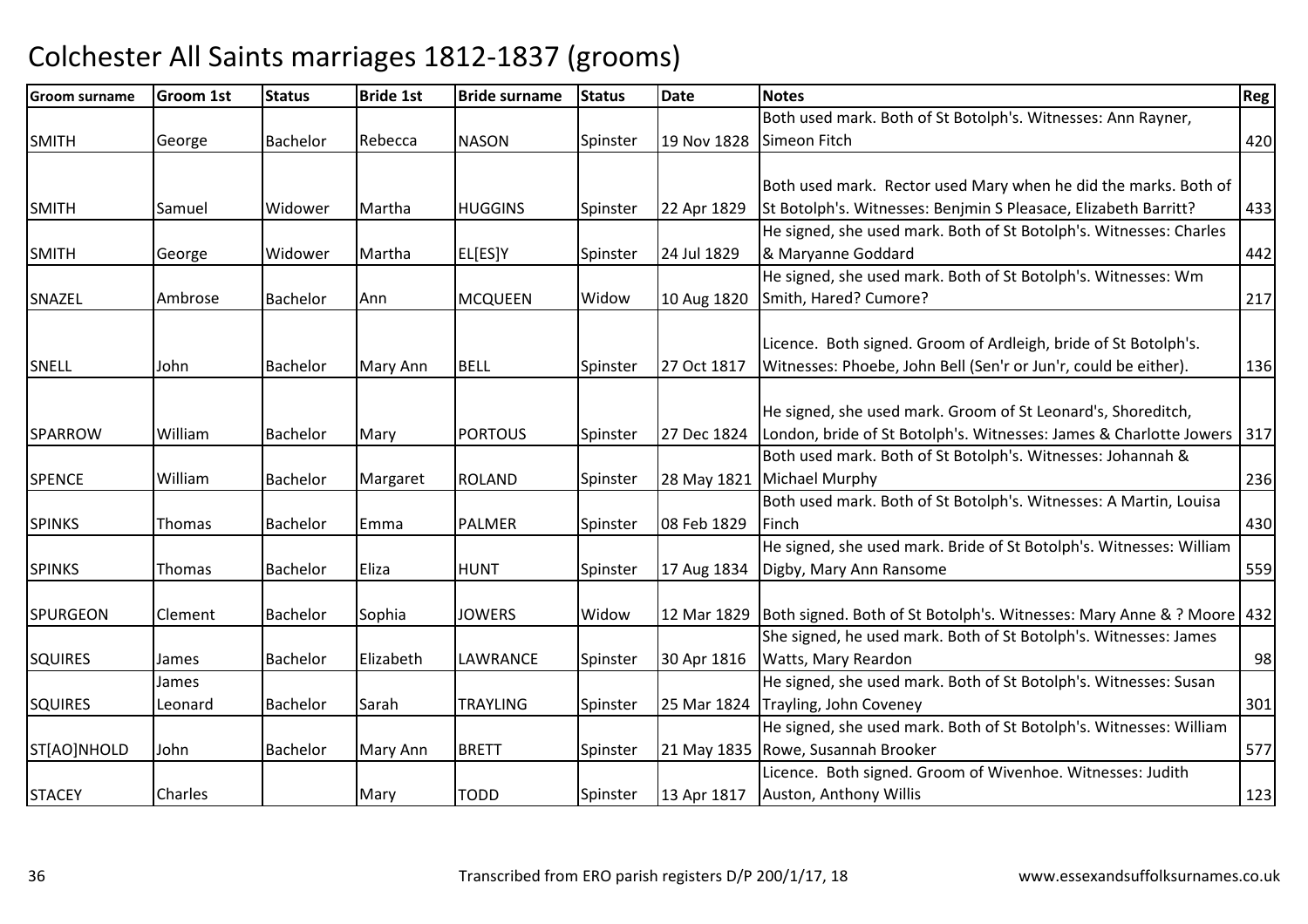| <b>Groom surname</b> | <b>Groom 1st</b> | <b>Status</b>   | <b>Bride 1st</b> | <b>Bride surname</b> | <b>Status</b> | Date                  | <b>Notes</b>                                                        | Reg            |
|----------------------|------------------|-----------------|------------------|----------------------|---------------|-----------------------|---------------------------------------------------------------------|----------------|
|                      |                  |                 |                  |                      |               |                       | He signed, she used mark. Both of St Botolph's. Witnesses: Sophia   |                |
| <b>STARLING</b>      | James            | Bachelor        | Matilda          | <b>NEVARD</b>        | Spinster      | 24 Jul 1836           | Ashby, James Fenning                                                | $\overline{2}$ |
|                      |                  |                 |                  |                      |               |                       | Both signed. Both of St Botolph's. Witnesses: Harvey? Dowling,      |                |
| <b>STEARN</b>        | Joseph           | Widower         | Mary             | <b>MUNSON</b>        | Widow         | 11 Jan 1819           | Elizabeth Bennell                                                   | 174            |
|                      |                  |                 |                  |                      |               |                       | She signed, he used mark. [For Stebbings?]. Both of St Botolph's.   |                |
| <b>STEBANS</b>       | James            | Bachelor        | Ann              | <b>GREEN</b>         | Widow         | 29 Oct 1824           | Witnesses: Hebe Tye, Wm Smith                                       | 314            |
| <b>STEED</b>         | David            | Widower         | Elizabeth        | <b>STEED</b>         | Widow         |                       | 10 May 1830 Both signed. Witnesses: Hannah & James Fenning          | 457            |
|                      |                  |                 |                  |                      |               |                       | She signed, he used mark. Both of St Botolph's. Witnesses: Edward   |                |
| <b>STERLING</b>      | Robert           | Bachelor        | Amelia           | <b>PEELING</b>       | Spinster      | 12 Oct 1824           | Black, Mark Oliver                                                  | 313            |
|                      |                  |                 |                  |                      |               |                       | Licence. Groom of Witham, Essex, bride of St Botolph's. She signed, |                |
| <b>STIBBARD</b>      | Henry            | Bachelor        | Jane             | <b>CONEY</b>         | Spinster      | 10 Jul 1815           | he used mark. Witnesses: John & Hannah Brand, Ann Mott.             | 76             |
|                      |                  |                 |                  |                      |               |                       | Both signed. Groom of St James'. Witnesses: Samuel Seaman,          |                |
| <b>STOKES</b>        | Christopher      | <b>Bachelor</b> | Maria            | <b>NICE</b>          | Spinster      | 20 Aug 1836           | Hannah Nevard                                                       | $\mathsf S$    |
|                      |                  |                 |                  |                      |               |                       | Both signed. Both of St Botolph's. Witnesses: Henry Gibling, Sarah  |                |
| <b>STOW</b>          | Benjamin         | Bachelor        | Sarah            | <b>HECKFORD</b>      | Spinster      | 18 Apr 1831           | <b>Stow</b>                                                         | 476            |
|                      |                  |                 |                  |                      |               |                       | Licence. Both signed. Groom of St Peter's, bride of St Botolph's.   |                |
|                      |                  |                 |                  |                      |               |                       | Witnesses: John Lingwood, Harriet Stuart, Elizabeth Cardinall       |                |
| <b>STUART</b>        | John             | Bachelor        | Isabella         | <b>LINGWOOD</b>      | Spinster      | 31 Mar 1823 Lingwood. |                                                                     | 278            |
|                      |                  |                 |                  |                      |               |                       | Both used mark. Both of St Botolph's. Witnesses: Susan Fenner,      |                |
| <b>STUBS</b>         | John             | Bachelor        | Mary Ann         | <b>FENNER</b>        | Spinster      | 26 Dec 1825           | <b>Edward Ladbrook</b>                                              | 342            |
|                      |                  |                 |                  |                      |               |                       | He signed, she used mark. Both of St Botolph's. Witnesses:          |                |
| <b>STUCK</b>         | John             | Bachelor        | Mary             | <b>EVERSON</b>       | Spinster      |                       | 06 Aug 1814 Susannah Stuck, William Simpson                         | 42             |
|                      | William          |                 |                  |                      |               |                       | Both signed. Groom of St Leonard's. Witnesses: Henry Lufkin,        |                |
| <b>STUTTLE</b>       | Westaby          |                 | Sarah            | <b>EVERETT</b>       |               | 28 Nov 1827           | Elizabeth & George Everitt.                                         | 390            |
|                      |                  |                 |                  |                      |               |                       | He signed, she used mark. Both of St Botolph's. Witnesses: John     |                |
| <b>TALBOT</b>        | George           |                 | Harriet          | <b>CUTLER</b>        |               | 13 Apr 1828           | Cutler, Susanah Cross                                               | 405            |
|                      |                  |                 |                  |                      |               |                       | She signed, he used mark. Both of St Botolph's. Witnesses: Sarah    |                |
| <b>TAYLOR</b>        | William          | <b>Bachelor</b> | Maria            | <b>WRIGHT</b>        | Spinster      | 31 Dec 1815           | Pennick, Edward Gadd                                                | 92             |
|                      |                  |                 |                  |                      |               |                       | Both used mark. Groom of Nayland, bride of St Botolph's.            |                |
| <b>THURSTON</b>      | Samuel           | Bachelor        | Mary             | <b>DINES</b>         |               |                       | 20 Aug 1815   Witnesses: James Thurston, Mary Ward                  | 78             |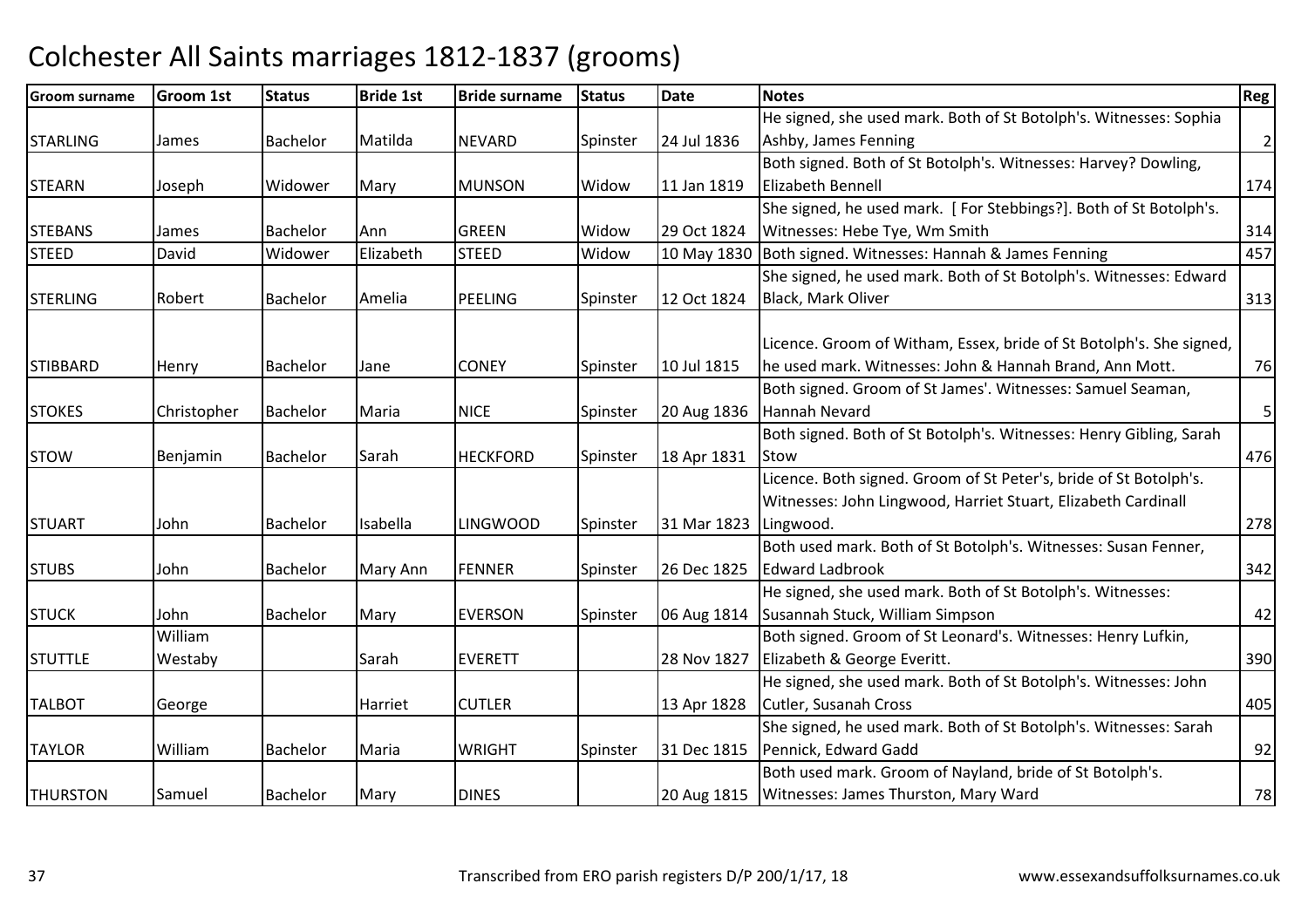| Groom surname   | Groom 1st              | <b>Status</b>   | <b>Bride 1st</b> | <b>Bride surname</b> | <b>Status</b> | <b>Date</b> | <b>Notes</b>                                                        | Reg |
|-----------------|------------------------|-----------------|------------------|----------------------|---------------|-------------|---------------------------------------------------------------------|-----|
|                 |                        |                 |                  |                      |               |             | Both used mark. Both of St Botolph's. Witnesses: Anthony Briner,    |     |
| <b>TILL</b>     | Henry                  | Bachelor        | Lucy             | <b>BAKER</b>         | Spinster      | 25 Dec 1836 | Susan Baker                                                         | 12  |
|                 |                        |                 |                  |                      |               |             | Both used mark. Groom of Gt Horkesley, bride of St Botolph's.       |     |
| <b>TITSHALL</b> | Samuel                 | Bachelor        | Mary Ann         | <b>FISHER</b>        | Spinster      | 13 Feb 1834 | Witnesses: Charles Cavill, Hannah Fincham                           | 546 |
|                 |                        |                 |                  |                      |               |             | Licence. Groom of St Giles', bride of St Botolph's. Both signed.    |     |
|                 |                        |                 | Sarah            |                      |               |             | Witnesses: Isabella Lingwood, Elizabeth Cardinall Lingwood, John    |     |
| <b>TOOVEY</b>   | Richard Duppa Bachelor |                 | Whitaker         | <b>LINGWOOD</b>      | Spinster      | 10 Apr 1821 | W. Cooper, Jno.Lingwood.                                            | 231 |
|                 |                        |                 |                  |                      |               |             | Licence, consent of father James Traylor. Groom is a minor. Both    |     |
| <b>TRAYLOR</b>  | William                | Bachelor        | Esther           | <b>ROE</b>           | Spinster      | 30 Jan 1815 | signed. Witnesses: Jamima Garnham, James Traylor                    | 59  |
|                 |                        |                 |                  |                      |               |             | Both used mark. Both of St Botolph's. Witnesses: Richard Tricker,   |     |
| <b>TRICKER</b>  | Thomas                 | Bachelor        | Anne             | <b>CALAGAN</b>       | Spinster      | 21 Oct 1831 | Catherine Hunnex                                                    | 494 |
|                 |                        |                 |                  |                      |               |             |                                                                     |     |
|                 |                        |                 |                  |                      |               |             | Both used mark. [Probably Hunnex though unclear, (for Hunnicks)]    |     |
| <b>TRICKER</b>  | <b>Thomas</b>          | Widower         | Catherine        | HUNNE*               | Spinster      | 21 Sep 1835 | Both of St Botolph's. Witnesses: William Hutton, Elizabeth Cocker   | 583 |
|                 |                        |                 |                  |                      |               |             | Both signed. Both of St Botolph's. Witnesses: Elizabeth Kempster,   |     |
| <b>TUNGATT</b>  | William                | Bachelor        | Lucy             | <b>KEMPSTER</b>      | Spinster      | 03 Dec 1822 | <b>Simon Frost</b>                                                  | 271 |
|                 |                        |                 |                  |                      |               |             | Licence. Both signed. Bride of Gt Coggeshall. Witnesses: Eliza      |     |
| <b>TUPPER</b>   | Frederick              | <b>Bachelor</b> | Mary             | <b>RICHMOND</b>      |               | 20 Jul 1831 | Corder, James Fenning                                               | 487 |
|                 |                        |                 |                  |                      |               |             | Both signed. Both of St Botolph's. Witnesses: John Windell, Wm      |     |
| <b>TURNBULL</b> | <b>Thomas</b>          | <b>Bachelor</b> | Elizabeth        | <b>WINDELL</b>       |               | 26 Jul 1817 | Smith                                                               | 131 |
|                 |                        |                 |                  |                      |               |             | He signed, she used mark. Both of St Botolph's. Witnesses: Joshua   |     |
| <b>TURNER</b>   | Joseph                 | Widower         | Sarah            | <b>CARTER</b>        | Spinster      | 27 Jun 1814 | & Matilda Green, Sarah Turner, Elizabeth Carter.                    | 38  |
|                 |                        |                 |                  |                      |               |             | Licence. Both signed. Groom of St Botolph's, bride of St James'.    |     |
| <b>TURNER</b>   | George                 | Widower         | Elizabeth        | <b>OLIVER</b>        | Spinster      | 02 Sep 1815 | Witnesses: Thos Ingram?, Edward Gadd                                | 81  |
|                 |                        |                 |                  |                      |               |             | She signed, he used mark. Both of St Botolph's. Witnesses: Tabor    |     |
| <b>TURNER</b>   | James                  | <b>Bachelor</b> | Mary Ann         | <b>LAWRENCE</b>      | Spinster      | 25 Dec 1819 | Halls, Sarah Ann Ford, John Turner.                                 | 203 |
|                 |                        |                 |                  |                      |               |             | Licence. Both signed. Both of St Botolph's. Witnesses: John         |     |
|                 | <b>Thomas</b>          |                 |                  |                      |               |             | Bawtree, Sarah & Rich'd Turner, Eliz. Jane Adye, Elizabeth S. Adye, |     |
| <b>TURNER</b>   | Joseph                 |                 | Jane             | <b>BAWTREE</b>       |               | 13 Apr 1820 | Sarah Pratt?, Maria Coriless?.                                      | 210 |
|                 |                        |                 |                  |                      |               |             | Both used mark. Both of St Botolph's. Witnesses: John Chisnell,     |     |
| <b>TURNER</b>   | Peter                  | Widower         | Elizabeth        | <b>ROBINSON</b>      | Spinster      | 01 Jan 1823 | <b>Mary Prior</b>                                                   | 273 |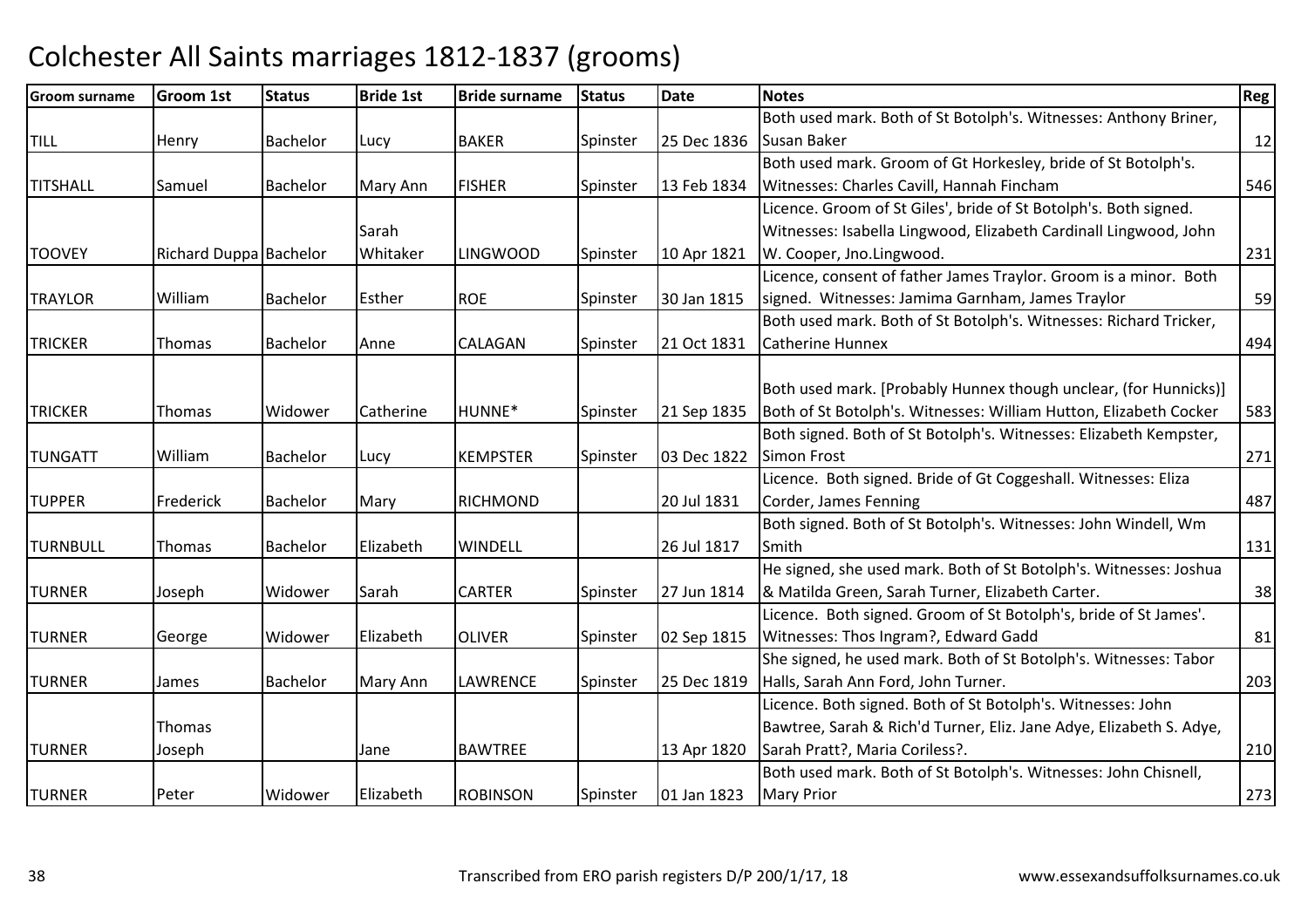| Groom surname    | <b>Groom 1st</b> | <b>Status</b>   | <b>Bride 1st</b> | <b>Bride surname</b> | <b>Status</b> | <b>Date</b>        | <b>Notes</b>                                                                   | Reg |
|------------------|------------------|-----------------|------------------|----------------------|---------------|--------------------|--------------------------------------------------------------------------------|-----|
|                  |                  |                 |                  |                      |               |                    | He signed, she used mark. Both of St Botolph's. Witnesses: H.                  |     |
| <b>TURNER</b>    | Joseph           | Bachelor        | Mary             | <b>HARLAND</b>       | Spinster      |                    | 11 May 1823 Laurence, S Turner                                                 | 282 |
|                  |                  |                 |                  |                      |               |                    | Both signed. Groom of St Botolph's, bride of St James'. Witnesses:             |     |
| <b>TURNER</b>    | William          | <b>Bachelor</b> | Charlotte        | <b>WISBY</b>         | Spinster      |                    | 28 May 1824 James & Sarah Turner                                               | 305 |
|                  |                  |                 |                  |                      |               |                    | He signed, she used mark. Both of St Botolph's. Witnesses: Mary                |     |
| <b>TURNER</b>    | Joseph           | Widower         | Sarah            | <b>CRANE</b>         | Widow         | 04 Jan 1829        | Dennis, Wm Flinn?                                                              | 427 |
| <b>TURVEY</b>    | John             | Bachelor        | Ann              | <b>BROWN</b>         | Spinster      | 30 Jan 1815        | Both signed. Witnesses: Ann Nunn, Ann & John Turvey.                           | 58  |
|                  |                  |                 |                  |                      |               |                    | He signed, she used mark. Both of St Botolph's. Witnesses: John &              |     |
| <b>TYLER</b>     | Samuel           | Widower         | Sarah            | <b>FORD</b>          | Widow         | 09 Apr 1820        | Elizth Brundle                                                                 | 209 |
|                  |                  |                 |                  |                      |               |                    | Both used mark. Both of St Botolph's. Witnesses: Sarah Mead, John              |     |
| <b>UPCHER</b>    | Joseph           | Bachelor        | Sarah            | <b>MEAD</b>          | Spinster      | 10 May 1821 Upcher |                                                                                | 235 |
|                  |                  |                 |                  |                      |               |                    | He signed, she used mark. Groom of St Giles', bride of St Botolph's.           |     |
| <b>VERLANDER</b> | John             | Widower         | Mary             | SARJENT              | Spinster      |                    | 15 May 1832 Witnesses: Timothy Verlander, Mary Bullock                         | 512 |
|                  |                  |                 |                  |                      |               |                    | He signed, she used mark. Both of St Botolph's. Witnesses: Michl.              |     |
| <b>VICKERS</b>   | William          | Bachelor        | Sarah            | <b>BANKS</b>         | Spinster      | 02 Jul 1816        | O'Connor, Elizth Sleight?                                                      | 104 |
| <b>VINCENT</b>   | George           |                 | Caroline         | <b>BAILEY</b>        |               | 11 Mar 1828        | Both signed. Witnesses: Sarah Allesson, Thomas B*                              | 402 |
|                  |                  |                 |                  |                      |               |                    | Both used mark. Both of St Botolph's. Witnesses: John Wade, Mary               |     |
| <b>WADE</b>      | Henry            | Bachelor        | Anne             | <b>MARTIN</b>        | Widow         | 24 Apr 1831        | <b>Clark</b>                                                                   | 479 |
|                  |                  |                 |                  |                      |               |                    |                                                                                |     |
|                  |                  |                 |                  |                      |               |                    | Both signed. Both of St Botolph's. Witnesses: Jane Montagu, Wm                 |     |
| <b>WAIGHT</b>    | James            | Bachelor        | Ann              | GONER?               | Spinster      |                    | 07 May 1820 Smith. Bride's signature could be Gonner, but could also be Gomer. | 211 |
|                  |                  |                 |                  |                      |               |                    | He signed, she used mark. Both of St Botolph's. Witnesses: Thomas              |     |
| <b>WAKEFIELD</b> | William          | <b>Bachelor</b> | Dorothy          | <b>MASON</b>         | Spinster      | 02 Jul 1813        | Whalley, John Evans                                                            | 18  |
|                  |                  |                 |                  |                      |               |                    | She signed, he used mark. Both of St Botolph's. Witnesses: William             |     |
| <b>WALFORD</b>   | Elisha           | Bachelor        | Emily            | <b>BARTRAM</b>       | Spinster      | 22 Dec 1819        | Brown, Mary Bartram, Amelia Cole.                                              | 202 |
|                  |                  |                 |                  |                      |               |                    |                                                                                |     |
|                  |                  |                 |                  |                      |               |                    | Licence. He signed, she used mark. Groom of St Matthew, Ipswich,               |     |
| <b>WALKER</b>    | Benjamin         | Bachelor        | Sarah            | <b>HALLS</b>         |               | 18 Dec 1815        | bride of St Botolph's. Witnesses: Mary Halls, Phoebe Davis                     | 91  |
|                  |                  |                 |                  |                      |               |                    | Both used mark. Both of St Botolph's. Witnesses: Henry Woods,                  |     |
| <b>WALSTEAD</b>  | John             | Bachelor        | Elizabeth        | <b>WILLIAMS</b>      | Spinster      |                    | 10 Aug 1823 Susannah Williams, John Martin.                                    | 288 |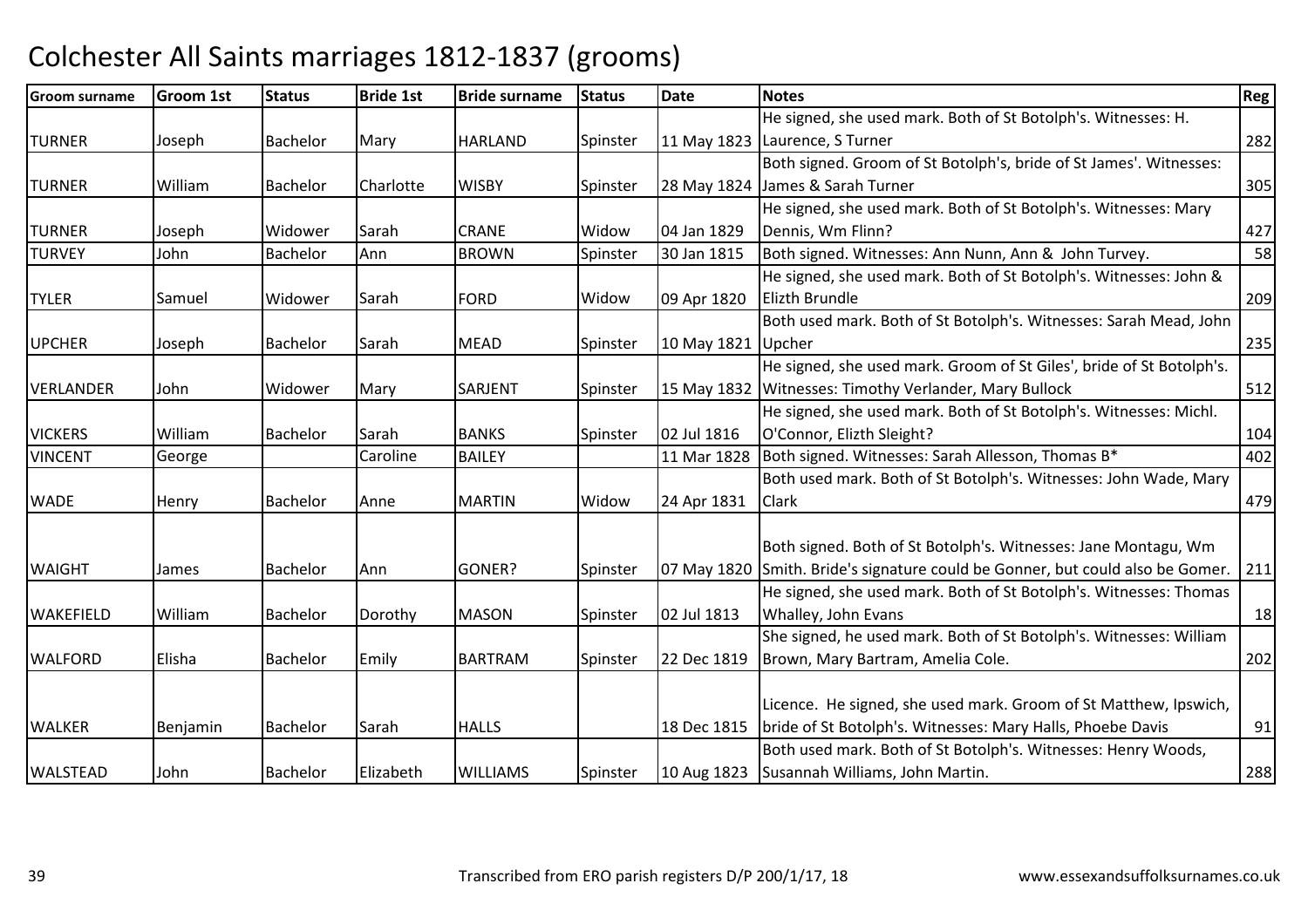| <b>Groom surname</b> | <b>Groom 1st</b> | <b>Status</b>   | <b>Bride 1st</b>     | <b>Bride surname</b> | <b>Status</b> | <b>Date</b>               | <b>Notes</b>                                                         | Reg l |
|----------------------|------------------|-----------------|----------------------|----------------------|---------------|---------------------------|----------------------------------------------------------------------|-------|
|                      |                  |                 |                      |                      |               |                           | Both signed. Groom of St Martin's, bride of St Botolph's. Witnesses: |       |
|                      |                  |                 |                      |                      |               |                           | Charlotte Walter, D & J.Fenning, Sophia Palmer, Harriet Nunn,        |       |
| <b>WALTER</b>        | James Martin     |                 | Anne                 | <b>FENNING</b>       |               | 17 Apr 1828               | Edward L*                                                            | 406   |
|                      |                  |                 |                      |                      |               |                           | Both signed. Both of St Botolph's. Witnesses: Robart Rice, Eleanor   |       |
| <b>WARD</b>          | John             | Bachelor        | Sarah                | <b>FISHER</b>        | Spinster      | 25 Dec 1831               | Jane Ward                                                            | 499   |
|                      |                  |                 |                      |                      |               |                           | He signed, she used mark. Groom of Lexden. Witnesses: Lucy           |       |
| <b>WARREN</b>        | William          | <b>Bachelor</b> | Hannah               | <b>HURRELL</b>       | Spinster      | 03 Apr 1822               | Bawtree, Sarah Butcher, James Hurrell.                               | 253   |
|                      |                  |                 |                      |                      |               |                           | He used mark, she signed. Both of St Botolph's. James Lewis Jun'r,   |       |
| <b>WARREN</b>        | Samuel           | Bachelor        | Elizabeth            | LEWIS                | Spinster      | 15 Apr 1827               | Ann Lewis.                                                           | 371   |
|                      |                  |                 |                      |                      |               |                           | He signed, she used mark. Both of St Botolph's. Witnesses: William   |       |
| <b>WARREN</b>        | John             | Bachelor        | Judith               | <b>DRAIN</b>         | Spinster      | 31 Aug 1828               | Baker, Ann Wells                                                     | 414   |
|                      |                  |                 |                      |                      |               |                           | Both signed. Groom of St Peter's, bride of St Botolph's. Witnesses:  |       |
| <b>WARREN</b>        | <b>Thomas</b>    | Widower         | Elizabeth            | H[EO]FFER            | Spinster      | 17 Apr 1836               | Hannah Simpson, John Biggs, Mary Ann White.                          | 594   |
|                      |                  |                 |                      |                      |               |                           | She signed, he used mark. Groom of St Nicholas', bride of St         |       |
| <b>WATLING</b>       | James            | <b>Bachelor</b> | Ann                  | <b>HOLMAN</b>        | Widow         | 27 Dec 1825               | Botolph's. Witnesses: Susan Canham, Samule Smith                     | 343   |
|                      |                  |                 |                      |                      |               |                           | Both used mark. Both of St Botolph's. Witnesses: Martha Filer,       |       |
| <b>WATSON</b>        | Amos             | Bachelor        | Mary                 | <b>PEWTER</b>        | Spinster      | 14 Nov 1816               | Thomas Francis                                                       | 117   |
|                      |                  |                 |                      |                      |               |                           | Both signed. Groom of St Mary at the Walls, bride of St Botolphs.    |       |
|                      |                  |                 |                      |                      |               |                           | Witnesses: Roger Nunn, Edward Lynn, Harriett Mason, Walter           |       |
|                      |                  |                 |                      |                      |               |                           | Johnson, Sophia Palmer, Ann Fenning, Roger Staley Nunn, Maurice      |       |
| <b>WATSON</b>        | Ephraim          | Widower         | Sarah                | <b>FENNING</b>       | Spinster      | 18 Apr 1827               | Mason.                                                               | 372   |
|                      | Edward           |                 |                      |                      |               |                           | Both signed. Both of St Botolph's. Witnesses: Epm. Watson, Mary      |       |
| <b>WATSON</b>        | Martin           |                 | Anne Amelia   HIBBLE |                      |               | 04 Mar 1828 Ann Squirrell |                                                                      | 399   |
|                      |                  |                 |                      |                      |               |                           | Both signed. Both of St Botolph's. Witnesses: Henry Ambrose, Sarah   |       |
| <b>WATTS</b>         | Robert           |                 | Mary                 | <b>WARD</b>          |               | 06 Nov 1827               | <b>Watts</b>                                                         | 389   |
|                      |                  |                 |                      |                      |               |                           | Licence. Both signed. Bride of Croydon, Surrey. Witnesses: Mary      |       |
| <b>WAYLEN</b>        | William          | <b>Bachelor</b> | Harriet              | <b>JOSSELYN</b>      |               | 03 Jul 1827               | Ann Waylen, ? Perkins?                                               | 376   |
|                      |                  |                 |                      |                      |               |                           | Both used mark. Both of St Botolph's. Witnesses: Charles Haxell,     |       |
| <b>WEBB</b>          | John             | Bachelor        | Sarah                | <b>HARRISON</b>      | Spinster      | 23 Oct 1827               | Ann Moore                                                            | 387   |
|                      |                  |                 |                      |                      |               |                           | He signed, she used mark. Groom of St Botolph's, bride of St Giles'. |       |
| <b>WEBB</b>          | <b>Isaack</b>    | <b>Bachelor</b> | Laetitia             | <b>LITTLEBURY</b>    | Spinster      | 02 Jan 1832               | Witnesses: Eliza & Thomas Emery                                      | 502   |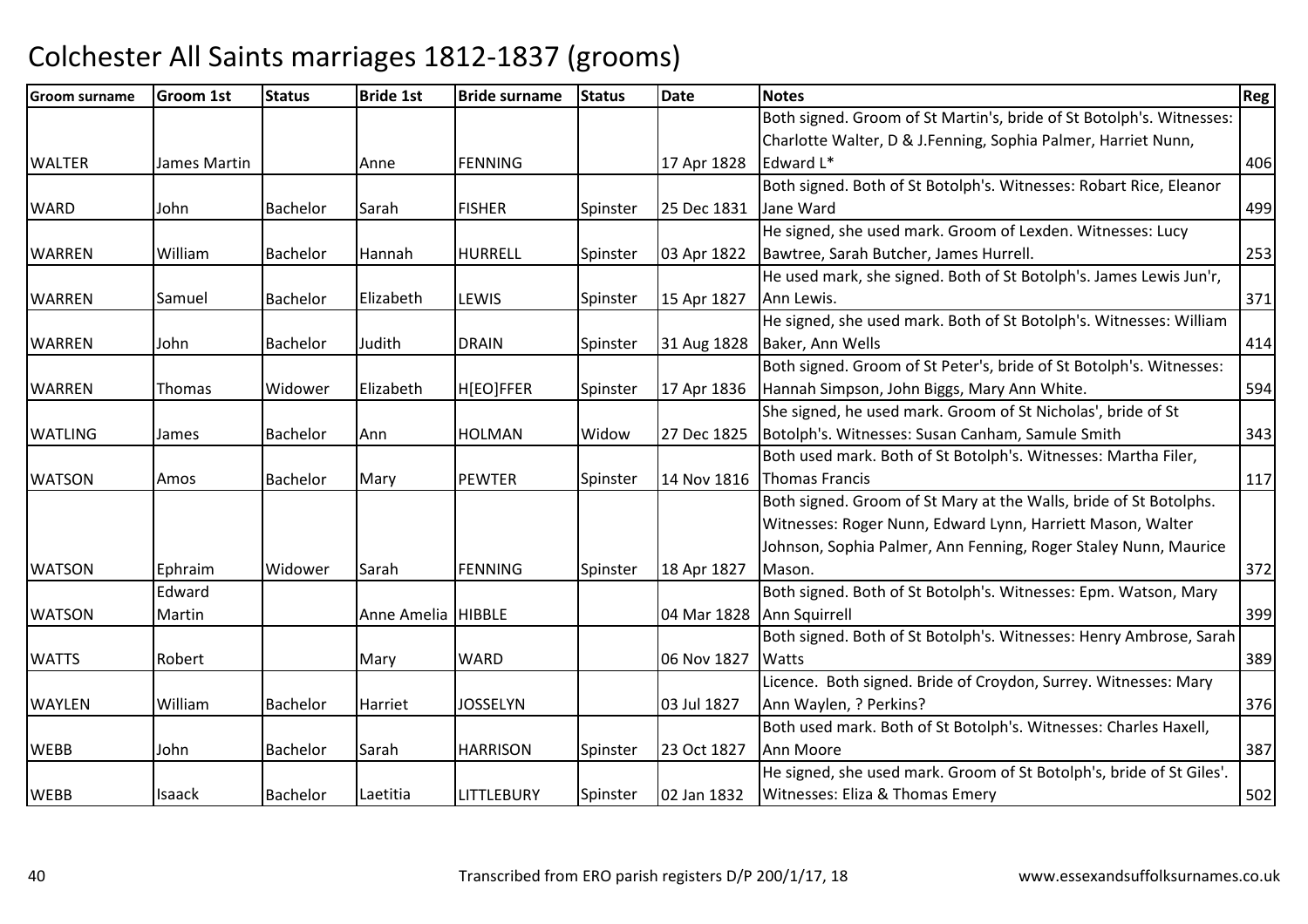| <b>Groom surname</b> | <b>Groom 1st</b> | <b>Status</b>   | <b>Bride 1st</b> | <b>Bride surname</b> | <b>Status</b> | <b>Date</b>                | <b>Notes</b>                                                         | Reg |
|----------------------|------------------|-----------------|------------------|----------------------|---------------|----------------------------|----------------------------------------------------------------------|-----|
|                      |                  |                 |                  |                      |               |                            | He used mark, she signed. Both of St Botolph's. Witnesses: John      |     |
| <b>WEBBER</b>        | John             | Widower         | Sarah            | <b>MORTIMER</b>      | Spinster      |                            | 22 Nov 1832   Bacon, James Fenning                                   | 528 |
|                      |                  |                 |                  |                      |               |                            | Both used mark. Bride of Dedham. Witnesses: John Bridges, Wm         |     |
| <b>WELHAM</b>        | John             | <b>Bachelor</b> | Elizabeth        | <b>BARBER</b>        | Spinster      | 05 Oct 1818                | Smith                                                                | 167 |
|                      |                  |                 |                  |                      |               |                            | Both signed. Both of St Botolph's. Witnesses: Sarah Garland, Charles |     |
| <b>WENT</b>          | John             | <b>Bachelor</b> | Mary             | <b>GARLAND</b>       | Spinster      | 01 Jan 1820                | Went                                                                 | 204 |
|                      |                  |                 |                  |                      |               |                            | He signed, she used mark. Witnesses: John Field, Hannah              |     |
| <b>WENT</b>          | John             | Bachelor        | Phoebe           | <b>FIELD</b>         | Spinster      | 30 Sep 1832                | Ennicombe                                                            | 520 |
|                      |                  |                 |                  |                      |               |                            | Both used mark. Both of St Botolph's. Witnesses: Elizh. Pettit, John |     |
| <b>WEST</b>          | John             | <b>Bachelor</b> | Susan            | <b>PETTITT</b>       | Spinster      | 30 Jan 1826                | Alliston? (Might be John Allerton)                                   | 344 |
|                      |                  |                 |                  |                      |               |                            | He signed, she used mark. Both of St Botolph's. Witnesses: H. &      |     |
| <b>WHITAKER</b>      | Joshua           | Bachelor        | Susannah         | <b>LACY</b>          | Spinster      | 26 Mar 1837                | James Fenning                                                        | 16  |
|                      |                  |                 | Harriott         |                      |               |                            |                                                                      |     |
| <b>WHITE</b>         | William          | Bachelor        | Anne             | <b>MOORE</b>         | Spinster      | 06 May 1832   Both signed. |                                                                      | 511 |
|                      |                  |                 |                  |                      |               |                            | Both used mark. Both of St Botolph's. Witnesses: Mary Little, James  |     |
| <b>WHITE</b>         | John             | Widower         | Susannah         | <b>MARTIN</b>        | Spinster      | 18 May 1835 Fenning        |                                                                      | 575 |
|                      |                  |                 |                  |                      |               |                            | She signed, he used mark. Both of St Botolph's. Witnesses: Thomas    |     |
| <b>WHITEON</b>       | William          | Bachelor        | Mary             | <b>EMERY</b>         | Spinster      | 17 Oct 1815                | Simpson, Lydia Whiteon                                               | 84  |
|                      | Thomas           |                 |                  |                      |               |                            | Both signed. Both of St Botolph's. Witnesses: Mark Oliver, Phoebe    |     |
| <b>WHITTINGHAM</b>   | Handle           | Bachelor        | Mary             | LAYZELL              | Spinster      | 19 Oct 1829                | <b>Simmons</b>                                                       | 443 |
|                      |                  |                 |                  |                      |               |                            | He signed, she used mark. Both of St Botolph's. Witnesses: Dorothy   |     |
| <b>WILLIAMS</b>      | Robert           | Bachelor        | Ann              | <b>HEAD</b>          | Spinster      | 11 Feb 1814                | Wakefield, George Dawson                                             | 31  |
|                      |                  |                 |                  |                      |               |                            | He signed, she used mark. Both of St Botolph's. Witnesses: Samuel    |     |
| <b>WILLIAMS</b>      | David            | Bachelor        | Elizabeth        | <b>MOORE</b>         | Spinster      | 18 Jan 1829                | Haddham?, Anne Moore                                                 | 428 |
|                      |                  |                 | Elizabeth        |                      |               |                            | He signed, she used mark. Both of St Botolph's. Witnesses: Ellen     |     |
| <b>WILLIAMS</b>      | David            | Widower         | Anne             | <b>WRIGHT</b>        | Spinster      |                            | 15 May 1837 Bennell, James Fenning                                   | 21  |
|                      |                  |                 |                  |                      |               |                            | He signed, she used mark. Both of St Botolph's. Witnesses: Elizth.   |     |
| <b>WILLIS</b>        | John Vickers     | Bachelor        | Hannah           | <b>PRYKE</b>         | Spinster      | 25 Jul 1832                | Pryke, James Fenning                                                 | 516 |
| <b>WINDELL</b>       | James            | Bachelor        | Sarah            | <b>KING</b>          | Spinster      | 11 Aug 1822                | Both signed. Witnesses: Elizabeth Jackson, John Neavard?             | 263 |
|                      |                  |                 |                  |                      |               |                            | Both used mark. Both of St Botolph's. Witnesses: J. Blyth, Sarah     |     |
| <b>WINTERFLOOD</b>   | Philip           | Widower         | Rebecca          | <b>GOTTS</b>         | Widow         | 15 Aug 1814 Hardy          |                                                                      | 44  |